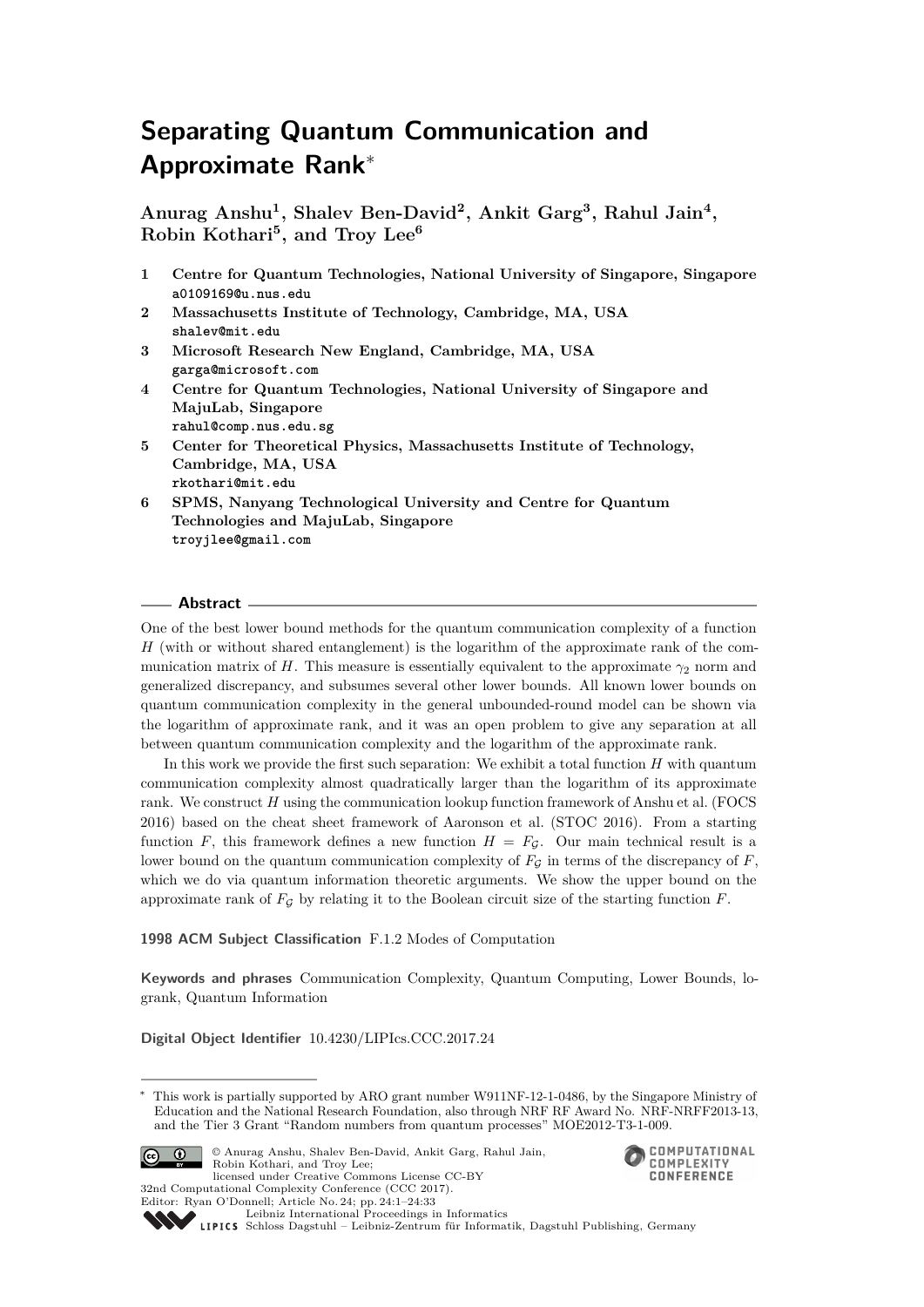#### **24:2 Separating Quantum Communication and Approximate Rank**

# **1 Introduction**

Communication complexity studies how much two parties Alice and Bob need to communicate in order to compute a function when each party only has partial knowledge of the input. The model of quantum communication complexity allows the players to send quantum messages back and forth, and measures the total number of qubits that need to be exchanged in order to compute the function. Communication complexity has become a fundamental area in theoretical computer science with applications to circuit complexity, data structures, streaming algorithms, property testing, and linear and semi-definite programs. Many of these applications require showing communication complexity *lower bounds*, which raises the importance of studying lower bound techniques in communication complexity.

In this paper we study lower bounds on quantum communication complexity. For a two-party function  $F: \mathcal{X} \times \mathcal{Y} \to \{0,1\}$ , we denote by  $Q(F)$  the minimum number of qubits needed by a quantum protocol to compute *F* with error probability at most 1*/*3.

One of the strongest lower bounds on  $Q(F)$  comes by viewing F as a Boolean  $|\mathcal{X}| \times |\mathcal{Y}|$ matrix, known as the communication matrix, which we will also denote by *F*. The approximate rank of *F*, denoted  $\text{rk}_{1/3}(F)$ , is the minimum rank of a matrix  $\tilde{F}$  that is entrywise close to *F*, that is, satisfying  $\ell_{\infty}(\tilde{F} - F) \leq 1/3$ . Building on the work of Kremer [\[26\]](#page-31-0) and Yao [\[47\]](#page-32-1), Buhrman and de Wolf [\[13\]](#page-31-1) showed that  $Q(F) = \Omega(\log \mathrm{rk}_{1/3}(F))$ . Later, it was shown that approximate rank can also be used to lower bound quantum communication complexity with shared entanglement, denoted  $Q^*(F)$ . More precisely,  $Q^*(F) = \Omega(\log \mathrm{rk}_{1/3}(F))$  –  $O(\log \log(|\mathcal{X}|\cdot|\mathcal{Y}|))$  [\[31\]](#page-32-2). As this paper studies quantum communication complexity lower bounds, we will focus on the measure  $Q^*(F)$ , which makes our results stronger.

The logarithm of the approximate rank dominates nearly all other lower bounds on quantum communication complexity, including the discrepancy method [\[26\]](#page-31-0), the approximate trace norm [\[36,](#page-32-3) [33\]](#page-32-4), the generalized discrepancy method [\[24,](#page-31-2) [36,](#page-32-3) [38\]](#page-32-5), and the approximate  $\gamma_2$  norm bound [\[33\]](#page-32-4).<sup>[1](#page-1-0)</sup> In fact, to the best of our knowledge, all known lower bounds for general two-way quantum communication can be obtained using approximate rank. Besides being a powerful lower bound method, approximate rank is a robust measure posessing several desirable properties such as error reduction, direct sum and strong direct product theorems [\[39\]](#page-32-6), and an optimal lifting theorem [\[38,](#page-32-5) [40\]](#page-32-7).

Given our current state of knowledge, it is consistent that  $Q^*(F) = O(\log \mathrm{rk}_{1/3}(F))$  for every function *F*, that is, the logarithm of the approximate rank *characterizes* quantum communication complexity. As it is widely believed that this is not the case, this state of affairs points to the limitations of our current lower bound techniques for quantum communication complexity.

In this paper, we show the first superlinear separation between quantum communication complexity and the logarithm of the approximate rank.

<span id="page-1-1"></span>**► Theorem 1.** *There is a family of total functions*  $F: \mathcal{X} \times \mathcal{Y} \rightarrow \{0,1\}$  *with*  $Q^*(F) =$  $\widetilde{\Omega}\Bigl(\log^2 \mathrm{rk}_{1/3}(F)\Bigr).$ 

As far as we are aware, [Theorem 1](#page-1-1) is the first superlinear separation between quantum communication complexity and the logarithm of the approximate rank even for *partial* functions, which are functions defined only on a subset of the domain  $\mathcal{X} \times \mathcal{Y}$ .

<span id="page-1-0"></span><sup>1</sup> In fact, the generalized discrepancy method, logarithm of approximate *γ*<sup>2</sup> norm, and logarithm of approximate rank are all equivalent, up to constant mutliplicative factors and an additive logarithmic term.

<span id="page-1-2"></span><sup>&</sup>lt;sup>2</sup> For partial functions, we require the approximate low-rank decomposition of the communication matrix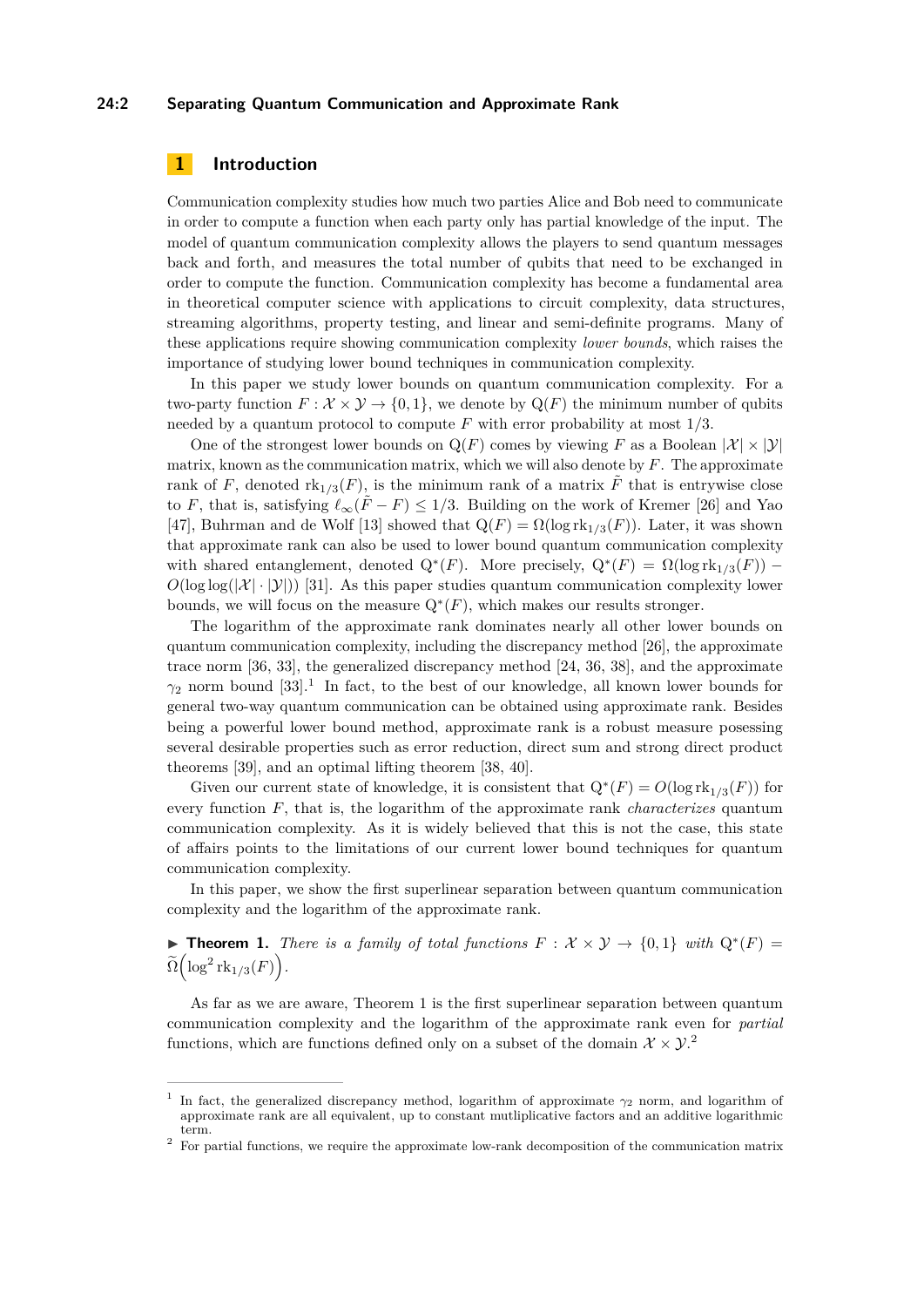One alternative to approximate rank for showing lower bounds on quantum communication complexity is the recently introduced quantum information complexity [\[43\]](#page-32-8). This bound has been shown to dominate the logarithm of the approximate rank [\[10\]](#page-30-0), and has nice properties like characterizing amortized quantum communication complexity. The quantum information complexity, however, is difficult to bound for an explicit function and has not yet been used to show a new lower bound in the general unbounded-round model of quantum communication complexity.

By analogy with the log rank conjecture, which postulates that  $D(F) = O(\text{polylog}(\text{rk}(F))),$ where  $D(F)$  is the deterministic communication complexity of F, it is natural to state an approximate log rank conjecture. The quantum version of the approximate log rank conjecture states  $Q^*(F) = O(\text{polylog}(\text{rk}_{1/3}(F)))$ . Our results show that the exponent of the logarithm in such a statement must be at least 2. The largest gap we currently know between  $D(F)$ and  $\log \mathrm{rk}(F)$  is also quadratic [\[20\]](#page-31-3). One could also consider a randomized version of the log rank conjecture, stating  $R(F) = O(polylog(rk_{1/3}(F)))$ , where  $R(F)$  is the 1/3-bounded-error randomized communication complexity. This conjecture is actually known to imply the usual deterministic log rank conjecture [\[25\]](#page-31-4). The largest known gap between  $R(F)$  and log  $rk_{1/3}(F)$ is 4th power [\[19\]](#page-31-5).

Our separation is established using quantum information theoretic arguments to lower bound quantum communication complexity of a particular family of functions known as lookup functions, introduced in [\[5\]](#page-30-1). We use Boolean circuit size to upper bound the logarithm of approximate rank of lookup functions. We now provide an overview of lookup functions and our proof techniques.

# **1.1 Techniques**

Many questions in communication complexity have analogs in the (usually simpler) model of query complexity. The query complexity quantity that is analogous to approximate rank is the approximate polynomial degree. Using the quantum adversary lower bound, Ambainis [\[2\]](#page-30-2) gave a function  $f$  with an  $n$  versus  $n^{1.32}$  separation between its approximate polynomial degree and quantum query complexity. This result is the main reason for the belief that there should also be a separation between the logarithm of approximate rank and quantum communication complexity. One way to do this would be to "lift" the quantum query lower bound for *f* into a quantum communication lower bound for a related communication problem by composing *f* with an appropriate communication gadget. While such a lifting theorem is known for the approximate polynomial degree [\[38,](#page-32-5) [40\]](#page-32-7), it remains an open question to show a lifting theorem for quantum query complexity or the quantum adversary method. The lack of an analog of the adversary lower bound in the setting of quantum communication complexity is part of the difficulty of separating the logarithm of approximate rank and quantum communication complexity.

There has recently been a great deal of progress in showing new separations between complexity measures in query complexity [\[20,](#page-31-3) [3,](#page-30-3) [1\]](#page-30-4). The work in query complexity most closely related to ours is the *cheat sheet* method of Aaronson et al. [\[1\]](#page-30-4). The cheat sheet method is a way to transform a function  $f$  into its "cheat sheet" version  $f_{\text{CS}}$  so that, for some complexity measures,  $f_{\text{CS}}$  retains the hardness of  $f$ , while other complexity measures are drastically reduced by this transformation. Among other things, Aaronson et al. [\[1\]](#page-30-4) use this

to take values between 0 and 1 even on inputs on which the function is undefined. Without this constraint it is easy to construct large partial function separations.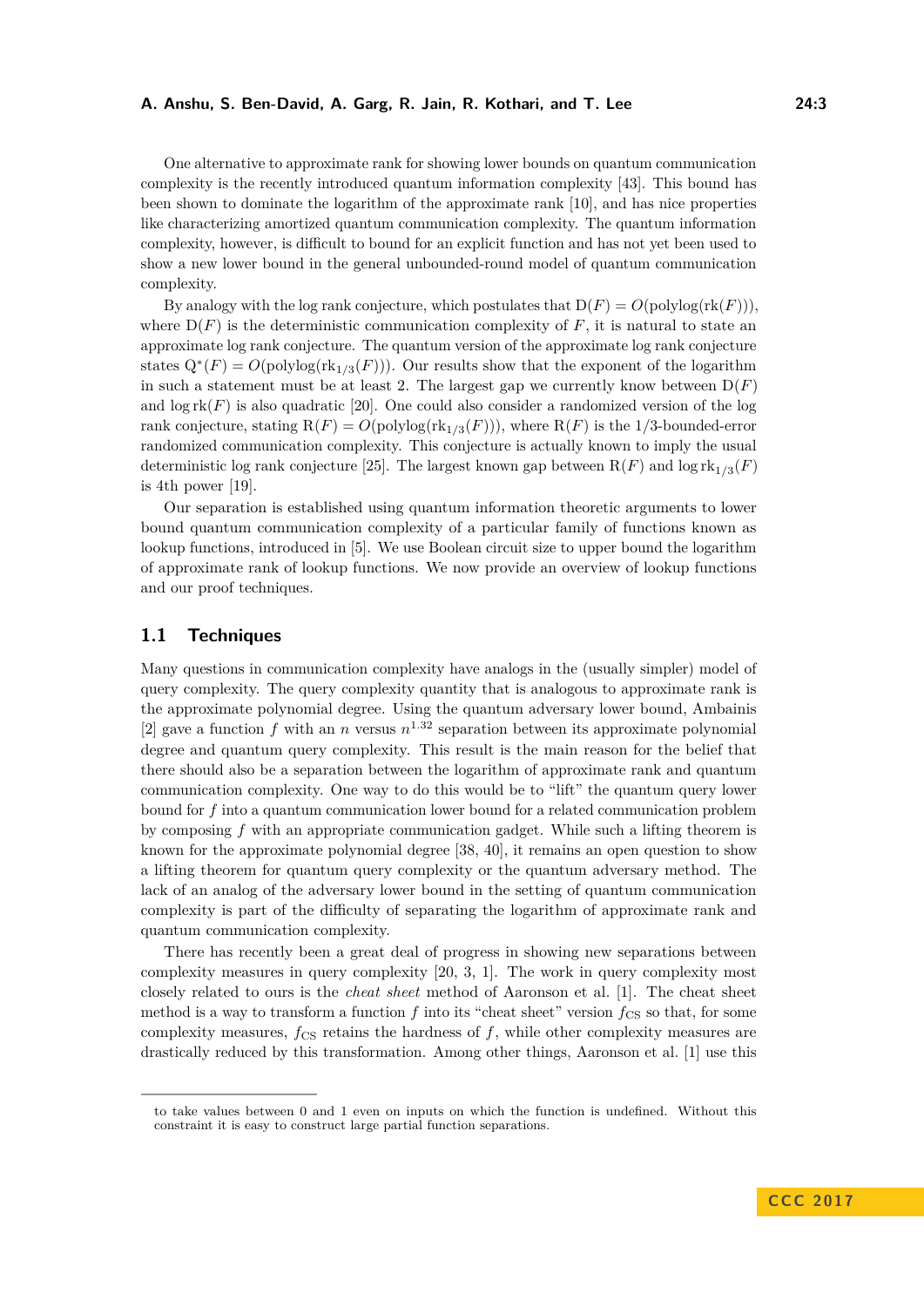#### **24:4 Separating Quantum Communication and Approximate Rank**

method to improve Ambainis' separation and give a 4th power separation between quantum query complexity and approximate polynomial degree.

[\[5\]](#page-30-1) generalize the cheat sheet method to communication complexity. They are able to lift several query results of [\[1\]](#page-30-4) to communication complexity, such as an example of a total function with a super-quadratic separation between its randomized and quantum communication complexities. They do this by introducing the idea of a *lookup* function. To motivate a lookup function, consider first a communication version of the familiar address function. Alice receives inputs  $x \in \{0,1\}^c$  and  $u_0, \ldots, u_{2^c-1} \in \{0,1\}$  and Bob receives  $y \in \{0,1\}^c$  and  $v_0, \ldots, v_{2^c-1} \in \{0,1\}$ . The desired output is found by interpreting  $x \oplus y$  as the binary representation of a number  $\ell \in \{0, \ldots, 2^c - 1\}$  and outputting  $u_\ell \oplus v_\ell$ .

The  $(F, \mathcal{G})$  lookup function  $F_{\mathcal{G}}$  is defined by a function  $F : \mathcal{X} \times \mathcal{Y} \to \{0,1\}$  and a function family  $\mathcal{G} = \{G_0, \ldots, G_{2^c-1}\}\$ , with  $G_i : (\mathcal{X}^c \times \{0,1\}^m) \times (\mathcal{Y}^c \times \{0,1\}^m) \to \{0,1\}$ . Alice receives input  $\mathbf{x} = (x_1, \dots, x_c) \in \mathcal{X}^c$  and  $u_0, \dots, u_{2^c-1} \in \{0,1\}^m$  and Bob receives inputs  $\mathbf{y} = (y_1, \ldots, y_c) \in \mathcal{Y}^c$  and  $v_0, \ldots, v_{2^c-1} \in \{0,1\}^m$ . Now the address is determined by interpreting  $(F(x_1, y_1), \ldots, F(x_c, y_c)) \in \{0, 1\}^c$  as an integer  $\ell \in \{0, \ldots, 2^c - 1\}$  and the goal of the players is to output  $G_{\ell}((\mathbf{x}, u_{\ell}), (\mathbf{y}, v_{\ell}))$ . Note that, in contrast to the case with the address function, in a lookup function,  $G_\ell$  can depend on **x** and **y**. This is the source of difficulty in showing lower bounds for lookup functions, and also key to their interesting properties.

**Lower bound.** The main result of [\[5\]](#page-30-1) showed that, given some mild restrictions on the family of functions  $\mathcal{G}$ , the randomized communication complexity of  $F<sub>G</sub>$  is at least that of *F*. Our main result shows that, given mild restrictions on the function family  $G$ , if there is a quantum protocol with *q* qubits of communication for  $F_g$ , then there is a *q* qubit protocol for *F* with *non-negligible bias*. Because of the round-by-round nature of our quantum information theoretic argument, the success probability of the quantum protocol for *F* decays with the number of rounds of the quantum protocol for  $F<sub>G</sub>$ . Thus to apply this theorem, we need to start with a function *F* that has high quantum communication complexity even for protocols with small bias. As the discrepancy method lower bounds quantum communication complexity even with small bias, we can informally state our main theorem as follows.

<span id="page-3-1"></span> $\triangleright$  **Theorem 2** (Informal restatement of [Corollary 29\)](#page-18-0). For any (F, G) lookup function  $F_G$ , *provided* G *satisfies certain mild technical conditions,*  $Q^*(F_{\mathcal{G}}) = \Omega(\log(1/\text{disc}(F)))$ .

Let us call such theorems, where we lower bound the complexity of a lookup function  $F<sub>G</sub>$  (or a cheat sheet function  $f<sub>CS</sub>$ ) in terms of a measure of the original function *F* (or *f*), "cheat sheet theorems." Essentially optimal cheat sheet theorems have been shown in a number of computational models such as deterministic, randomized, and quantum query complexity [\[1\]](#page-30-4) and randomized communication complexity [\[5\]](#page-30-1). Cheat sheet theorems are in spirit similar to joint computation results such as direct sum and direct product theorems  $[7, 9, 11, 16, 30, 39, 43]$  $[7, 9, 11, 16, 30, 39, 43]$  $[7, 9, 11, 16, 30, 39, 43]$  $[7, 9, 11, 16, 30, 39, 43]$  $[7, 9, 11, 16, 30, 39, 43]$  $[7, 9, 11, 16, 30, 39, 43]$  $[7, 9, 11, 16, 30, 39, 43]$  $[7, 9, 11, 16, 30, 39, 43]$  $[7, 9, 11, 16, 30, 39, 43]$  $[7, 9, 11, 16, 30, 39, 43]$  $[7, 9, 11, 16, 30, 39, 43]$  $[7, 9, 11, 16, 30, 39, 43]$  $[7, 9, 11, 16, 30, 39, 43]$ <sup>[3](#page-3-0)</sup> Direct sum and direct product theorems are widely applicable tools and are often an important goal by themselves. Cheat sheet theorems have become useful tools recently and for example, the cheat sheet theorems proven in [\[1\]](#page-30-4) were later used in [\[4\]](#page-30-7). We hope that our quantum cheat sheet theorem will find further applications.

<span id="page-3-0"></span><sup>&</sup>lt;sup>3</sup> One point of difference is that in direct sum and direct product theorems, the lower bounds on the amount of resources (query, communication, etc.) usually scale with *c*, the number of copies of the function *F*. In the cheat sheet theorem we prove (and also in prior works), the lower bounds do not scale with *c*. This is due to the fact that the value of *c* is usually small in our applications.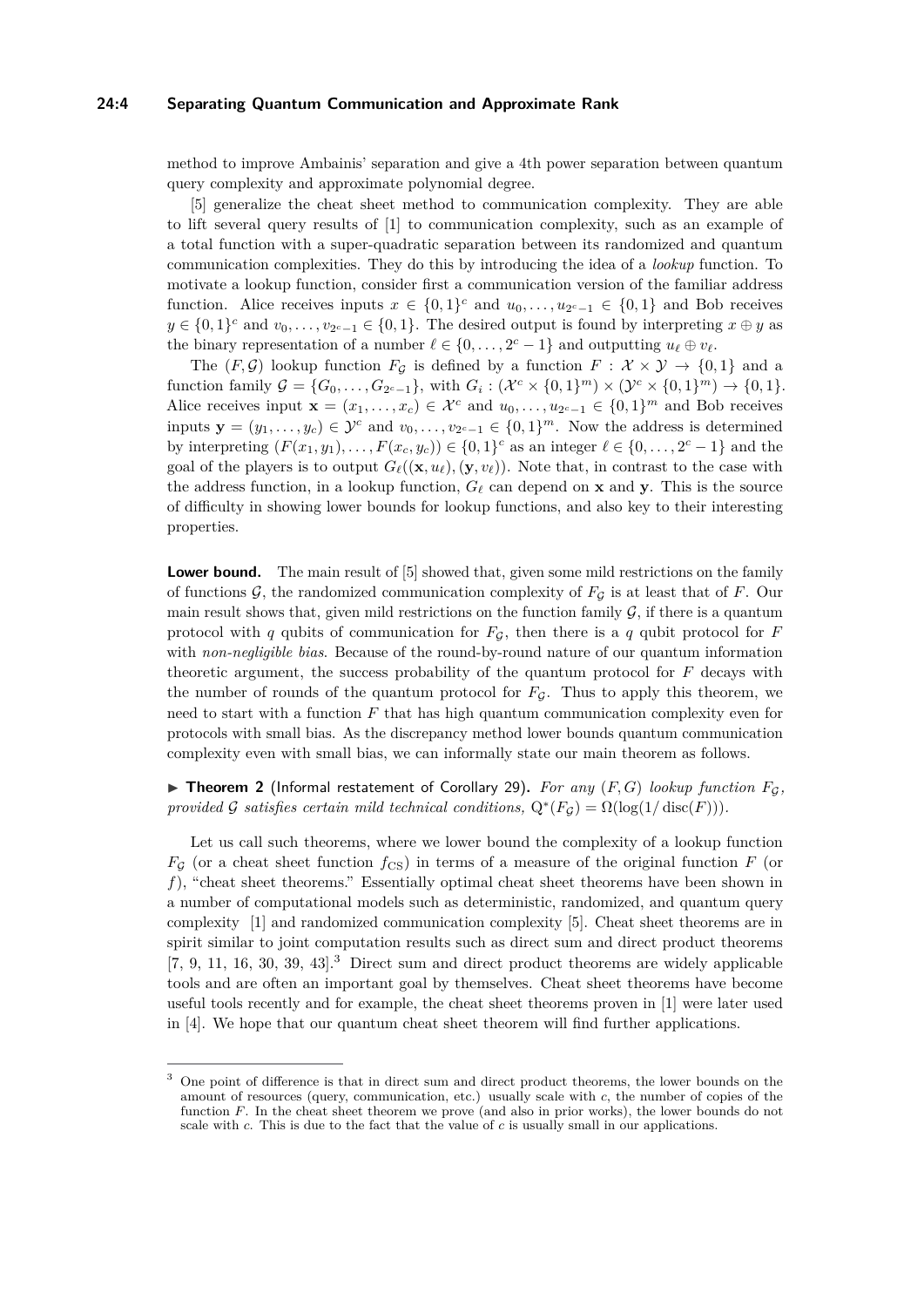We now provide a high-level overview of the proof of our quantum cheat sheet theorem. We would like to rule out the existence of a quantum protocol  $\Pi$  that solves the lookup function  $F_G$  and whose communication cost is much smaller than the quantum communication complexity of *F* (with inverse polynomial bias, for technical reasons explained below). Since Π has small communication cost, during the course of the protocol Alice and Bob do not know the value of the index  $\ell = (F(x_1, y_1), \ldots, F(x_c, y_c))$ . Also since there are too many cells in the array, which has length  $2^c \gg Q^*(F)$ , and  $\Pi$  has small communication cost, Alice and Bob cannot talk about too many cells of the array. We first show that these two conditions imply that Alice and Bob have little information about the contents of the correct cell of the other player's array, i.e., Alice has little information about  $v_\ell$  and Bob has little information about  $u_{\ell}$ .

In the hypothesis of the theorem, we assume that  $G_\ell$  satisfies a *nontriviality condition*: this states that  $G_{\ell}(\mathbf{x}, \mathbf{y}, u_{\ell}, v_{\ell})$  takes both values 0 and 1 as  $(u_{\ell}, v_{\ell})$  range over all possible values. Thus the fact that Alice has little information about  $v_\ell$  and Bob has little information about  $u_\ell$  sounds like we have reached a contradiction already. The issue is that we do not have any control over the *bias* of  $G_\ell$ . This situation is reminiscent of the quantum information theoretic arguments in the proof of quantum communication complexity lower bounds for the disjointness function [\[23\]](#page-31-8). In that case, one has to argue that a quantum protocol that solves the AND function on 2 bits exchanges non-trivial amount of information even on distributions which are extremely biased towards the AND being 0. We use similar arguments (namely the *quantum cut-and-paste* argument) to obtain a contradiction for our lookup function. Quantum cut-and-paste arguments usually have a round dependence (which is provably needed for the disjointness lower bound) but which may not be needed for our lookup function. Improving our quantum cheat sheet theorem or proving that it is tight remains an excellent open question.

At a high level our proof follows the same strategy as the proof for randomized communication complexity in [\[5\]](#page-30-1), but the implementation of the steps of the argument is different due to the quantum nature of the protocol. A quantum communication protocol presents several challenges, such as the fact that there is no notion of a communication transcript, since it is not possible to store all the quantum messages exchanged during the protocol. Hence arguments that applied to the overall communication transcript do not work in the quantum setting. Several technical lemmas, such as the Markov chain property of classical communication protocols used in [\[5\]](#page-30-1), fail to hold in the quantum setting.

**Upper bound.** We devise a general technique for proving upper bounds on the logarithm of approximate rank of lookup functions for carefully constructed function families  $\mathcal{G}$ . Given a circuit C for  $F$ , a cell in the array tries to certify the computation of  $F$  by the circuit  $\mathcal{C}$ . More formally,  $G_{\ell}(\mathbf{x}, \mathbf{y}, u_{\ell}, v_{\ell}) = 1$  iff  $(F(x_1, y_1), \ldots, F(x_c, y_c)) = \ell$  and  $u_{\ell} \oplus v_{\ell}$  provides the values of the inputs and outputs to all the gates in C for each of the *c* different evaluations of C on inputs  $(x_1, y_1), \ldots, (x_c, y_c)$ . We show that a small circuit for F implies a good upper bound on the approximate rank of the lookup function  $F<sub>G</sub>$ .

<span id="page-4-0"></span>▶ **Theorem 3** (Informal restatement of [Theorem 28\)](#page-18-1). For any Boolean function *F*, there exists *a family of functions* G *satisfying certain nontrivality conditions such that the lookup function*  $F_{\mathcal{G}}$  *satisfies*  $\log \mathrm{rk}_{1/3}(F_{\mathcal{G}}) = \widetilde{O}(\sqrt{\mathrm{size}(F)})$ .

Here  $size(F)$  denotes the size of the smallest circuit (i.e., the one with the least number of gates) for *F* over some constant-sized gate set, such as the set of all 2-bit gates. The high level idea for the upper bound is the following. Suppose an all-knowing prover Merlin provided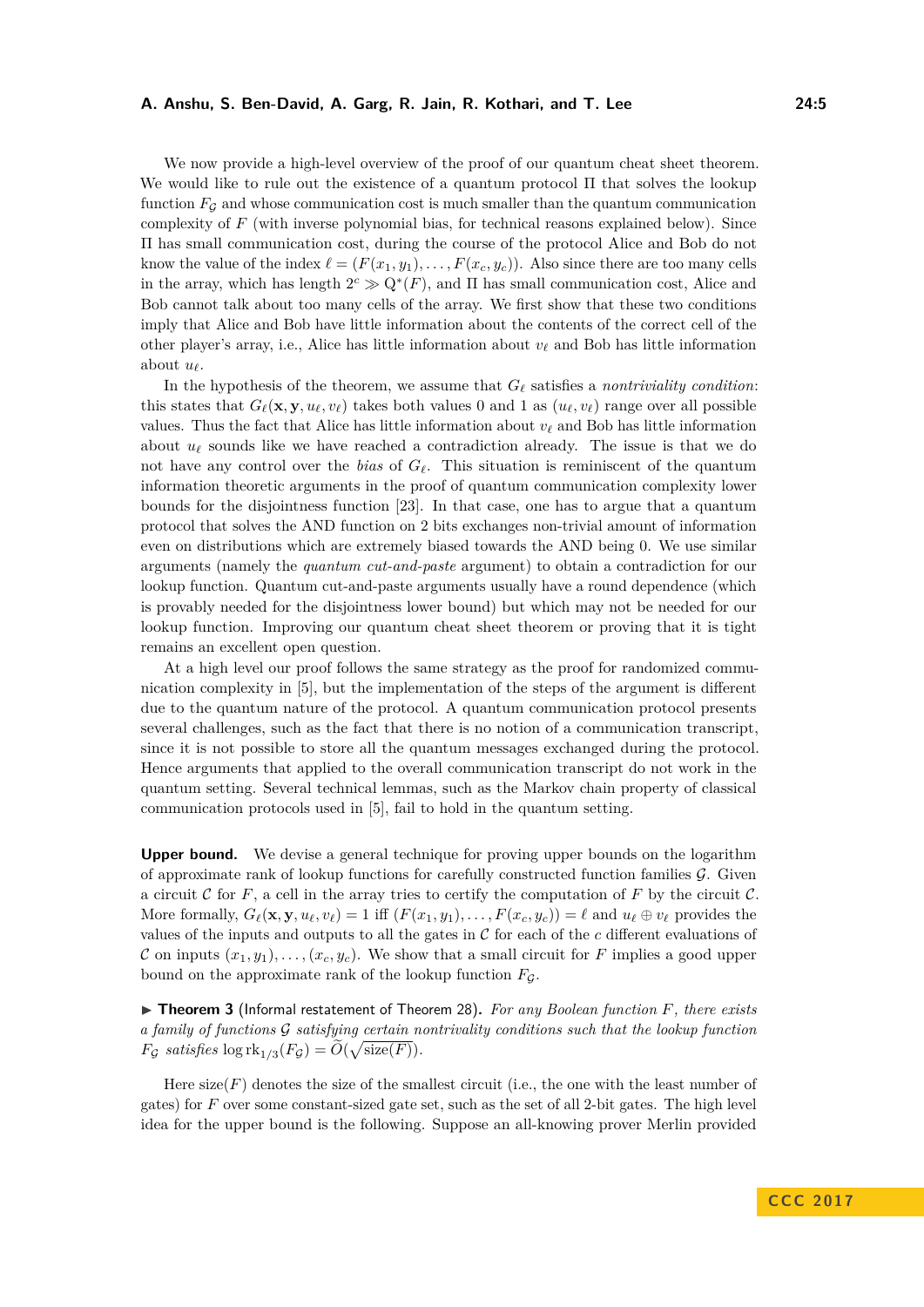#### **24:6 Separating Quantum Communication and Approximate Rank**

Alice and Bob the value  $\ell = (F(x_1, y_1), \ldots, F(x_c, y_c))$ . Then they can "unambiguously" verify Merlin's answer with a small amount of quantum communication. Essentially they look at the  $\ell^{\text{th}}$  cell of the array and try to find an inconsistency in the circuit values. This can then be done with quadratically less communication by a quantum protocol by using a distributed version of Grover's algorithm [\[21,](#page-31-9) [12\]](#page-31-10). We then show that this sort of upper bound on "unambiguously certifiable quantum communication" provides an upper bound on the log of approximate rank of the lookup function  $F<sub>G</sub>$ . A similar upper bound was also used in the query complexity separations of [\[1\]](#page-30-4).

Putting these upper and lower bounds together, if we choose *F* to be the inner product function, which has exponentially small discrepancy and linear circuit size, [Theorem 2](#page-3-1) and [Theorem 3](#page-4-0) give us the desired quadratic separation between quantum communication complexty and the log of approximate rank for a lookup function  $F<sub>G</sub>$ .

One intriguing aspect of [Theorem 3](#page-4-0) is that if one can prove lower bounds on  $\log \mathrm{rk}_{1/3}(F_G)$ greater than  $\sqrt{n}$  for *every* nontrivial function family  $\mathcal{G}$ , then one proves nontrivial circuit circuit lower bounds for *F*! This theorem is similar in flavor to the theorem [\[28,](#page-32-10) [37\]](#page-32-11) that the square of the quantum query complexity of a function *f* is a lower bound on the formula size of *f*. It might seem hopeless to prove a lower bound on  $\log \mathrm{rk}_{1/3}(F_G)$  for every nontrivial function family  $G$ , but this is exactly what our quantum cheat sheet theorem achieves for quantum communication complexity, and what the results of [\[5\]](#page-30-1) achieve for randomized communication complexity.

# **2 Preliminaries and notation**

We will use  $X, Y, Z$  to denote random variables as well as their distributions.  $x \leftarrow X$  will stand for *x* being sampled from the distribution of *X*. For joint random variables *XY* , *Y x* will denote the distribution of  $Y|X=x$ .

We now state some classical complexity measures that will be used in this paper. We define quantum measures in more detail in [Section 2.1](#page-6-0) and [Section 2.2.](#page-12-0) We first formally define approximate rank.

**Definition 4** (Approximate rank). Let  $\varepsilon \in [0, 1/2)$  and F be an  $|\mathcal{X}| \times |\mathcal{Y}|$  matrix. The *ε*-approximate rank of *F* is defined as

$$
\mathrm{rk}_{\varepsilon}(F) = \min_{\tilde{F}} \left\{ \mathrm{rk}(\tilde{F}) : \forall x \in \mathcal{X}, y \in \mathcal{Y}, \, |\tilde{F}(x, y) - F(x, y)| \le \varepsilon \right\}.
$$

As discussed in the introduction, approximate rank lower bounds bounded-error quantum communication complexity with shared entanglement. It also lower bounds *ε*-error quantum communication [\[31\]](#page-32-2):

**► Fact 5.** For any two-party function  $F: \mathcal{X} \times \mathcal{Y} \rightarrow \{0,1\}$  and  $\varepsilon \in [0,1/3]$ , we have  $Q_{\varepsilon}^*(F) = \Omega(\log \mathrm{rk}_{\varepsilon}(F)) - O(\log \log(|\mathcal{X}|\cdot|\mathcal{Y}|)).$ 

Another classical lower bound measure that we use is the discrepancy of a function [\[27\]](#page-31-11).

<span id="page-5-0"></span>**Definition 6** (Discrepancy). Let F be an  $|\mathcal{X}| \times |\mathcal{Y}|$  Boolean-valued matrix and P a probability distribution over  $\mathcal{X} \times Y$ . The discrepancy of *F* with respect to *P* is

$$
\operatorname{disc}_P(F) = \max_R \left| \sum_{(x,y)\in R} P(x,y)(-1)^{F(x,y)} \right| ,
$$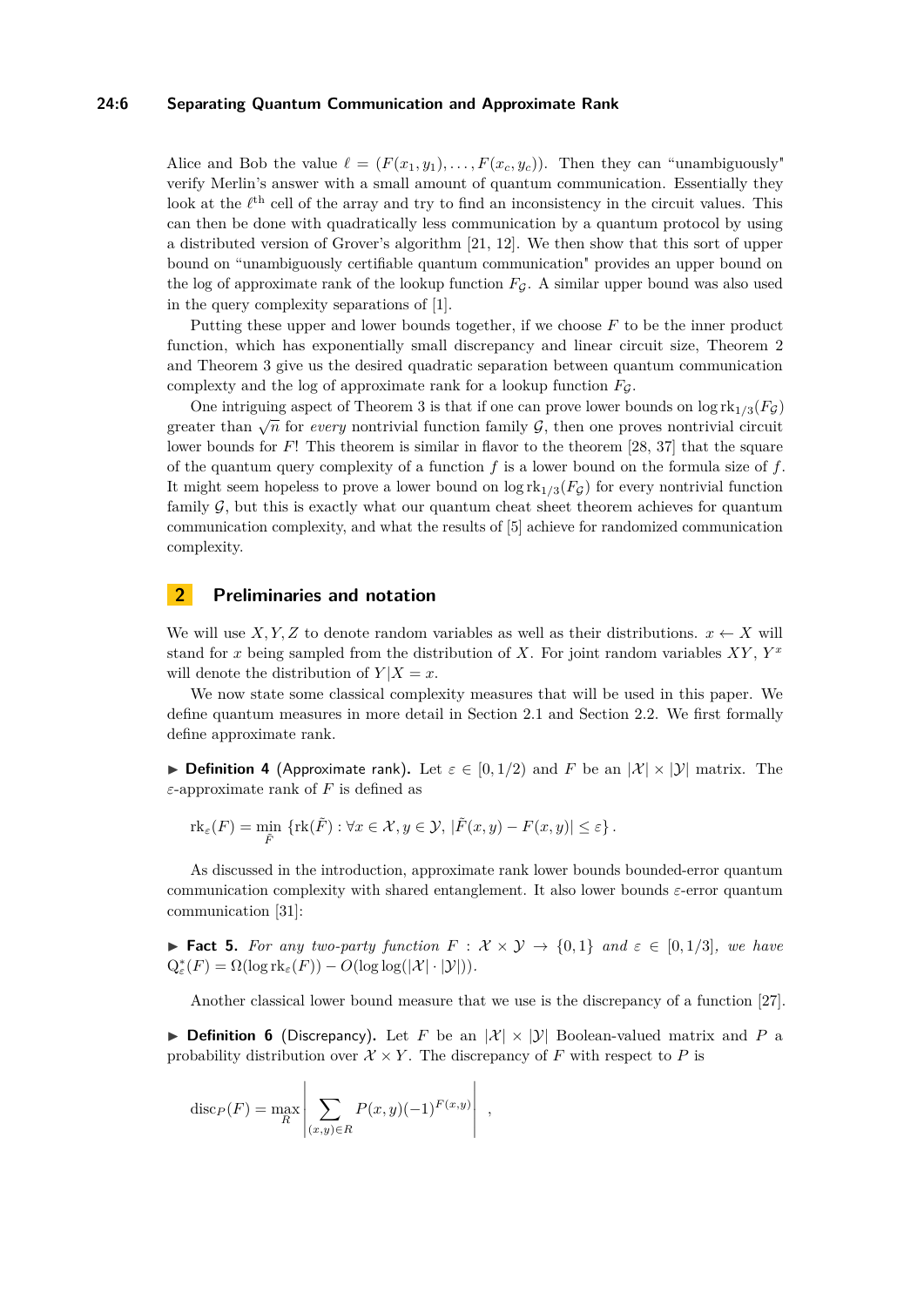where the maximum is taken with respect to all combinatorial rectangles *R*. The discrepancy of *F*, denoted disc(*F*), is defined as disc(*F*) = min<sub>*P*</sub> disc<sub>*P*</sub>(*F*), where the minimum is taken over all probability distributions *P*.

The discrepancy bound lower bounds not only bounded-error quantum communication complexity, but also quantum communication complexity with error exponentially close (in the discrepancy) to 1*/*2. More precisely, we have the following [\[26,](#page-31-0) [33\]](#page-32-4).

<span id="page-6-1"></span>**► Theorem 7.** Let  $F: \mathcal{X} \times \mathcal{Y} \rightarrow \{0, 1\}$  be a two-party function and  $\varepsilon \in [0, 1/2)$ . Then

$$
Q_{\varepsilon}^*(F) = \Omega\left(\log \frac{1 - 2\varepsilon}{\mathrm{disc}(F)}\right).
$$

Finally we define the Boolean circuit size of a function. To do this, we first fix a gate set, say the set of all gates with 2 input bits (although we could have chosen any constant instead of 2).

**Definition 8** (Circuit size). For a function  $F: \{0,1\}^n \times \{0,1\}^m \to \{0,1\}$ , we define size(*F*) to be the size (i.e., number of gates) of the smallest circuit over the gates set of all 2-input Boolean gates that computes *F*.

Note that here the encoding of Alice's and Bob's input is important, since different input representations may yield different sized circuits, unlike in communication complexity. When we use this size measure, we only deal with functions defined on bits where the input encoding is clearly specified.

# <span id="page-6-0"></span>**2.1 Quantum Information**

We now introduce some quantum information theoretic notation. We assume the reader is familiar with standard notation in quantum computing [\[35,](#page-32-12) [45\]](#page-32-13).

Let  $\mathcal H$  be a finite-dimensional complex Euclidean space, i.e.,  $\mathbb C^n$  for some positive integer *n* with the usual complex inner product  $\langle \cdot, \cdot \rangle$ , which is defined as  $\langle u, v \rangle = \sum_{i=1}^{n} u_i^* v_i$ . We will also refer to  $H$  as a Hilbert space. We will usually denote vectors in  $H$  using braket notation, e.g.,  $|\psi\rangle \in \mathcal{H}$ . √

The  $\ell_1$  norm (also called the trace norm) of an operator *X* on  $\mathcal{H}$  is  $||X||_1 \coloneqq \text{Tr}(\ell_1)$ *X*†*X*), which is also equal to (vector)  $\ell_1$  norm of the vector of singular values of *X*.

A *quantum state* (or a *density matrix* or simply a *state*) *ρ* is a positive semidefinite matrix on H with  $Tr(\rho) = 1$ . The state  $\rho$  is said to be a *pure state* if its rank is 1, or equivalently if  $\text{Tr}(\rho^2) = 1$ , and otherwise it is called a *mixed state*. Let  $|\psi\rangle$  be a unit vector on H, that is  $\langle \psi | \psi \rangle = 1$ . With some abuse of notation, we use  $\psi$  to represent the vector  $|\psi \rangle$  and also the density matrix  $|\psi\rangle\langle\psi|$ , associated with  $|\psi\rangle$ . Given a quantum state  $\rho$  on H, the *support of*  $\rho$ , denoted supp $(\rho)$  is the subspace of H spanned by all eigenvectors of  $\rho$  with nonzero eigenvalues.

A *quantum register* A is associated with some Hilbert space  $\mathcal{H}_A$ . Define  $|A| := \log \dim(\mathcal{H}_A)$ . Let  $\mathcal{L}(A)$  represent the set of all linear operators on  $\mathcal{H}_A$ . We denote by  $\mathcal{D}(A)$  the set of density matrices on the Hilbert space  $\mathcal{H}_A$ . We use subscripts (or superscripts according to whichever is convenient) to denote the space to which a state belongs, e.g, *ρ* with subscript *A* indicates  $\rho_A \in \mathcal{H}_A$ . If two registers A and B are associated with the same Hilbert space, we represent this relation by  $A \equiv B$ . For two registers *A* and *B*, we denote the combined register as *AB*, which is associated with Hilbert space  $\mathcal{H}_A \otimes \mathcal{H}_B$ . For two quantum states  $\rho \in \mathcal{D}(A)$ and  $\sigma \in \mathcal{D}(B)$ ,  $\rho \otimes \sigma \in \mathcal{D}(AB)$  represents the tensor product (or Kronecker product) of  $\rho$ and  $\sigma$ . The identity operator on  $\mathcal{H}_A$  is denoted  $\mathbb{1}_A$ .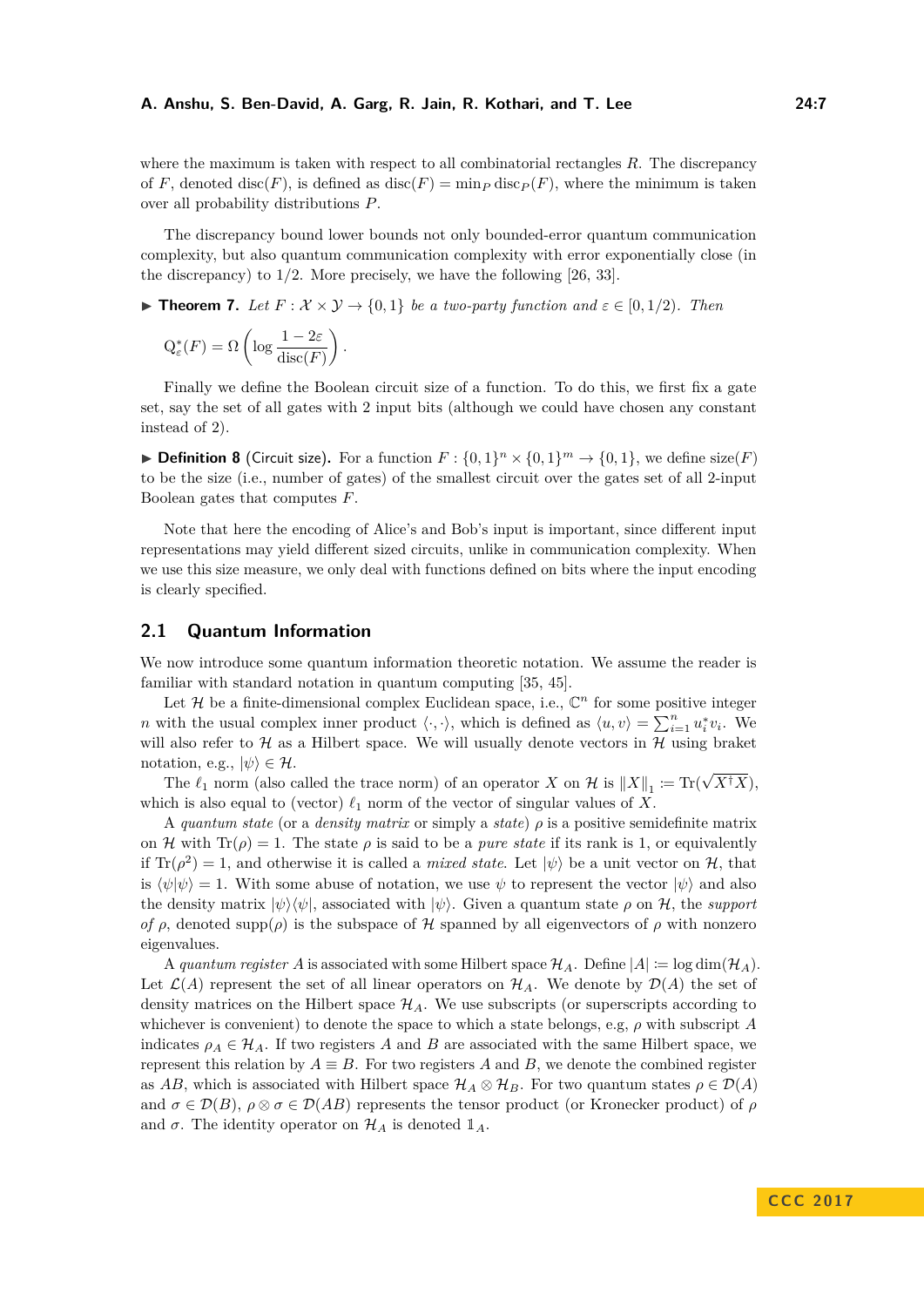#### **24:8 Separating Quantum Communication and Approximate Rank**

Let  $\rho_{AB} \in \mathcal{D}(AB)$ . We define the *partial trace with respect to* A of  $\rho_{AB}$  as

$$
\rho_B \coloneqq \text{Tr}_A(\rho_{AB}) \coloneqq \sum_i (\langle i | \otimes \mathbb{1}_B) \rho_{AB}(|i\rangle \otimes \mathbb{1}_B),
$$

where  $\{|i\rangle\}_i$  is an orthonormal basis for the Hilbert space  $\mathcal{H}_A$ . The state  $\rho_B \in \mathcal{D}(B)$  is referred to as a *reduced density matrix* or a *marginal state*. Unless otherwise stated, a missing register from subscript in a state will represent partial trace over that register. Given a  $\rho_A \in \mathcal{D}(A)$ , a *purification* of  $\rho_A$  is a pure state  $\rho_{AB} \in \mathcal{D}(AB)$  such that  $\text{Tr}_B(\rho_{AB}) = \rho_A$ . Any quantum state has a purification using a register *B* with  $|B| \leq |A|$ . The purification of a state, even for a fixed *B*, is not unique as any unitary applied on register *B* alone does not change *ρA*.

An important class of states that we will consider is the *classical quantum states*. They are of the form  $\rho_{AB} = \sum_a \mu(a) |a\rangle\langle a|_A \otimes \rho_B^a$ , where  $\mu$  is a probability distribution. In this case,  $\rho_A$  can be viewed as a probability distribution and we shall continue to use the notations that we have introduced for probability distribution, for example,  $\mathbb{E}_{a \leftarrow A}$  to denote the average  $\sum_a \mu(a)$ .

A quantum *super-operator* (or a *quantum channel* or a *quantum operation*)  $\mathcal{E}: A \rightarrow B$  is a completely positive and trace preserving (CPTP) linear map (mapping states from  $\mathcal{D}(A)$ to states in  $\mathcal{D}(B)$ ). The identity operator in Hilbert space  $\mathcal{H}_A$  (and associated register *A*) is denoted  $\mathbb{1}_A$ . A *unitary* operator  $\mathcal{U}_A : \mathcal{H}_A \to \mathcal{H}_A$  is such that  $\mathcal{U}_A^{\dagger} \mathcal{U}_A = \mathcal{U}_A \mathcal{U}_A^{\dagger} = \mathbb{1}_A$ . The set of all unitary operations on register  $A$  is denoted by  $\mathcal{U}(A)$ .

A 2-outcome quantum measurement is defined by a collection  $\{M, 1 - M\}$ , where  $0 \leq M \leq \mathbb{I}$  is a positive semidefinite operator, where  $A \leq B$  means  $B - A$  is positive semidefinite. Given a quantum state  $\rho$ , the probability of getting outcome corresponding to *M* is Tr( $\rho M$ ) and getting outcome corresponding to  $1 - M$  is  $1 - Tr(\rho M)$ .

### **2.1.1 Distance measures for quantum states**

We now define the distance measures we use and some properties of these measures. Before defining the distance measures, we introduce the concept of *fidelity* between two states, which is not a distance measure but a similarity measure.

**Definition 9** (Fidelity). Let  $\rho_A$ ,  $\sigma_A \in \mathcal{D}(A)$  be quantum states. The fidelity between  $\rho$  and  $\sigma$  is defined as

 $F(\rho_A, \sigma_A) \coloneqq \left\| \sqrt{\rho_A} \sqrt{\sigma_A} \right\|_1.$ 

For two pure states  $|\psi\rangle$  and  $|\phi\rangle$ , we have  $F(|\psi\rangle\langle\psi|, |\phi\rangle\langle\phi|) = |\langle\psi|\phi\rangle|$ . We now introduce the two distance measures we use.

**► Definition 10** (Distance measures). Let  $\rho_A$ ,  $\sigma_A \in \mathcal{D}(A)$  be quantum states. We define the following distance measures between these states.

Trace distance:  $\Delta(\rho_A, \sigma_A) \coloneqq \frac{1}{2}$  $\frac{1}{2} \|\rho_A - \sigma_A\|_1$ Bures metric:  $B(\rho_A, \sigma_A) \coloneqq \sqrt{1 - F(\rho_A, \sigma_A)}$ .

Note that for any two quantum states  $\rho_A$  and  $\sigma_A$ , these distance measures lie in [0, 1]. The distance measures are 0 if and only if the states are equal, and the distance measures are 1 if and only if the states have orthogonal support, i.e., if  $\rho_A \rho_B = 0$ .

Conveniently, these measures are closely related.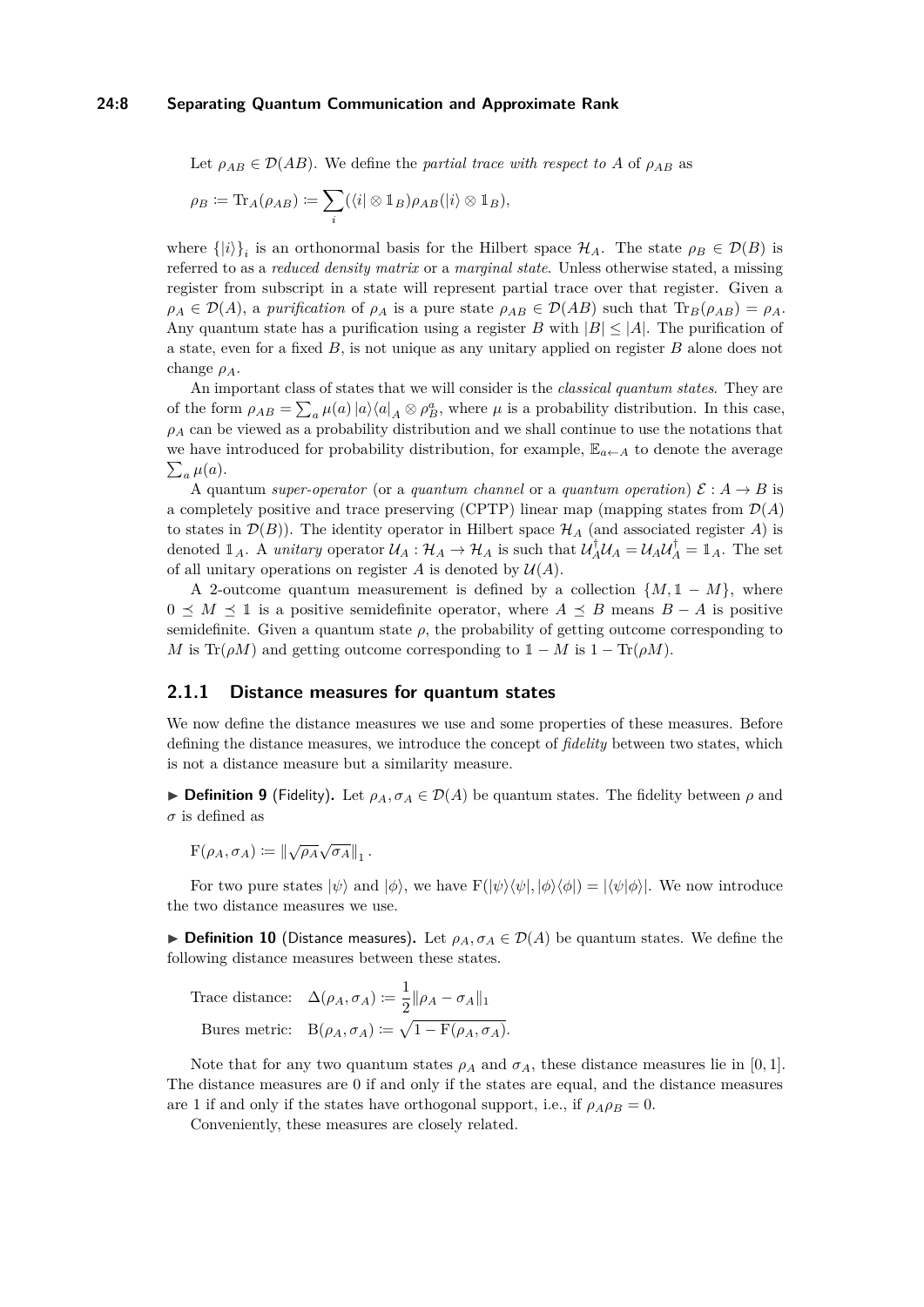<span id="page-8-4"></span> $\blacktriangleright$  **Fact 11.** For all quantum states  $\rho_A$ ,  $\sigma_A \in \mathcal{D}(A)$ , we have

$$
1 - F(\rho_A, \sigma_A) \leq \Delta(\rho_A, \sigma_A) \leq \sqrt{2} \cdot B(\rho_A, \sigma_A).
$$

**Proof.** The Fuchs-van de Graaf inequalities [\[18,](#page-31-12) [45\]](#page-32-13) state that

$$
1 - \mathcal{F}(\rho_A, \sigma_A) \leq \Delta(\rho_A, \sigma_A) \leq \sqrt{1 - \mathcal{F}^2(\rho_A, \sigma_A)}.
$$

Our fact follows from this and the relation  $1 - F^2(\rho_A, \sigma_A) \leq 2 - 2F(\rho_A, \sigma_A)$ .

A fundamental fact about quantum states is Uhlmann's theorem [\[44\]](#page-32-14).

<span id="page-8-2"></span> $▶$  **Fact 12** (Uhlmann's theorem). Let  $ρ_A, σ_A ∈ D(A)$ . Let  $ρ_{AB} ∈ D(AB)$  be a purification of  $\rho_A$  *and*  $\sigma_{AB} \in \mathcal{D}(AB)$  *be a purification of*  $\sigma_A$  *with. There exists a unitary*  $U : \mathcal{H}_B \to \mathcal{H}_B$ *such that*

$$
F(|\theta\rangle\langle\theta|_{AB},|\rho\rangle\langle\rho|_{AB})=F(\rho_A,\sigma_A),
$$

*where*  $|\theta\rangle_{AB} = (\mathbb{1}_A \otimes \mathcal{U}) |\sigma\rangle_{AB}$ *. Trivially, the same holds for the Bures metric* B *as well.* 

We now review some properties of the Bures metric that we use in our proofs.

**Fact 13** (Facts about B). For all quantum states  $\rho_A$ ,  $\rho'_A$ ,  $\sigma_A$ ,  $\sigma'_A \in \mathcal{D}(A)$ , we have the *following.*

<span id="page-8-3"></span>▶ Fact 13.A (Triangle inequality [\[14\]](#page-31-13)). *The following triangle inequality and a weak triangle inequality hold for the Bures metric and the square of the Bures metric.*

1. 
$$
B(\rho_A, \sigma_A) \leq B(\rho_A, \tau_A) + B(\tau_A, \sigma_A)
$$
.  
2.  $B^2(\rho_A^1, \rho_A^{t+1}) \leq t \cdot \sum_{i=1}^t B^2(\rho_A^i, \rho_A^{i+1})$ .

<span id="page-8-1"></span>► Fact 13.B (Product states).  $B(\rho_A \otimes \sigma_A, \rho'_A \otimes \sigma'_A) \leq B(\rho_A, \rho'_A) + B(\sigma_A, \sigma'_A)$ . Additionally,  $if \sigma_A = \sigma'_A$  *then*  $B(\rho_A \otimes \sigma_A, \rho'_A \otimes \sigma'_A) = B(\rho_A, \rho'_A)$ .

<span id="page-8-0"></span>**Fact 13.C** (Partial measurement). For classical-quantum states  $\theta_{XB}$ ,  $\theta'_{XB}$  with same prob*ability distribution on the classical part, we have*

$$
\mathcal{B}^{2}(\theta_{XB}, \theta'_{XB}) = \mathbb{E}_{x \leftarrow X}[\mathcal{B}^{2}(\theta_{B}^{x}, \theta'^{x}_{B})].
$$

**Proof.** These facts are proved as follows.

**A.** Proof of part 2 follows from triangle inequality and the fact that for positive reals  $a_1, a_2, \ldots a_t,$ 

$$
\left(\sum_{i} a_{i}\right)^{2} = \sum_{i} a_{i}^{2} + 2 \sum_{i < j} a_{i} \cdot a_{j} \le \sum_{i} a_{i}^{2} + \sum_{i < j} \left(a_{i}^{2} + a_{j}^{2}\right) \le t \left(\sum_{i} a_{i}^{2}\right).
$$

- **B.** Follows easily from the triangle inequality.
- **C.** Let  $\theta_{XB} = \sum_x p(x) |x\rangle\langle x| \otimes \theta_B^x$  and  $\theta'_{XB} = \sum_x p(x) |x\rangle\langle x| \otimes \theta_B^x$ . Then

$$
F(\theta_{XB}, \theta'_{XB}) = \text{Tr}\left(\sqrt{\sum_{x} p^{2}(x) |x\rangle\langle x| \otimes \sqrt{\theta_{B}^{x}} \theta_{B}^{\prime x} \sqrt{\theta_{B}^{x}}}\right)
$$
  

$$
= \text{Tr}\left(\sum_{x} p(x) |x\rangle\langle x| \otimes \sqrt{\sqrt{\theta_{B}^{x}} \theta_{B}^{\prime x} \sqrt{\theta_{B}^{x}}}\right)
$$
  

$$
= \sum_{x} p(x) F(\theta_{B}^{x}, \theta_{B}^{\prime x})
$$
  

$$
= \mathbb{E}_{x \leftarrow X} [F(\theta_{B}^{x}, \theta_{B}^{\prime x})],
$$

which proves the fact.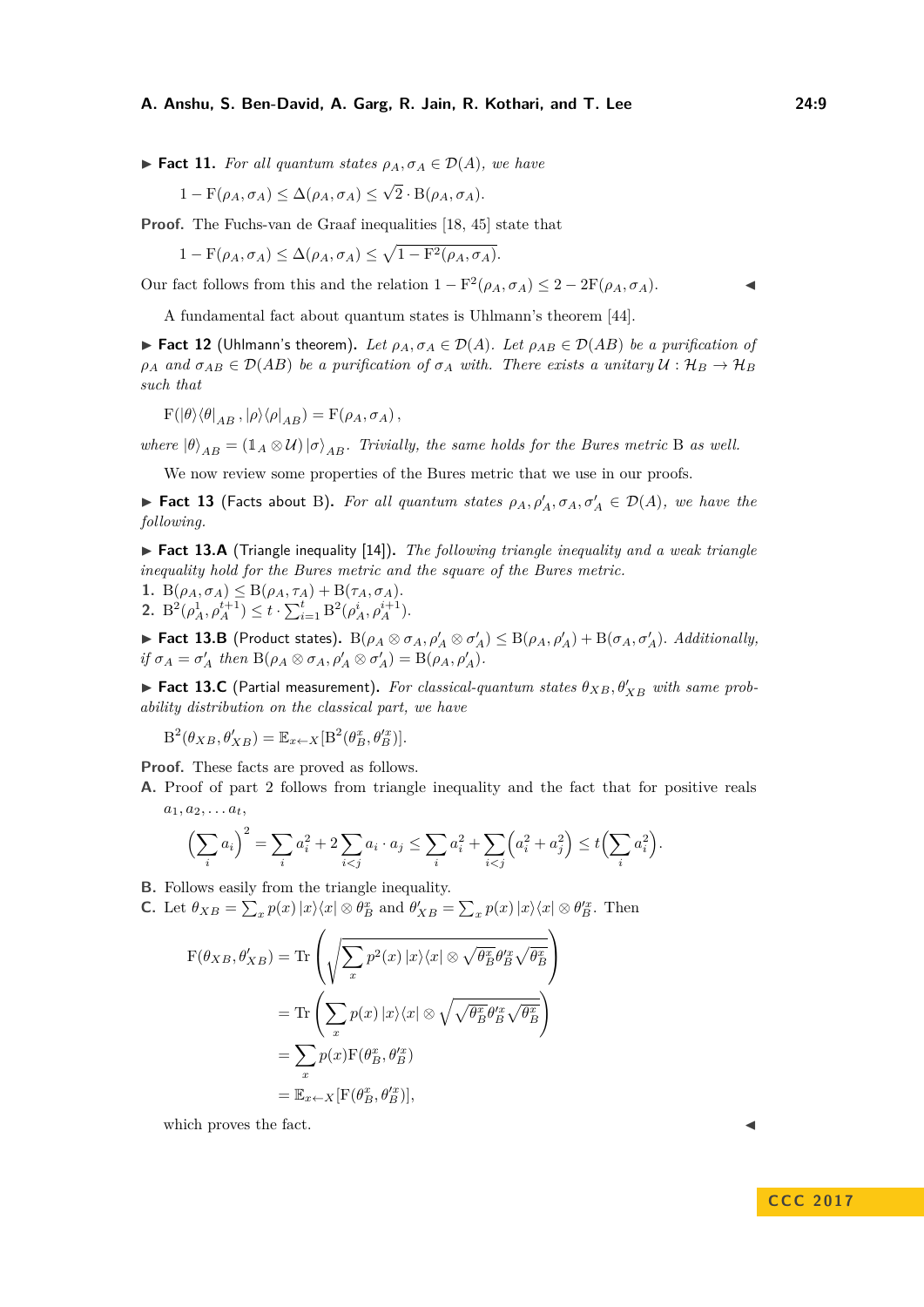#### **24:10 Separating Quantum Communication and Approximate Rank**

Finally, an important property of both these distance measures is monotonicity under quantum operations [\[32,](#page-32-15) [8\]](#page-30-8).

<span id="page-9-6"></span> $▶$  **Fact 14** (Monotonicity under quantum operations). For quantum states  $ρ_A$ ,  $σ_A ∈ D(A)$ , *and a quantum operation*  $\mathcal{E}(\cdot) : \mathcal{L}(A) \to \mathcal{L}(B)$ *, it holds that* 

 $\Delta(\mathcal{E}(\rho), \mathcal{E}(\sigma)) \leq \Delta(\rho_A, \sigma_A)$  *and*  $B(\mathcal{E}(\rho_A), \mathcal{E}(\sigma_A)) \leq B(\rho_A, \sigma_A)$ *,* 

*with equality if*  $\mathcal{E}$  *is unitary. In particular, for bipartite states*  $\rho_{AB}, \sigma_{AB} \in \mathcal{D}(AB)$ *, it holds that*

 $\Delta(\rho_{AB}, \sigma_{AB}) \geq \Delta(\rho_A, \sigma_A)$  *and*  $B(\rho_{AB}, \sigma_{AB}) \geq B(\rho_A, \sigma_A)$ .

# **2.1.2 Mutual information and relative entropy**

We start with the following fundamental information theoretic quantities. We refer the reader to the excellent sources for quantum information theory [\[46,](#page-32-16) [45\]](#page-32-13) for further study.

**Definition 15.** Let  $\rho_A \in \mathcal{D}(A)$  be a quantum state and  $\sigma_A \in \mathcal{D}(A)$  be another quantum state on the same space with  $\text{supp}(\rho_A) \subset \text{supp}(\sigma_A)$ . We then define the following.

von Neumann entropy:  $S(\rho_A) := -\text{Tr}(\rho_A \log \rho_A)$ . Relative entropy:  $S(\rho_A||\sigma_A) := Tr(\rho_A \log \rho_A) - Tr(\rho_A \log \sigma_A)$ .

We now define mutual information and conditional mutual information.

**Definition 16** (Mutual information). Let  $\rho_{ABC} \in \mathcal{D}(ABC)$  be a quantum state. We define the following measures.

Mutual information:  $\mathbb{I}(A:B)_{\rho} := S(\rho_A) + S(\rho_B) - S(\rho_{AB}) = S(\rho_{AB}||\rho_A \otimes \rho_B)$ . Cond. mutual information:  $\mathbb{I}(A : B \mid C)_{\rho} := \mathbb{I}(A : BC)_{\rho} - \mathbb{I}(A : C)_{\rho}$ .

We will need the following basic properties.

**► Fact 17** (Properties of S and  $\mathbb{I}$ ). Let  $\rho_{ABC} \in \mathcal{D}(ABC)$  be a quantum state. We have the *following.*

<span id="page-9-1"></span>▶ Fact 17.A (Nonnegativity).

 $S(A||B)_o \geq 0$  *and*  $|A| \geq S(A)_o \geq 0$  $\mathbb{I}(A:B)_{\rho} > 0$  *and*  $\mathbb{I}(A:B \mid C)_{\rho} > 0$ *.* 

<span id="page-9-3"></span>**Fact 17.B** (Partial measurement). For classical-quantum states,  $\theta_{XB}$ ,  $\theta'_{XB}$  with same *classical distribution on register X:*

 $S(\theta_{XB} || \theta'_{XB}) = \mathbb{E}_{x \leftarrow X} [S(\theta_B^x || \theta'^x_B)].$ 

<span id="page-9-0"></span>► Fact 17.C (Chain rule).  $\mathbb{I}(A:BC)_{\rho} = \mathbb{I}(A:C)_{\rho} + \mathbb{I}(A:B|C)_{\rho} = \mathbb{I}(A:B)_{\rho} + \mathbb{I}(A:C|B)_{\rho}$ .

<span id="page-9-2"></span>▶ **Fact 17.D** (Monotonicity). For a quantum operation  $\mathcal{E}(\cdot) : \mathcal{L}(A) \to \mathcal{L}(B)$ ,  $\mathbb{I}(A : \mathcal{E}(B))$  $I(A:B)$  *with equality when*  $\mathcal E$  *is unitary. In particular*  $\mathbb I(A:BC)_o \geq \mathbb I(A:B)_o$ .

<span id="page-9-5"></span>► **Fact 17.E** (Bar hopping).  $\mathbb{I}(A : BC)_{\rho} \geq \mathbb{I}(A : B | C)_{\rho}$ , where equality holds if  $\mathbb{I}(A : C)_{\rho} = 0$ .

<span id="page-9-4"></span>► **Fact 17.F** (Independence). *If*  $\mathbb{I}(B:C)_{\rho} = 0$ , *then*  $\mathbb{I}(A:BC)_{\rho} \geq \mathbb{I}(A:B)_{\rho} + \mathbb{I}(A:C)_{\rho}$ .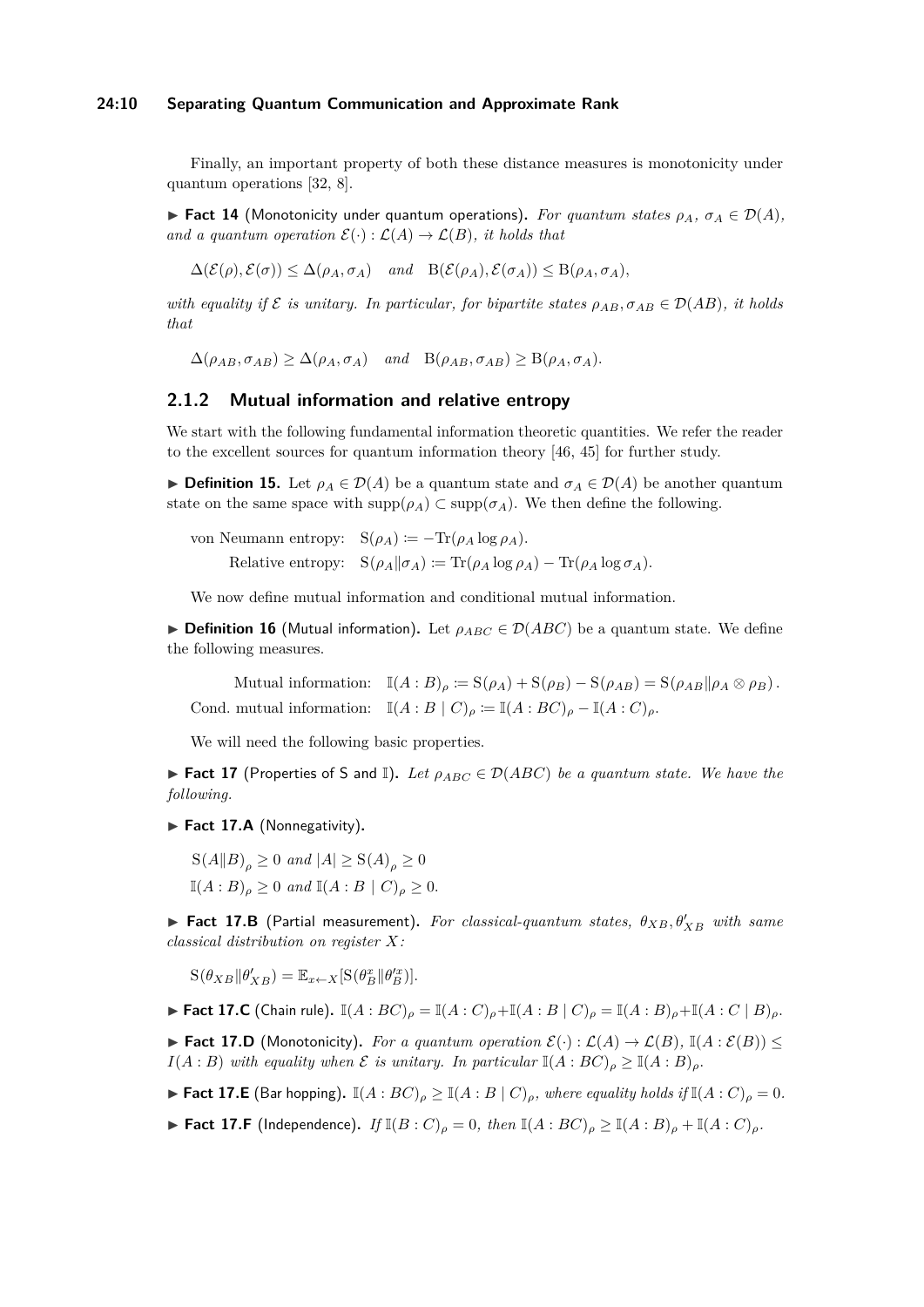- <span id="page-10-0"></span>**► Fact 17.G** (Araki-Lieb inequality).  $|S(\rho_{AB}) - S(\rho_B)| \leq S(\rho_A)$ .
- <span id="page-10-2"></span>▶ Fact 17.H (Information bound).

 $\mathbb{I}(A:BC)_{\rho} \leq \mathbb{I}(A:C)_{\rho} + 2\mathcal{S}(\rho_B).$ 

**Fact 17.I** (Stronger version of Pinsker's inequality). *For quantum states*  $\rho$  *and*  $\sigma$ :

 $S(\rho||\sigma) \geq 1 - F(\rho, \sigma) = B^2(\rho, \sigma).$ 

<span id="page-10-1"></span> $\triangleright$  **Fact 17.J.** *For classical-quantum state (register X is classical)*  $\rho_{XAB}$ *:* 

$$
\mathbb{I}(A;B|X)_{\rho} = \mathbb{E}_{x \leftarrow X} S(\rho_{AB}^x || \rho_A^x \otimes \rho_B^x) \geq \mathbb{E}_{x \leftarrow X} B^2(\rho_{AB}^x, \rho_A^x \otimes \rho_B^x).
$$
  

$$
\mathbb{I}(X;A) = S(\rho_{XA} || \rho_X \otimes \rho_A) = \mathbb{E}_{x \leftarrow X} S(\rho_A^x || \rho_A).
$$
  

$$
\mathbb{I}(X;A) = \mathbb{I}(f(X)X;A), \text{ where } f \text{ is any function.}
$$

**Proof.** These facts are proved as follows.

- **A.** For nonnegativity of relative entropy, see [\[35,](#page-32-12) Theorem 11.7]. For nonnegativity of mutual information and conditional mutual information, see [\[46,](#page-32-16) Theorem 11.6.1] and [\[46,](#page-32-16) Theorem 11.7.1].
- **B.** Let  $\theta_{XB} = \sum_x p(x) |x\rangle\langle x| \otimes \theta_B^x$  and  $\theta'_{XB} = \sum_x p(x) |x\rangle\langle x| \otimes \theta_B^x$ . Then

$$
S(\theta_{XB}||\theta'_{XB}) = \sum_{x} \text{Tr}(p(x) |x\rangle\langle x| \otimes \theta_{B}^{x}(\log \theta_{XB} - \log \theta'_{XB}))
$$
  

$$
= \sum_{x} p(x) \text{Tr}(\theta_{B}^{x}(\log (p(x)\theta_{B}^{x}) - \log (p(x)\theta'_{B}^{x})))
$$
  

$$
= \sum_{x} p(x) \text{Tr}(\theta_{B}^{x}(\log \theta_{B}^{x} - \log \theta'_{B}^{x}))
$$
  

$$
= \mathbb{E}_{x \leftarrow X} S(\theta_{B}^{x} || \theta'_{B}^{x}),
$$

which proves the fact.

- **C.** Follows from direct calculation.
- **D.** See [\[35\]](#page-32-12) [Theorem 11*.*15].
- **E.** Follows from Chain rule [\(Fact 17.C\)](#page-9-0) and Non-negativity [\(Fact 17.A\)](#page-9-1).
- **F.** Consider the following relations that use chain rule:

$$
\mathbb{I}(A:BC)_{\rho} = \mathbb{I}(A:B)_{\rho} + \mathbb{I}(A:C \mid B)_{\rho}
$$
  
=  $\mathbb{I}(A:B)_{\rho} + \mathbb{I}(AB:C)_{\rho} - \mathbb{I}(B:C)_{\rho}$   
 $\geq \mathbb{I}(A:B)_{\rho} + \mathbb{I}(A:C)_{\rho}.$ 

The last line uses  $\mathbb{I}(B:C)_{\rho}=0$  and monotonicity [\(Fact 17.D\)](#page-9-2).

**G.** See [\[35\]](#page-32-12) [Section 11*.*3*.*4].

**H.** Consider,

$$
\mathbb{I}(A:BC)_{\rho} = \mathbb{I}(A:C)_{\rho} + \mathbb{I}(CA:B)_{\rho} - \mathbb{I}(B:C)
$$
  
\n
$$
\leq \mathbb{I}(A:C)_{\rho} + \mathbb{I}(CA:B)_{\rho}
$$
  
\n
$$
\leq \mathbb{I}(A:C)_{\rho} + S(B) + S(CA) - S(CAB)
$$
  
\n
$$
\leq \mathbb{I}(A:C)_{\rho} + 2S(B). \qquad \text{(Fact 17.G)}
$$

**C C C 2 0 1 7**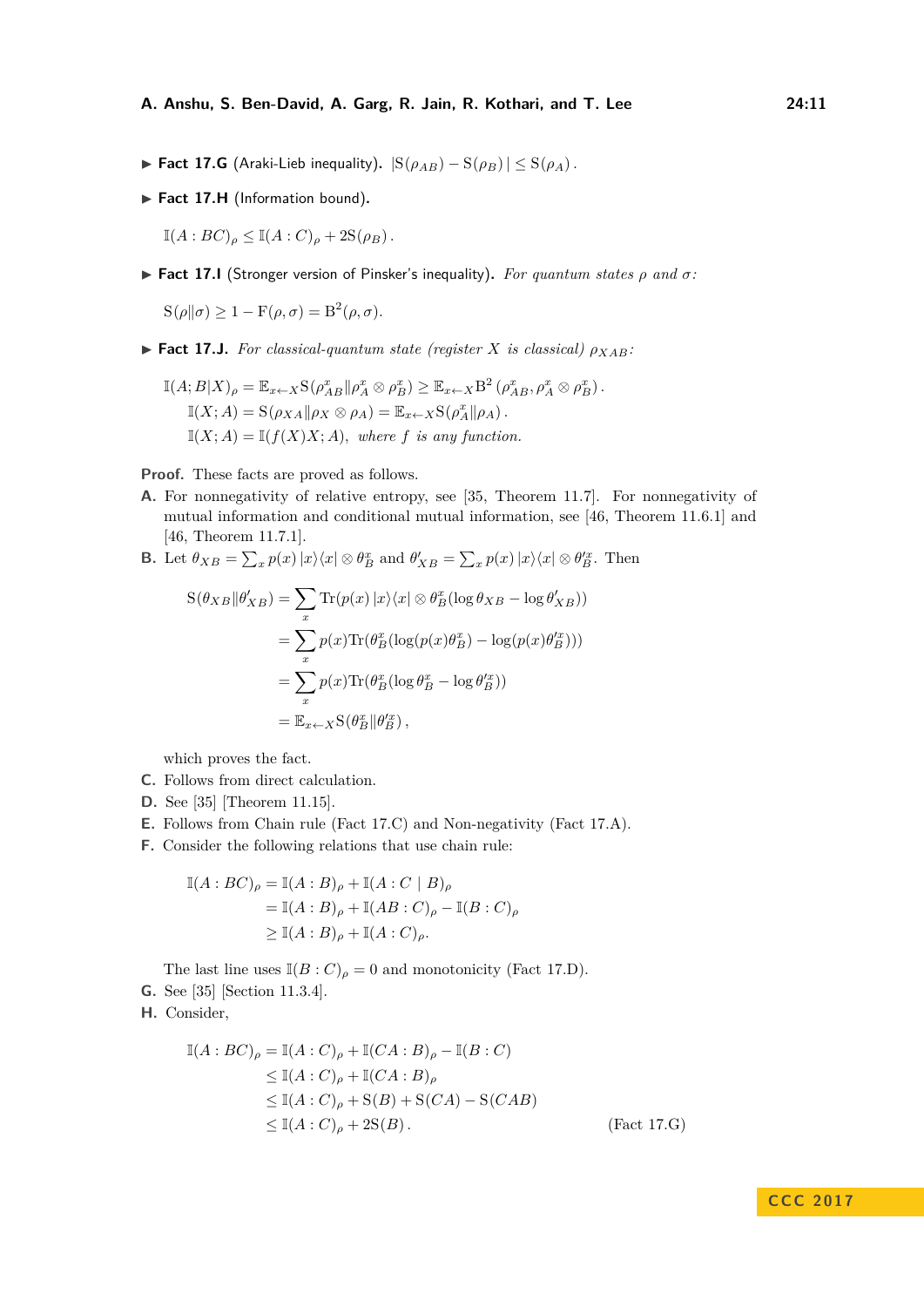**I.** Using Corollary 4*.*2 and Proposition 4*.*5 in [\[42\]](#page-32-17), we find that

 $S(\rho||\sigma) \geq -2\log F(\rho, \sigma)$ .

The fact now follows since for any positive  $x < 1$ ,  $2^x > 2 \cdot x^2$ .

**J.** For the first relation, we proceed as follows, and then use Pinsker's inequality.

$$
\begin{split} \mathbb{I}(A:B \mid X)_{\rho} &= \mathbb{I}(A:BX)_{\rho} - \mathbb{I}(A:X)_{\rho} \\ &= \mathcal{S}(\rho_{ABX} \|\rho_A \otimes \rho_{BX}) - \mathcal{S}(\rho_{AX} \|\rho_A \otimes \rho_X) \\ &= \mathbb{E}_{x \leftarrow X} [\mathcal{S}(\rho_{AB}^x \|\rho_A \otimes \rho_B^x) - \mathcal{S}(\rho_A^x \|\rho_A)] \\ &= \mathbb{E}_{x \leftarrow X} [-S(\rho_{AB}^x) - \text{Tr}(\rho_A^x \log \rho_A) + S(\rho_B^x) + S(\rho_A^x) + \text{Tr}(\rho_A^x \log \rho_A)] \\ &= \mathbb{E}_{x \leftarrow X} [-S(\rho_{AB}^x) + S(\rho_B^x) + S(\rho_A^x)] = \mathbb{E}_{x \leftarrow X} [\mathcal{S}(\rho_{AB}^x \|\rho_A^x \otimes \rho_B^x)], \end{split}
$$

where in third line, we have used Fact [17.B.](#page-9-3) The second relation follows by direct calculation and Fact [13.C.](#page-8-0) The third relation follows by monotonicity under the maps  $|x\rangle\langle x| \rightarrow |x\rangle\langle x| \otimes |f(x)\rangle\langle f(x)|$  and partial trace.

We will need the following relation between  $\mathbb{I}$  and  $\Delta$  for binary classical-quantum states (see also [\[22\]](#page-31-14)).

<span id="page-11-0"></span>► Claim 18. Let  $\rho_{AB} \in \mathcal{D}(AB)$  be a classical quantum state of the form  $\rho_{AB} = p \, |0\rangle\langle0|_A \otimes$  $\rho_B^0 + (1-p) |1\rangle\langle 1| \otimes \rho_B^1$ . Then

 $\mathbb{I}(A:B)_{\rho} \leq 2\log(2) \cdot \Delta(p\rho_B^0, (1-p)\rho_B^1).$ 

**Proof.** We drop the register index from  $\rho_B^0$ ,  $\rho_B^1$ . Let  $\rho_{av} = p\rho^0 + (1 - p)\rho^1$ . Consider

$$
\mathbb{I}(A:B)_{\rho} = p\mathcal{S}(\rho^{0}||\rho_{av}) + (1-p)\mathcal{S}(\rho^{1}||\rho_{av}) \qquad \text{(Fact 17. J)}
$$
\n
$$
= \mathcal{S}\left(p\rho^{0}||\frac{1}{2}\rho_{av}\right) + \mathcal{S}\left((1-p)\rho^{1}||\frac{1}{2}\rho_{av}\right) - p\log(2) - (1-p)\log(2) + \mathcal{S}(p)
$$
\n
$$
\leq \mathcal{S}\left(p\rho^{0}||\frac{1}{2}\rho_{av}\right) + \mathcal{S}\left((1-p)\rho^{1}||\frac{1}{2}\rho_{av}\right).
$$

The last inequality follows from  $S(p) \leq log(2)$ . Now, using [\[6,](#page-30-9) Theorem 9], which states that

$$
S\left(p\rho^0 \middle\| \frac{1}{2}\rho_{av}\right) \le \log(2)\Delta(p\rho^0, (1-p)\rho^1) \text{ and } S\left((1-p)\rho^1 \middle\| \frac{1}{2}\rho_{av}\right) \le \log(2)\Delta(p\rho^0, (1-p)\rho^1),
$$
  
the claim follows.

Our next claim gives us a way to use high mutual information between two registers in a classical quantum state to make a prediction about the classical part using measurement on the quantum part.

<span id="page-11-1"></span>► Claim 19 (Information  $\Rightarrow$  prediction). Let  $\rho_{AB} \in \mathcal{D}(AB)$  be a classical quantum state of *the form*  $\rho_{AB} = p |0\rangle\langle0|_A \otimes \rho_B^0 + (1-p)|1\rangle\langle1| \otimes \rho_B^1$ . The probability of predicting A by a *measurement on B is at least*

$$
\frac{1}{2} + \frac{\mathbb{I}(A:B)}{2\log 2}.
$$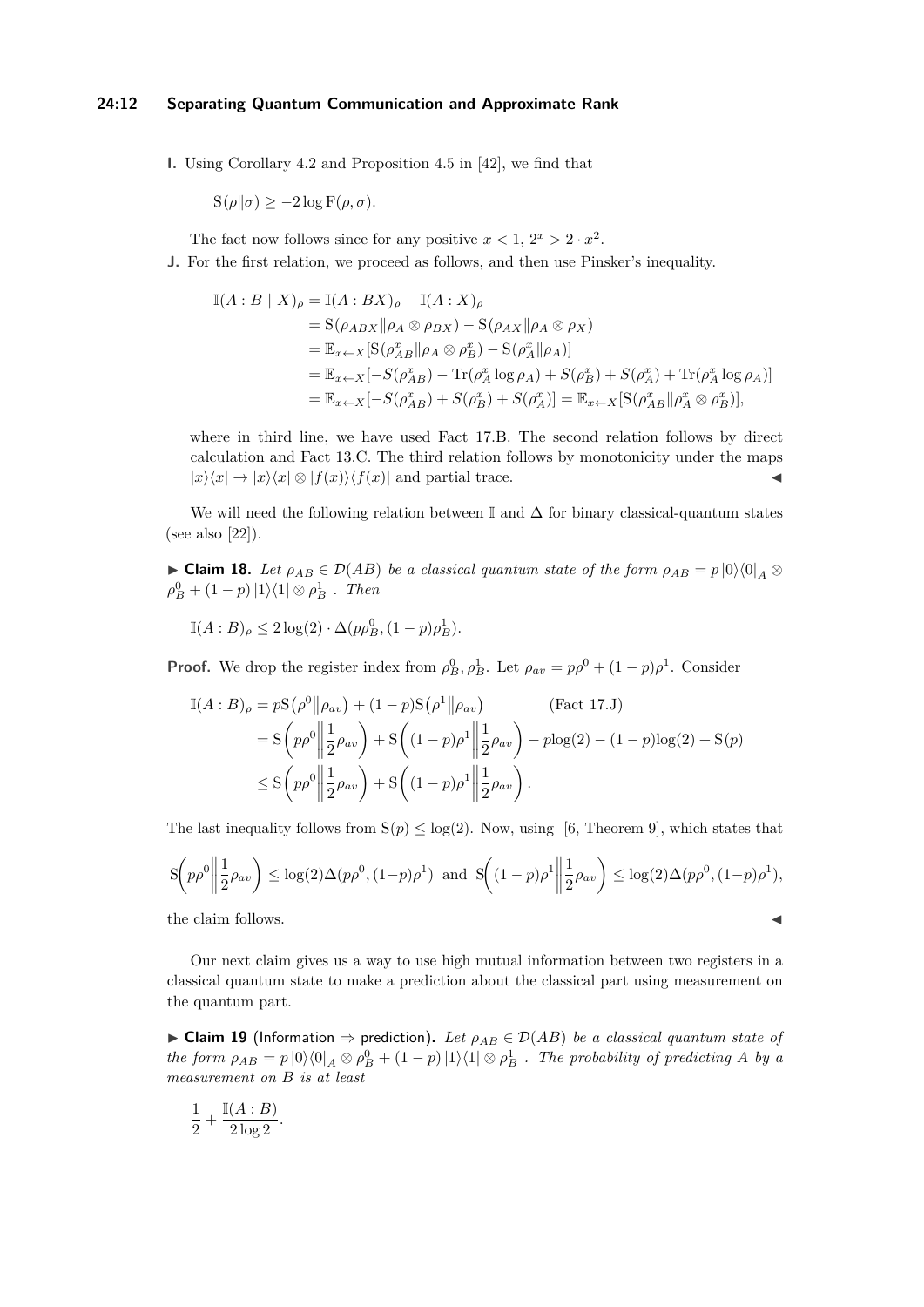**Proof.** We drop the register label *B*. Let *M* be a projector on the support of positive eigenvectors of the state  $p\rho^0 - (1 - p)\rho^1$ . Let the measurement be  $\{M, \mathbb{1} - M\}$  and first outcome imply 0 in register *A* and second outcome imply 1. Then probability of success is

$$
p \text{Tr}(\rho^0 M) + (1 - p) \text{Tr}(\rho^1 (1 - M))
$$
  
= (1 - p) + \text{Tr}((p\rho^0 - (1 - p)\rho^1)M)  
= (1 - p) + \frac{1}{2} (||p\rho^0 - (1 - p)\rho^1||\_1 + \text{Tr}(p\rho^0 - (1 - p)\rho^1))  
= (1 - p) + \frac{1}{2} (||p\rho^0 - (1 - p)\rho^1||\_1 + 2p - 1)  
= \frac{1}{2} + \frac{1}{2} ||p\rho^0 - (1 - p)\rho^1||\_1  
= \frac{1}{2} + \Delta(p\rho^0, (1 - p)\rho^1).

From [Claim 18,](#page-11-0) we know that  $\Delta(p\rho^0, (1 - p)\rho^1) \geq \mathbb{I}(A : B)/(2 \log 2)$ . **◆** 

# <span id="page-12-0"></span>**2.2 Quantum Communication complexity**

In quantum communication complexity, two players wish to compute a classical function *F* :  $\mathcal{X} \times \mathcal{Y} \rightarrow \{0,1\}$  for some finite sets X and  $\mathcal{Y}$ . The inputs  $x \in \mathcal{X}$  and  $y \in \mathcal{Y}$  are given to two players Alice and Bob, and the goal is to minimize the quantum communication between them required to compute the function.

While the players have classical inputs, the players are allowed to exchange quantum messages. Depending on whether or not we allow the players arbitrary shared entanglement, we get  $Q(F)$ , bounded-error quantum communication complexity without shared enganglement and  $Q^*(F)$ , for the same measure with shared entanglement. Obviously  $Q^*(F) \leq Q(F)$ . In this paper we will only work with  $Q^*(F)$ , which makes our results stronger since we prove lower bounds in this work.

Let  $F: \mathcal{X} \times \mathcal{Y} \to \{0,1,*\}$  be a partial function, with dom $(F) := \{(x,y) \in \mathcal{X} \times \mathcal{Y} :$  $F(x, y) \neq *$ , and let  $\varepsilon \in (0, 1/2)$ .

An entanglement assisted quantum communication protocol Π for this function is as follows. Alice and Bob start with a preshared entanglement. Upon receiving inputs  $(x, y)$ , where Alice gets *x* and Bob gets *y*, they exchange quantum states and then Alice applies a measurement on her qubits to output 1 or 0. Let  $O(x, y)$  be the random variable output by Alice in  $\Pi$ , given input  $(x, y)$ . Let  $\mu$  be a distribution over dom(*F*).

Let inputs to Alice and Bob be given in registers *X* and *Y* in the state

$$
\sum_{x,y}\mu(x,y)\,|x\rangle\langle x|_X\otimes|y\rangle\langle y|_Y\,.
$$

Let these registers be purified by *R<sup>X</sup>* and *R<sup>Y</sup>* respectively, which are not accessible to either players. Let Alice and Bob initially hold register  $A_0$ ,  $B_0$  with shared entanglement  $\Theta_{0,A_0B_0}$ . Then the initial state is

$$
\left|\Psi_0\right\rangle_{XYR_XR_YA_0B_0} := \sum_{x,y} \sqrt{\mu(x,y)} \left| xxyy \right\rangle_{XR_XYR_Y} \left|\Theta_0\right\rangle_{A_0B_0}.
$$

Alice applies a unitary  $U^1$ :  $XA_0 \rightarrow XA_1C_1$  such that the unitary acts on  $A_0$  conditioned on *X*. She sends  $C_1$  to Bob. Let  $B_1 \equiv B_0$  be a relabelling of Bob's register  $B_0$ . He applies  $U^2$ :  $YC_1B_1 \rightarrow YC_2B_2$  such that the unitary acts on  $C_1B_0$  conditioned on *Y*. He sends  $C_2$ to Alice. Players proceed in this fashion till end of the protocol. At any round *r*, let the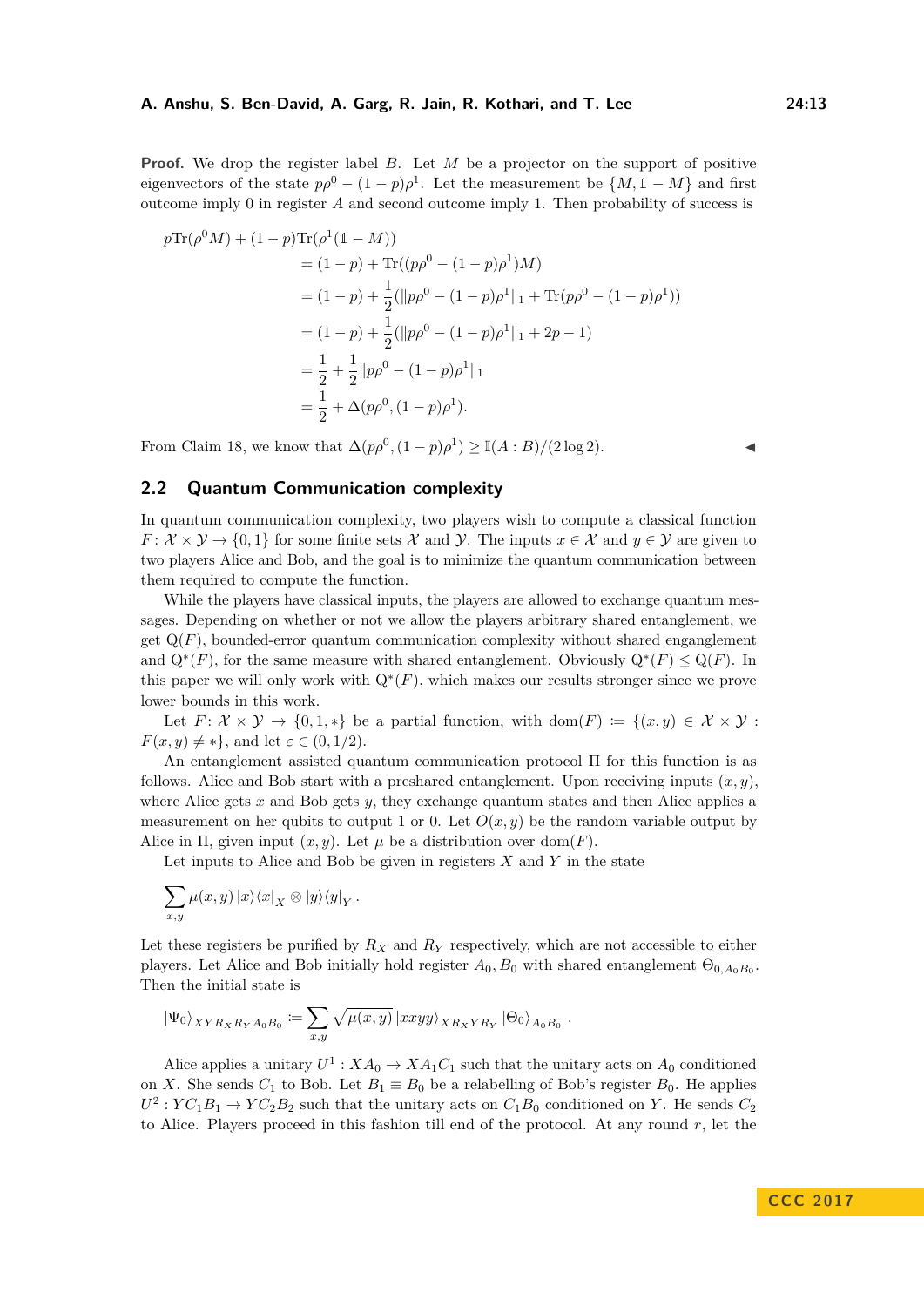#### **24:14 Separating Quantum Communication and Approximate Rank**

registers be  $A_r C_r B_r$ , where  $C_r$  is the message register,  $A_r$  is Alice's register and  $B_r$  is Bob's register. If *r* is odd, then  $B_r \equiv B_{r-1}$  and if *r* is even, then  $A_r \equiv A_{r-1}$ . Let the joint state in registers  $A_r C_r B_r$  be  $\Theta_{r, A_r C_r B_r}$ . Then the global state at round *r* is

$$
\left|\Psi_r\right\rangle_{XYR_XR_YA_rC_rB_r} := \sum_{x,y} \sqrt{\mu(x,y)} \left| xxyy \right\rangle_{XR_XYR_Y} \left|\Theta_r\right\rangle_{A_rC_rB_r}.
$$

We define the following quantities.

$$
\text{Worst-case error:} \quad \text{err}(\Pi) := \max_{(x,y) \in \text{dom}(F)} \{ \Pr[O(x,y) \neq F(x,y)] \}.
$$

 $|C_i|$ .

Distributional error:  $\operatorname{err}^{\mu}(\Pi) \coloneqq \mathbb{E}_{(x,y)\leftarrow \mu} \Pr[O(x,y) \neq F(x,y)].$ 

Quantum CC of a protocol:  $QCC(\Pi) \coloneqq \sum$ 

Quantum CC of 
$$
F
$$
:  $Q_{\varepsilon}^*(F) := \min_{\Pi: \text{err}(\Pi) \leq \varepsilon} \text{QCC}(\Pi)$ .

Our first fact justifies using  $\varepsilon = 1/3$  by default since the exact constant does not matter since the success probability of a protocol can be boosted for QCC.

<span id="page-13-2"></span>**Fact 20** (Error reduction). Let  $0 < \delta < \varepsilon < 1/2$ . Let  $\Pi$  be a protocol for F with  $\text{err}(\Pi) < \varepsilon$ . *There exists protocol*  $\Pi'$  *for F such that*  $\text{err}(\Pi') \leq \delta$  *and* 

$$
\mathrm{QCC}(\Pi') \leq O\left(\frac{\log(1/\delta)}{\left(\frac{1}{2} - \varepsilon\right)^2} \cdot \mathrm{QCC}(\Pi)\right).
$$

This fact is proved by simply repeating the protocol sufficiently many times and taking the majority vote of the outputs. If the error  $\varepsilon$  is close to 1/2, we can first reduce the error to a constant by using  $O(\frac{1}{(1/2-\varepsilon)^2})$  repetitions. Then  $O(\log(1/\delta))$  repetitions suffice to reduce the error down to *δ*. Hence the quantum communication only increases by a factor of  $O\left(\frac{\log(1/\delta)}{(1/2-\epsilon)^2}\right)$  $\frac{\log(1/\delta)}{(1/2-\varepsilon)^2}$ .

We have the following relation between worst-case and average-case error quantum communication complexities. It follows for example from standard application of Sion's minimax theorem [\[41\]](#page-32-18).

<span id="page-13-0"></span>**► Fact 21** (Minimax principle). Let  $F: \mathcal{X} \times \mathcal{Y} \rightarrow \{0, 1, *\}$  be a partial function. Fix an error *parameter*  $\varepsilon \in (0, 1/2)$  *and a quantum communication bound*  $q > 0$ *. Suppose* F *is a family of protocols such that for every distribution*  $\mu$  *on* dom(*F*) *there exists a protocol*  $\Pi \in \mathcal{F}$  *such that*

 $err^{\mu}(\Pi) \leq \varepsilon$  and  $QCC(\Pi) \leq q$ .

*Then there exists a protocol* Π' such that

 $err(\Pi') \leq \varepsilon$  and  $QCC(\Pi') \leq q$ .

Our next claim shows that having some information about the output of a Boolean function *F* allows us to predict the output of *F* with some probability greater than 1*/*2.

<span id="page-13-1"></span>► Claim 22. Let  $F: \mathcal{X} \times \mathcal{Y} \rightarrow \{0, 1, *\}$  be a partial function and  $\mu$  be a distribution over  $\text{dom}(F)$ *. Let*  $XY$  *be registers with the state*  $\sum_{x,y} \mu(x,y) \ket{x}\!\bra{x} \otimes \ket{y}\!\bra{y}$  and define a register *F that contains the value of F*(*x, y*)*. Let* Π *be a quantum communication protocol with registers X, Y input to Alice and Bob respectively and number of rounds r (which is even). There either*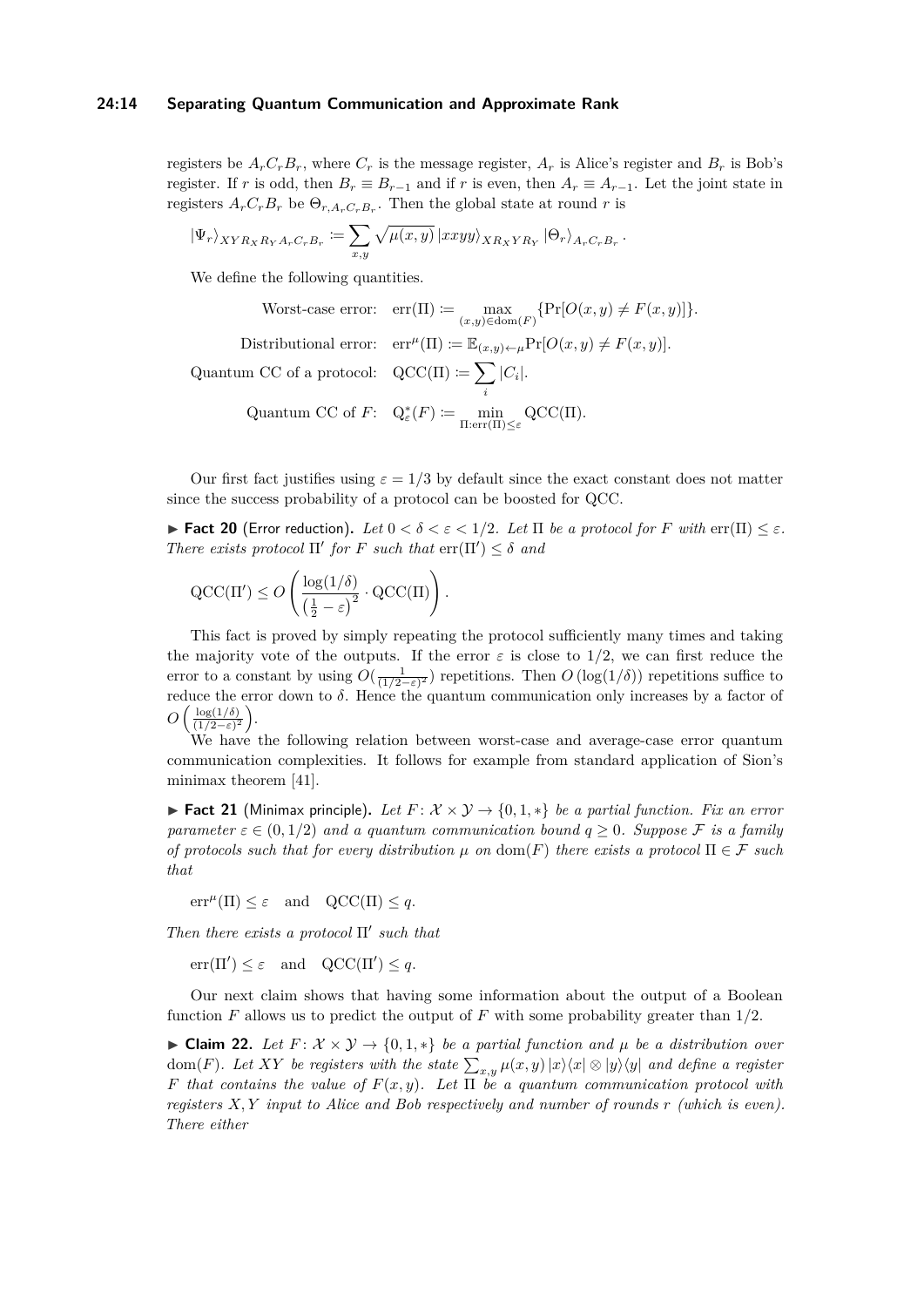*There exists a quantum communication protocol*  $\Pi'$  *for F* with *r rounds, with input*  $(X, Y)$ *to Alice and Bob respectively, such that*

$$
\mathrm{QCC}(\Pi') = \mathrm{QCC}(\Pi) + 1, \quad and \quad \mathrm{err}^{\mu}(\Pi') < \frac{1}{2} - \frac{\mathbb{I}(F : A_r C_r \mid X)_{\Psi_r}}{2 \log(2)}.
$$

*Or, there exists a quantum communication protocol*  $\Pi'$  *for F with r rounds, with input* (*X, Y* ) *to Alice and Bob respectively, such that*

$$
\text{QCC}(\Pi') \leq \text{QCC}(\Pi), \quad \text{and} \quad \text{err}^{\mu}(\Pi') < \frac{1}{2} - \frac{\mathbb{I}(F : B_r C_r \mid Y)_{\Psi_r}}{2 \log(2)}.
$$

**Proof.** We first prove the first case. In  $\Pi'$ , Alice and Bob run the protocol  $\Pi$ , after which Alice proceeds as follows. Consider the state  $\Psi_{r, XFA_rC_r}$  in registers  $XFA_rC_r$  (note that we have added a new register  $F$  to the state  $\Psi_r$ , which can be done naturally). Let

$$
\Psi_{r,XFA_rC_r} = \sum_x \mu(x) \left| x \right\rangle \left\langle x \right|_X \otimes \Psi_{r,FA_rC_r}^x
$$

be the decomposition of  $\Psi_{r, XFA_rC_r}$ , which is possible since *X* is classical. Note that  $\Psi_{r,FA_rC_r}^x$ is a classical quantum state between the registers  $F$  and  $A<sub>r</sub>C<sub>r</sub>$ . Alice, essentially applying [Claim 19](#page-11-1) makes a prediction about the content of register *F*. Then she outputs the prediction. Clearly,

 $\mathrm{QCC}(\Pi') = \mathrm{QCC}(\Pi) + 1$ .

For every input *x* for Alice, her prediction is successful with probability at least  $1/2$  +  $\mathbb{I}(F: A_r C_r)_{\Psi_r^x}/2 \log(2)$  by [Claim 19.](#page-11-1) Hence the overall success probability of  $\Pi'$  is at least

$$
\mathbb{E}_{x \leftarrow X} \left[ \frac{1}{2} + \frac{\mathbb{I}(F : A_r C_r) \Psi_r^x}{2 \log(2)} \right] = \frac{1}{2} + \frac{\mathbb{I}(F : A_r C_r | X) \Psi_r}{2 \log(2)}.
$$

Second case follows with same argument, but applied on Bob' side before he sends  $C_r$  to Alice. Bob then sends the outcome to Alice instead of  $C_r$ .

The following claim is used in our proof to handle the easy case of a biased input distribution.

<span id="page-14-0"></span> $\blacktriangleright$  **Claim 23.** *Let F* :  $\mathcal{X} \times \mathcal{Y} \rightarrow \{0, 1, *\}$  *be a partial function and let μ be a distribution over* dom(*F*). Let  $\varepsilon \in (0,1/2)$  and  $c \geq 1$  be a positive integer. For  $i \in [c]$ , let  $X_i, Y_i$  be *registers with the state*  $\sum_{x,y} \mu(x,y) |x\rangle\langle x|_{X_i} \otimes |y\rangle\langle y|_{Y_i}$  and define register  $L_i$  that holds the value  $F(x_i, y_i)$ . Define  $X := X_1 \dots X_c$ ,  $Y := Y_1 \dots Y_c$ , and  $L := L_1 \dots L_c$ . Let  $\Psi_{XYL}$  be the *joint state in registers X, Y, L. Then either*

- (a) *There exists a protocol*  $\Pi$  *for F such that*  $QCC(\Pi) = 1$ *, and*  $err^{\mu}(\Pi) \leq \frac{1}{2} \varepsilon$ *, or*
- **(b)**  $\Delta(\Psi_{XL}, \Psi_X \otimes W_{L_1} \otimes \ldots W_{L_c}) \leq c\varepsilon$ , where  $W_{L_i}$  is the maximally mixed state in register  $L_i$ *.*

**Proof.** Define,  $q^{x_1} := \Pr[F = 0 \mid X_1 = x_1]$ . Assume  $\mathbb{E}_{x_1 \leftarrow X_1} [|\frac{1}{2} - q^{x_1}|] \geq \varepsilon$ . Let  $\Pi$  be a protocol where Alice, on input  $x_1$ , outputs 0 if  $q^{x_1} \geq 1/2$  and 1 otherwise. Then,

$$
\mathrm{err}^{\mu}(\Pi) = \frac{1}{2} - \mathbb{E}_{x_1 \leftarrow X_1} \left| \frac{1}{2} - q^{x_1} \right| \le \frac{1}{2} - \varepsilon.
$$

Assume otherwise  $\mathbb{E}_{x_1 \leftarrow X_1} \left| \frac{1}{2} - q^{x_1} \right| < \varepsilon$ . This implies

$$
\Delta(\Psi_{XL}, \Psi_X \otimes W_{L_1} \otimes \ldots W_{L_c}) \leq c \cdot \Delta(\Psi_{X_1L_1}, \Psi_{X_1} \otimes W_{L_1}) = c \cdot \mathbb{E}_{x_1 \leftarrow X_1} \left| \frac{1}{2} - q^{x_1} \right| < c\varepsilon,
$$

where the first inequality follows from [Fact 13.B.](#page-8-1)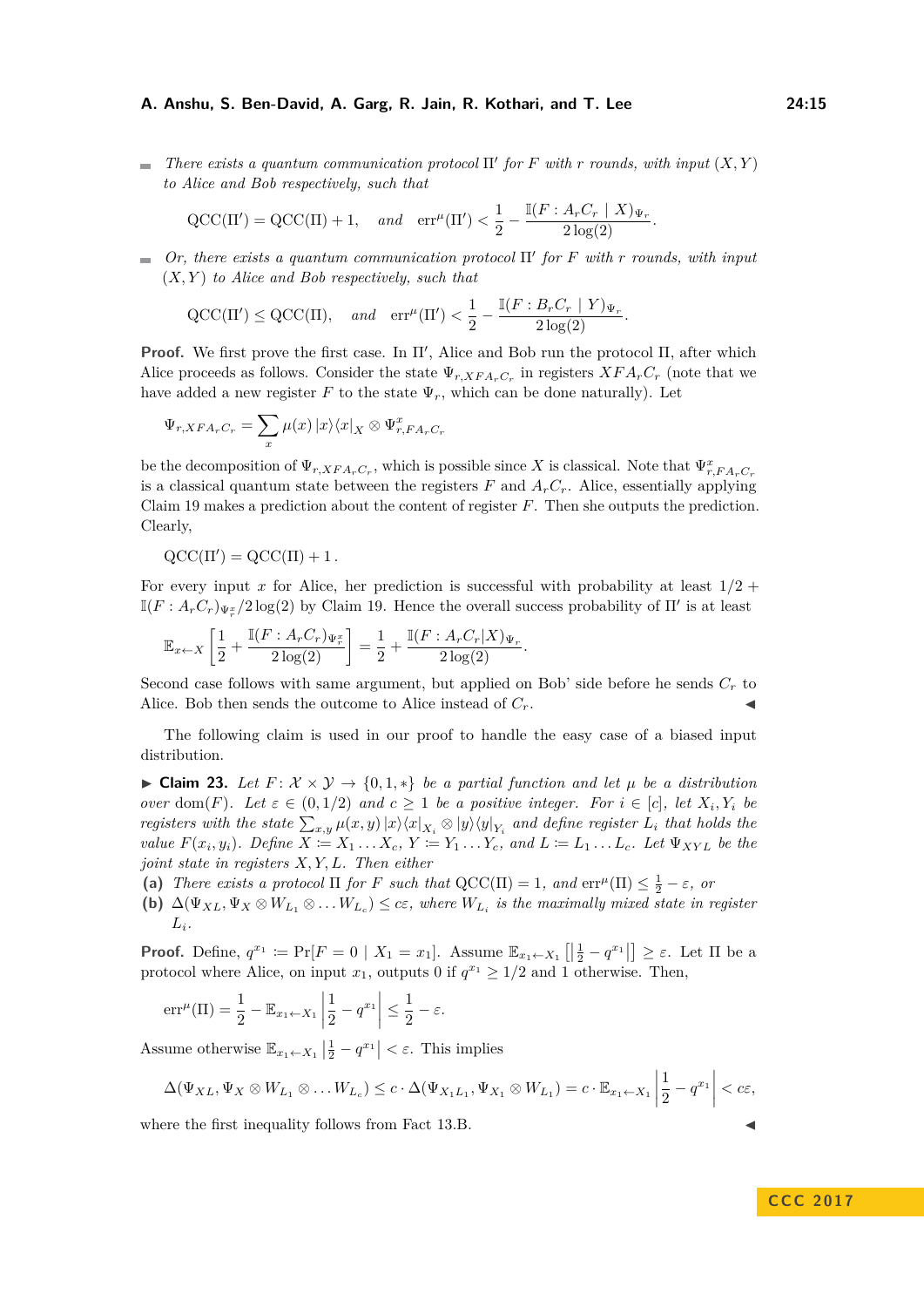#### **24:16 Separating Quantum Communication and Approximate Rank**

In below, let  $A'_r$ ,  $B'_r$  represent Alice and Bob's registers at round r. That is, at even round  $r, A'_{r} = A_{r}C_{r}, B'_{r} = B_{r}$  and at odd  $r, A'_{r} = A_{r}, B'_{r} = B_{r}C_{r}$ . We will need the following version of quantum-cut-and-paste lemma from [\[34\]](#page-32-19) (also see [\[23\]](#page-31-8) for a similar argument, where it is used to lower bound quantum communication complexity of disjointness). This is a special case of [\[34,](#page-32-19) Lemma 7] and we have rephrased it using our notation.

<span id="page-15-1"></span>I **Lemma 24** (Quantum cut-and-paste)**.** *Let* Π *be a quantum protocol with classical inputs and consider distinct inputs u, u'* for Alice and *v, v'* for Bob. Let  $|\Psi_{0,A_0B_0}\rangle$  be the initial *shared state between Alice and Bob. Also let*  $\left|\Psi_{k,A'_k}^{u'',v''}\right|$  $k, A'_{k}B'_{k}$  $\left\{ \right\}$  be the shared state after round  $k$  of *the protocol when the inputs to Alice and Bob are*  $(u''', v'')$  *respectively. For k odd, let* 

$$
h_k = \mathcal{B}\left(\Psi_{k,B'_k}^{u,v}, \Psi_{k,B'_k}^{u',v}\right)
$$

*and for even k, let*

$$
h_k = B\left(\Psi_{k,A'_k}^{u,v}, \Psi_{k,A'_k}^{u,v'}\right).
$$

*Then*

$$
B\left(\Psi_{r,A'_r}^{u',v}, \Psi_{r,A'_r}^{u',v'}\right) \leq h_r + h_{r-1} + 2\sum_{k=1}^{r-2} h_k.
$$

The following lemma (see also [\[15\]](#page-31-15)) formalizes the following intuition: In a quantum protocol with communication *q*, the amount of information that Bob has about Alice's input at any time point is at most 2*q* (note that the factor of 2 is necessary because of super-dense coding.).

<span id="page-15-0"></span> $\blacktriangleright$  **Lemma 25.** Let  $\Pi$  be a quantum protocol with the inputs of Alice and Bob  $(X, Y)$  being *jointly distributed. Alice has an additional input U which is independent of both* (*X, Y* )*. Let*  $\mu$  *denote the distribution of inputs so that*  $\mu(x, u, y) = \mu(x, y)\mu(u)$ *. Let the total pure state after the k th round of the protocol be*

$$
\left|\Psi_{k}\right\rangle_{X\widetilde{X}Y\widetilde{Y}A'_{k}B'_{k}}=\sum_{x,y}\sqrt{\mu(x,y)\mu(u)}\left|xxuu\right\rangle_{X\widetilde{X}U\widetilde{U}}\left|yy\right\rangle_{Y\widetilde{Y}}\left|\Theta_{k}^{x,u,y}\right\rangle_{A'_{k}B'_{k}}.
$$

*Then*

$$
\mathbb{I}(B'_k Y \widetilde{Y} : U|X)_{\Psi_k} \le 2q_k.
$$

*Here*  $q_k$  *is communication cost up to round k. A similar statement holds by reversing the roles of Alice and Bob.*

**Proof.** We prove the first inequality by induction on k. The inequality holds trivially for  $k = 0$ . First suppose k is even, so that Bob sent the last message. Then,

$$
\mathbb{I}(B'_k Y \tilde{Y} : U|X)\Psi_k \leq \mathbb{I}(B'_{k-1} Y \tilde{Y} : U|X)\Psi_{k-1}
$$
\n
$$
\leq 2q_{k-1} \leq 2q_k,
$$
\n(Fact 17.D)

where the first inequality follows by induction step.

Now suppose *k* is odd, so that Alice sent the last message. By our notation,  $B'_k \equiv C_k B_k$ where  $C_k$  is Alice's message. Then,

$$
\begin{aligned} \mathbb{I}(B'_{k}Y\widetilde{Y}:U|X)\Psi_{k} &= \mathbb{I}(C_{k}B_{k}Y\widetilde{Y}:U|X)\Psi_{k} \\ &\leq \mathbb{I}(B_{k}Y\widetilde{Y}:U|X)\Psi_{k} + 2\mathcal{S}(C_{k}|X) \\ &= \mathbb{I}(B'_{k-1}Y\widetilde{Y}:U|X)\Psi_{k-1} + 2\mathcal{S}(C_{k}|X) \\ &\leq 2q_{k-1} + 2|C_{k}| = 2q_{k}, \end{aligned} \tag{Fact 17. H}
$$

where last inequality follows from induction step.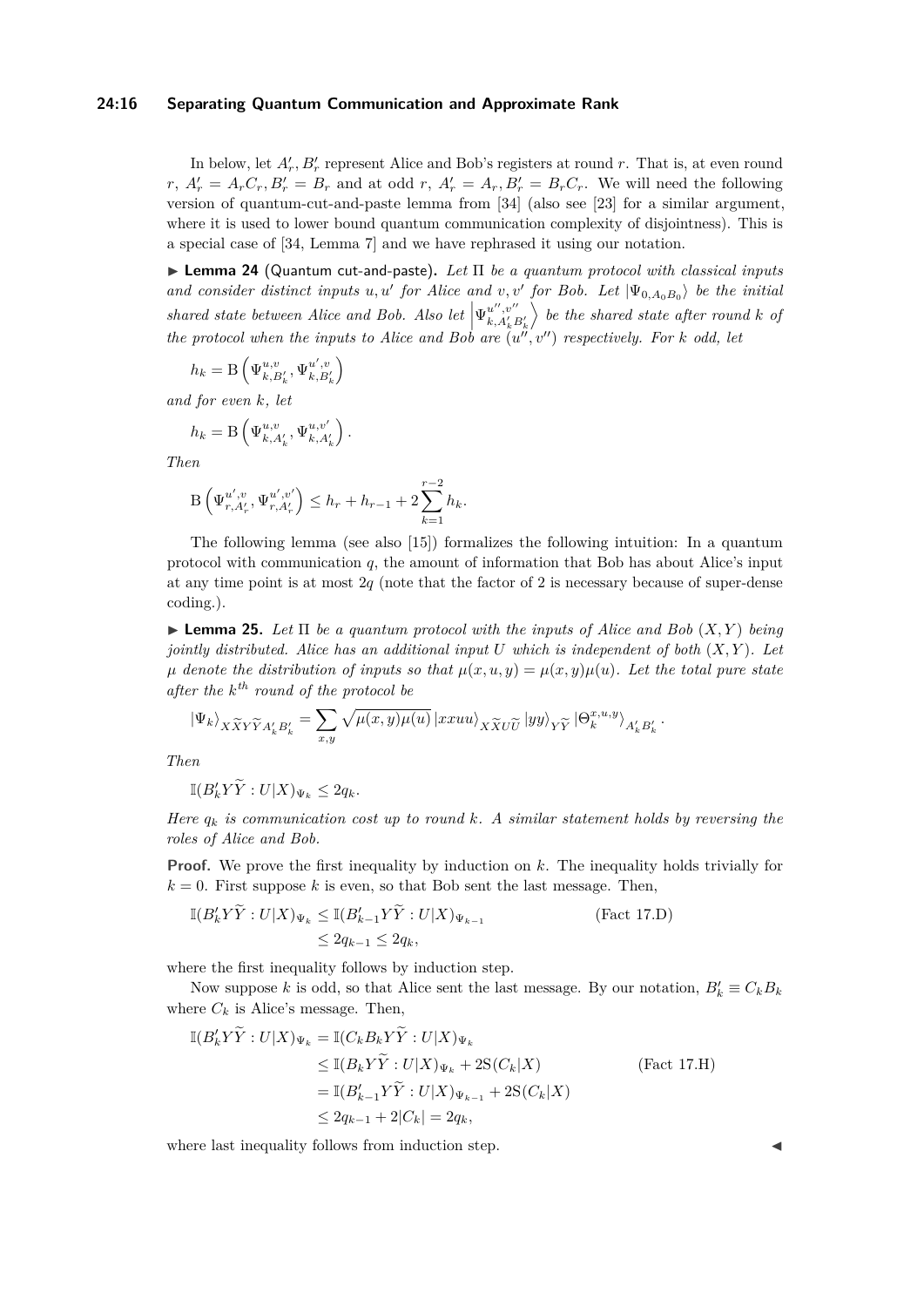# <span id="page-16-1"></span>**3 Separation**

In this section we establish the main result, a nearly quadratic separation between quantum communication complexity and the logarithm of approximate rank, which we restate below.

**► Theorem 1.** *There is a family of total functions*  $F: \mathcal{X} \times \mathcal{Y} \rightarrow \{0,1\}$  *with*  $Q^*(F) =$  $\widetilde{\Omega}\Bigl(\log^2{\mathrm{rk}}_{1/3}(F)\Bigr).$ 

Our proof is organized as follows. In [Section 3.1](#page-16-0) we define lookup functions, which we will use to construct the function achieving the separation in [Theorem 1.](#page-1-1) Then in [Section 3.2](#page-17-0) we prove [Theorem 1](#page-1-1) using results from later sections. More precisely, we prove the upper bound on our function's approximate rank using [Theorem 28,](#page-18-1) proved in [Section 4.](#page-18-2) We prove the lower bound using [Corollary 29,](#page-18-0) which follows from [Theorem 33](#page-20-0) in [Section 5.](#page-20-1) [Theorem 28](#page-18-1) and [Corollary 29](#page-18-0) provide a black-box way of using the results of [Section 4](#page-18-2) and [Section 5](#page-20-1) without delving into their proofs.

#### <span id="page-16-0"></span>**3.1 Lookup functions**

We define a simpler version of lookup functions than the ones used in [\[5\]](#page-30-1), since we only deal with total functions in this paper. This is only for simplicity, and the lower bound shown in this paper also applies to the more general lookup functions for partial functions defined in [\[5\]](#page-30-1).

First, for any function  $F: \mathcal{X} \times \mathcal{Y} \rightarrow \{0, 1\}$  and integer  $c > 0$ , we can define a new function  $F^c: \mathcal{X}^c \times \mathcal{Y}^c \to \{0,1\}^c$  as  $F^c((x_1,\ldots,x_c),(y_1,\ldots,y_c)) = (F(x_1,y_1),\ldots,F(x_c,y_c)),$  which takes *c* inputs to  $F$  and outputs the answers to all  $c$  inputs.  $F^c$  is simply the problem of computing *F* on *c* independent inputs and outputting all *c* answers.

An  $(F, \mathcal{G})$ -lookup function, denoted  $F_{\mathcal{G}}$ , is defined by a function  $F: \mathcal{X} \times \mathcal{Y} \to \{0, 1\}$  and a family  $\mathcal{G} = \{G_0, \ldots, G_{2^c-1}\}\$  of functions, where each  $G_i: (\mathcal{X}^c \times \{0,1\}^m) \times (\mathcal{Y}^c \times \{0,1\}^m) \to$ {0*,* 1}. It can be viewed as a generalization of the address function. Alice receives input **x** =  $(x_1, \ldots, x_c)$  ∈  $\mathcal{X}^c$  and **u** =  $(u_0, \ldots, u_{2^c-1})$  ∈  $\{0, 1\}^{m2^c}$  and likewise Bob receives input **y** =  $(y_1, \ldots, y_c)$  ∈  $\mathcal{Y}^c$  and  $\mathbf{v} = (v_0, \ldots, v_{2^c-1}) \in \{0, 1\}^{m2^c}$ . We refer to the inputs  $(\mathbf{x}, \mathbf{y})$  as the "address part" of the input and the inputs  $(\mathbf{u}, \mathbf{v})$  as the "array part" of the input. We will refer to  $u_i$  and  $v_i$  as a "cell" of the array. The *address*,  $\ell$ , is determined by the evaluation of *F* on  $(x_1, y_1), \ldots, (x_c, y_c)$ , that is  $\ell = F^c(\mathbf{x}, \mathbf{y}) \in \{0, 1\}^c$ . This address (interpreted as an integer in  $\{0, \ldots, 2^c - 1\}$  then determines which function, out of the  $2^c$  functions  $G_i$ , the players should evaluate and which pair of cells, out of the  $2<sup>c</sup>$  possible pairs  $(u_i, v_i)$ , of the array are relevant to the output of the function. The goal of the players is to output  $G_{\ell}(\mathbf{x}, u_{\ell}, \mathbf{y}, v_{\ell})$ . The formal definition is the following.

**Definition 26** ( $(F, \mathcal{G})$ -lookup function for total *F*). Let  $F: \mathcal{X} \times \mathcal{Y} \rightarrow \{0, 1\}$  be a function and  $\mathcal{G} = \{G_0, \ldots, G_{2^c-1}\}\$ a family of functions, where each  $G_i: (\mathcal{X}^c \times \{0,1\}^m) \times (\mathcal{Y}^c \times \{0,1\}^m) \to$  $\{0, 1\}$ . An  $(F, \mathcal{G})$ -lookup function, denoted  $F_{\mathcal{G}}$ , is a function

 $F_{\mathcal{G}}: (\mathcal{X}^c \times \{0,1\}^{m2^c}) \times (\mathcal{Y}^c \times \{0,1\}^{m2^c}) \rightarrow \{0,1\}$ 

defined as follows. Let  $\mathbf{x} = (x_1, \ldots, x_c) \in \mathcal{X}^c$ ,  $\mathbf{y} = (y_1, \ldots, y_c) \in \mathcal{Y}^c$ ,  $\mathbf{u} = (u_0, \ldots, u_{2^c-1}) \in$  $\{0,1\}^{m2^c}$ , and  $\mathbf{v} = (v_0, \ldots, v_{2^c-1}) \in \{0,1\}^{m2^c}$ . Then

$$
F_{\mathcal{G}}(\mathbf{x}, \mathbf{u}, \mathbf{y}, \mathbf{v}) = G_{\ell}(\mathbf{x}, u_{\ell}, \mathbf{y}, v_{\ell}),
$$

where  $\ell = F^c(\mathbf{x}, \mathbf{y})$ .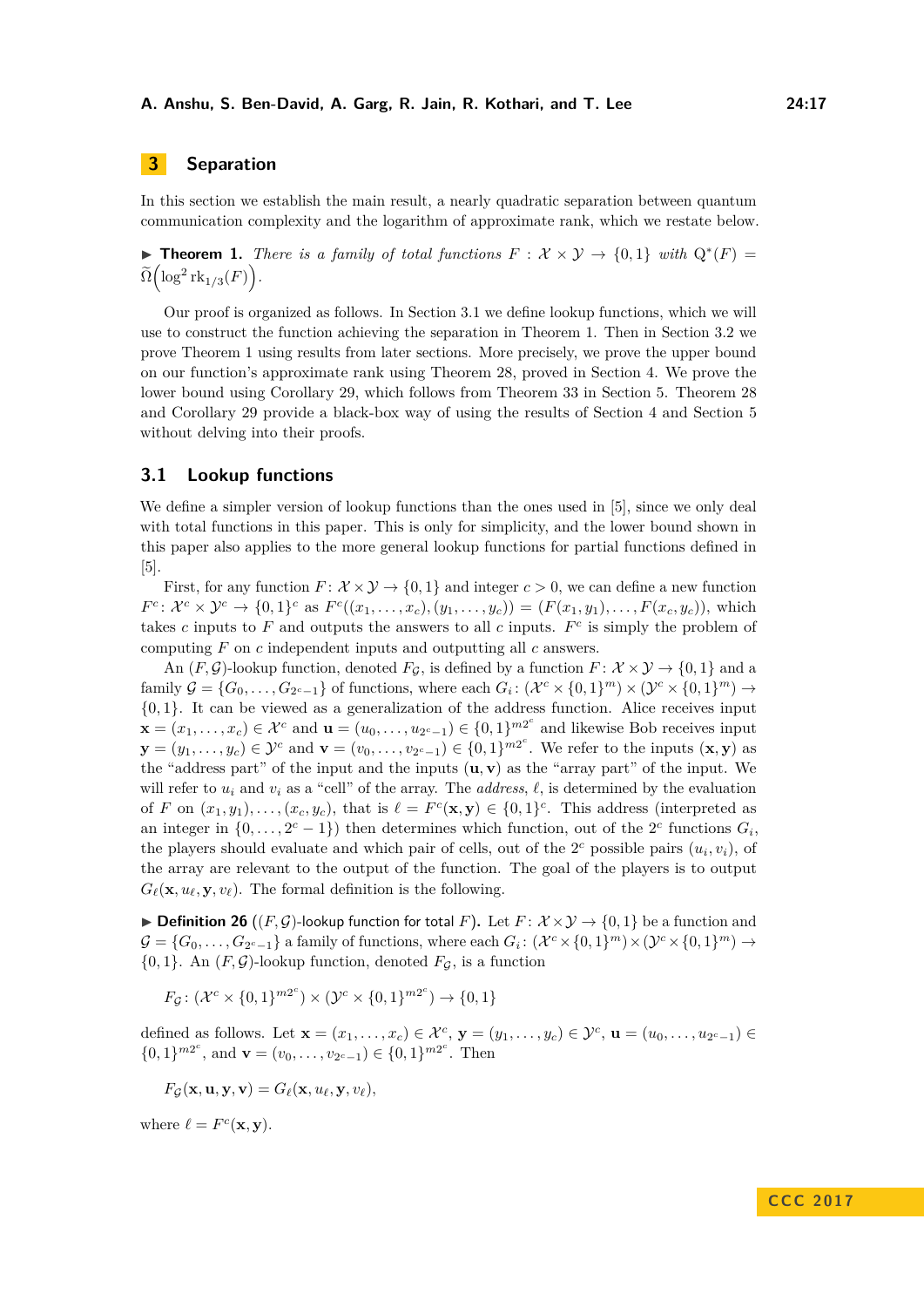#### **24:18 Separating Quantum Communication and Approximate Rank**

<span id="page-17-1"></span>

**Figure 1** High-level overview of our separation. Here IP :  $\{0,1\}^n \times \{0,1\}^n \to \{0,1\}$  is the inner product function, disc is the discrepancy, and size is the circuit size.

Since we only deal with total functions *F*, we will not need to impose a consistency condition for instances where some input to  $F$  is outside its domain. (In [\[5\]](#page-30-1), this condition was called "consistency outside *F*.")

In order to show lower bounds on the communication complexity of  $F<sub>G</sub>$  [\(Theorem 33\)](#page-20-0) we add two constraints on the family  $\mathcal G$  as in [\[5\]](#page-30-1).

<span id="page-17-2"></span>▶ **Definition 27** (Nontrivial XOR family). Let  $G = \{G_0, \ldots, G_{2^c-1}\}\$ a family of communication functions, where each  $G_i: (\mathcal{X}^c \times \{0,1\}^m) \times (\mathcal{Y}^c \times \{0,1\}^m) \to \{0,1\}$ . We say that  $\mathcal G$  is a nontrivial XOR family if the following conditions hold.

- **1.** (Nontriviality) For all  $\mathbf{x} = (x_1, \ldots, x_c) \in \mathcal{X}^c$  and  $\mathbf{y} = (y_1, \ldots, y_c) \in \mathcal{Y}^c$ , if we have  $\ell = F^c(\mathbf{x}, \mathbf{y}) \in \{0, 1\}^c$  then there exist  $u, v, u', v' \in \{0, 1\}^m$  such that  $G_{\ell}(\mathbf{x}, u, \mathbf{y}, v) \neq$  $G_{\ell}(\mathbf{x}, u', \mathbf{y}, v').$
- **2.** (XOR function) For all  $i \in \{0, ..., 2^c 1\}$ ,  $u, u', v, v' \in \{0, 1\}^m$  and  $\mathbf{x} = (x_1, ..., x_c) \in$  $\mathcal{X}^{c}$ ,  $\mathbf{y} = (y_1, \ldots, y_c) \in \mathcal{Y}^{c}$  if  $u \oplus v = u' \oplus v'$  then  $G_i(\mathbf{x}, u, \mathbf{y}, v) = G_i(\mathbf{x}, u', \mathbf{y}, v').$

The first condition simply enforces that the content of the correct part of the array, i.e.,  $(u_{\ell}, v_{\ell})$ , is relevant to the output of the function in the sense that there is some setting of these bits that makes the function true and another setting that makes it false.

The second condition enforces that the output of the function only depends on  $u_\ell \oplus v_\ell$ , and not  $u_\ell$  and  $v_\ell$  individually. This is just one way of combining the arrays of Alice and Bob to form one virtual array that contains  $2<sup>c</sup>$  cells. Other combining functions are also possible.

#### <span id="page-17-0"></span>**3.2 Separation**

We can now prove the separation using results from [Section 4](#page-18-2) and [Section 5.](#page-20-1) Our proof strategy is depicted in [Figure 1.](#page-17-1)

The separating function is going to be a lookup function  $F<sub>G</sub>$  defined by a function  $F: \mathcal{X} \times \mathcal{Y} \to \{0,1\}$  and a function family  $\mathcal{G} = \{G_0, \ldots, G_{2^c-1}\}.$  We will choose  $F$  to be the well-known inner product function  $IP: \{0,1\}^n \times \{0,1\}^n \to \{0,1\}$  defined as

$$
\mathrm{IP}(x,y) = \bigoplus_{i=1}^{n} (x_i \wedge y_i).
$$

The communication complexity of the inner product function is well understood and is  $\Theta(n)$  in all the models discussed in this paper. In fact, even log sign-rank $(F) = \Theta(n)$  [\[17\]](#page-31-16), where sign-rank(*F*) is defined as the minimum rank of a matrix *G* such that  $\ell_{\infty}(F - G) < 1/2$ .

To define our function family  $\mathcal{G}$ , we use the following theorem proved in [Section 4.](#page-18-2)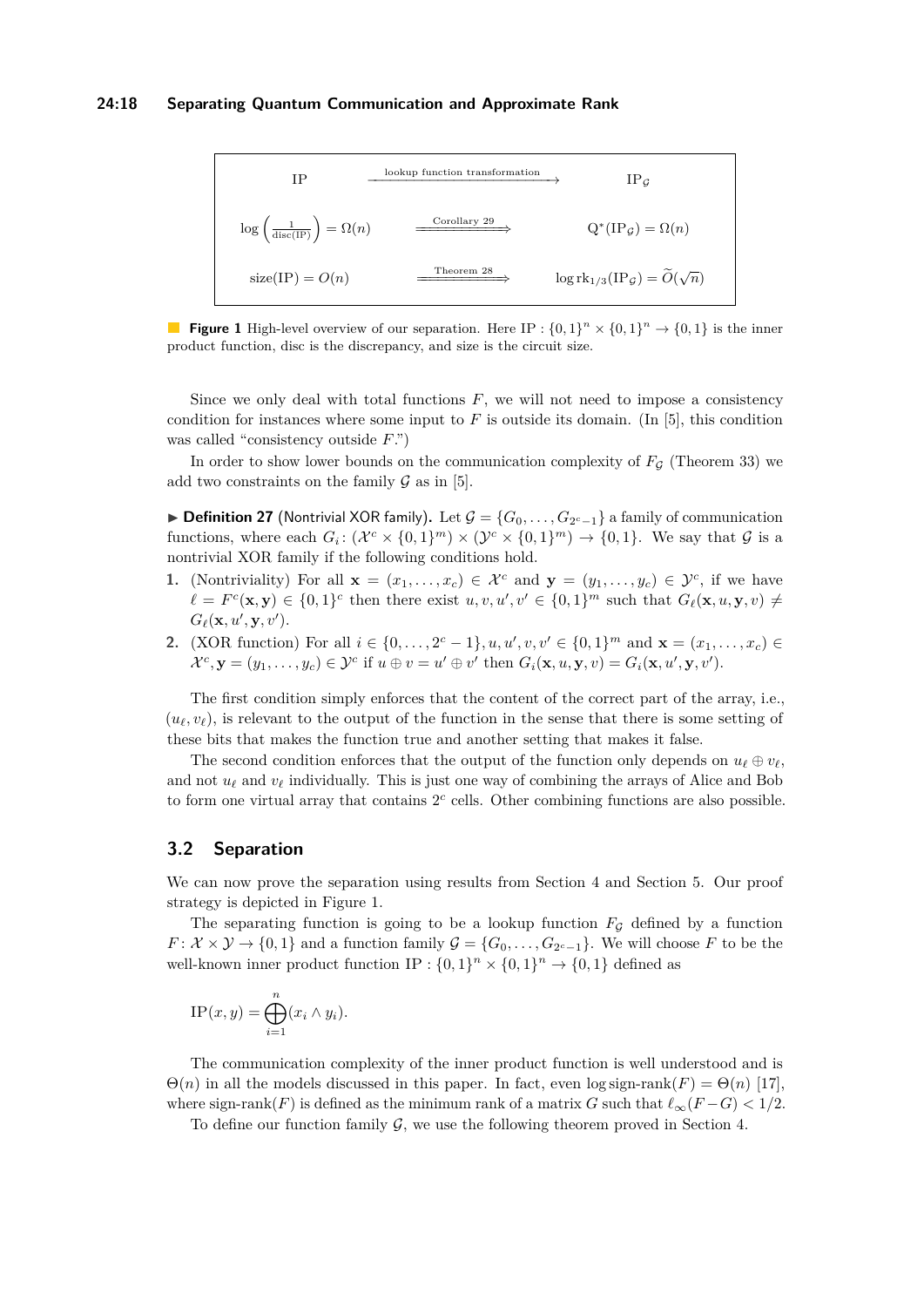<span id="page-18-1"></span> $\triangleright$  **Theorem 28.** Let F be a total function with circuit size size(F). Then for all  $c > 0$ , there *exists a nontrivial family of XOR functions*  $G = \{G_0, G_1, \ldots, G_{2^c-1}\}$ *, such that* 

<span id="page-18-3"></span>
$$
\log \mathrm{rk}_{1/3}(F_{\mathcal{G}}) = \widetilde{O}(c^{3/2}\sqrt{\mathrm{size}(F)}).
$$

This theorem gives us a function family  $G$  and proves that for this family we have

$$
\log \mathrm{rk}_{1/3}(\mathrm{IP}_{\mathcal{G}}) = \widetilde{O}(c^{3/2}\sqrt{\mathrm{size}(\mathrm{IP})}) = \widetilde{O}(c^{3/2}\sqrt{n}),\tag{1}
$$

where we use the fact that  $size(IP) = O(n)$ . This follows because IP is a parity of size *n* composed with an AND function on two bits, and has a circuit of size  $O(n)$  consisting of a  $log n$ -depth tree of fanin-2 XOR gates with fanin-2 AND gates at the bottom.

To show the lower bound, we use the following corollary of [Theorem 33.](#page-20-0)

<span id="page-18-0"></span> $\triangleright$  **Corollary 29.** Let  $F_{\mathcal{G}}$  be an  $(F, \mathcal{G})$ -lookup function for a function F and a nontrivial family *of XOR functions*  $\mathcal{G} = \{G_0, G_1, \ldots, G_{2^c-1}\}\$  *with*  $c = \Theta(\log(Q^*(F)))$ *. Then* 

 $Q^*(F_{\mathcal{G}}) = \Omega(\log(1/\text{disc}(F))).$ 

Here disc(*F*) is the discrepancy of *F* [\(Definition 6\)](#page-5-0). Since  $log(1/disc(IP)) = \Omega(n)$  [\[27,](#page-31-11) Example 3.19], using [Theorem 33](#page-20-0) we have

<span id="page-18-4"></span>
$$
Q^*(IP_{\mathcal{G}}) = \Omega(\log(1/\text{disc}(IP))) = \Omega(n). \tag{2}
$$

We can now choose  $c = \Theta(\log n)$  to satisfy the conditions of [Corollary 29.](#page-18-0) Thus [\(1\)](#page-18-3) yields

 $\log \mathrm{rk}_{1/3}(\mathrm{IP}_{\mathcal{G}}) = \widetilde{O}(\sqrt{n}),$ 

which together with [\(2\)](#page-18-4) gives us  $Q^*(IP_\mathcal{G}) = \tilde{\Omega}(\log^2(rk_{1/3}(IP_\mathcal{G})))$ , proving [Theorem 1.](#page-1-1)

# <span id="page-18-2"></span>**4 Upper bound on approximate rank of lookup functions**

The aim of this section is to prove [Theorem 28.](#page-18-1) Proving this will require some work and we will need to carefully choose our function family  $\mathcal{G} = \{G_0, \ldots, G_{2^c-1}\}.$  To do this, we first introduce the concept of an *unambiguous* lookup function.

<span id="page-18-5"></span>▶ **Definition 30.** Let  $F<sub>G</sub>$  be an  $(F, G)$ -lookup function for a function  $F: \mathcal{X} \times \mathcal{Y} \rightarrow \{0, 1\}$  and a function family  $G = \{G_0, G_1, \ldots, G_{2^c-1}\}$ . We say that  $F_{\mathcal{G}}$  is an *unambiguous* lookup function if  $G_{\ell}$  evaluating to 1 certifies that  $F^{c}(\mathbf{x}, \mathbf{y}) = \ell$ . That is, for all  $\mathbf{x}, u, \mathbf{y}, v, G_{\ell}(\mathbf{x}, u, \mathbf{y}, v) =$  $1 \Rightarrow F^c(\mathbf{x}, \mathbf{y}) = \ell.$ 

Note that not all lookup functions are unambiguous even if we enforce the nontrivial XOR family condition [\(Definition 27\)](#page-17-2), since the condition for when  $G_i$  evaluates to 1 need not even depend on **x** and **y**. For example,  $G_i(\mathbf{x}, u, \mathbf{y}, v)$  could simply be some nonconstant function of the string  $u \oplus v$ . However, the condition of unambiguity is quite natural, and the lookup functions used in prior work are unambiguous lookup functions (or can be slightly modified to be unambiguous).

The advantage of unambiguous lookup functions is that we can upper bound their approximate rank as follows.

<span id="page-18-6"></span> $\blacktriangleright$  **Lemma 31.** Let  $F_{\mathcal{G}}$  be an unambiguous  $(F, \mathcal{G})$ -lookup function. Then we have

 $\log \mathrm{rk}_{1/3}(F_{\mathcal{G}}) = O(c \cdot \max_{i} Q^{*}(G_{i})).$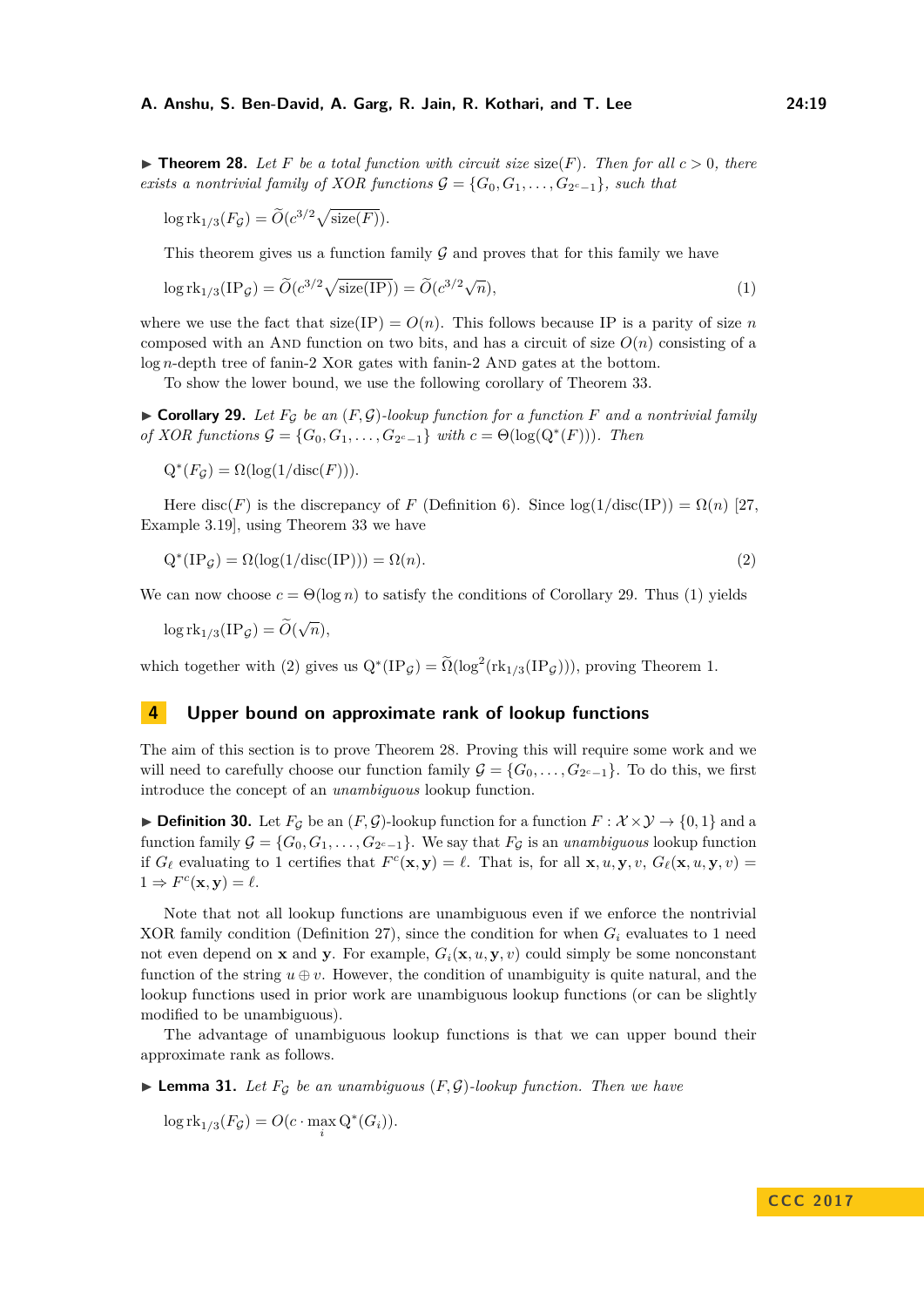#### **24:20 Separating Quantum Communication and Approximate Rank**

**Proof.** We start by observing that the unambiguity condition implies that for any input  $(\mathbf{x}, \mathbf{u}, \mathbf{y}, \mathbf{v})$ , at most one of the functions  $G_i(\mathbf{x}, u_i, \mathbf{y}, v_i)$  equals 1. Indeed, only  $G_\ell(\mathbf{x}, u_\ell, \mathbf{y}, v_\ell)$ can potentially evaluate to 1, where  $\ell = F^c(\mathbf{x}, \mathbf{y})$ .

In other words, when  $F_{\mathcal{G}}(\mathbf{x}, \mathbf{u}, \mathbf{y}, \mathbf{v}) = 1$  we must have  $G_{\ell}(\mathbf{x}, u_{\ell}, \mathbf{y}, v_{\ell}) = 1$  for  $\ell = F^c(x, y)$ and  $G_i(\mathbf{x}, u_i, \mathbf{y}, v_i) = 0$  for all  $i \neq \ell$ . On the other hand, when  $F_{\mathcal{G}}(\mathbf{x}, \mathbf{u}, \mathbf{y}, \mathbf{v}) = 0$  we must have  $G_i(\mathbf{x}, u_i, \mathbf{y}, v_i) = 0$  for all  $i \in \{0, ..., 2^c - 1\}.$ 

This means the communication matrix of  $F_G$  equals the sum of the communication matrices of  $G_i$  over all *i*. More precisely, we extend the definition of  $G_i$  to have it take all of  $(x, u, y, v)$  as input in the natural way (i.e., it ignores all the other cells of the array except  $u_i$  and  $v_i$ ). This observation directly yields

$$
\mathrm{rk}(F_{\mathcal{G}}) \le \sum_{i=0}^{2^c-1} \mathrm{rk}(G_i).
$$

The same inequality does not immediately hold for approximate rank, because the errors in the approximation can add up. So even though  $A = \sum_i B_i$ , if  $\tilde{B}_i$  satisfies  $\ell_{\infty}(\tilde{B}_i - B_i) \leq 1/3$ , it is not necessarily the case that  $\ell_{\infty}(A - \sum_i \tilde{B}_i) \leq 1/3$ . However, if each  $\tilde{B}_i$  is an excellent approximation to *B<sup>i</sup>* , then their sum will still be a good approximation to *A*. More precisely, it is still the case that

$$
\mathrm{rk}_{1/3}(F_{\mathcal{G}}) \le \sum_{i=0}^{2^c-1} \mathrm{rk}_{\varepsilon}(G_i),
$$

where  $\varepsilon \leq 2^{-c}/3$ , since the definition of approximate rank allows error at most 1/3. This yields

$$
\mathrm{rk}(F_{\mathcal{G}}) \leq 2^c \max_i \mathrm{rk}_{\varepsilon}(G_i) \implies \log \mathrm{rk}_{1/3}(F_{\mathcal{G}}) \leq c + \max_i \log \mathrm{rk}_{\varepsilon}(G_i).
$$

Since log of approximate rank lower bounds quantum communication complexity, we have that  $\log \mathrm{rk}_{\varepsilon}(G_i) \leq Q_{\varepsilon}^*(G_i)$ . By using standard error reduction, we have that  $Q_{\varepsilon}^*(G_i)$  for  $\varepsilon = 2^{-c}/3$  is at most  $O(cQ^*(G_i))$ . Hence  $\log \text{rk}_{1/3}(F_{\mathcal{G}}) = O(c \cdot \max_i Q^*(G_i))$ .

To prove [Theorem 28,](#page-18-1) we need a tool for taking a function  $F$  and finding a collection  $\mathcal G$ such that  $F_{\mathcal{G}}$  is an unambiguous lookup function, and  $Q^*(G_i)$  is small for all  $G_i \in \mathcal{G}$ . The following lemma provides such a tool.

<span id="page-19-0"></span>**Lemma 32.** *Let*  $F : \{0,1\}^n \times \{0,1\}^n \rightarrow \{0,1\}$  *be a total function with circuit size* size(*F*) *(i.e., F can be computed by a Boolean circuit with* size(*F*) *gates of constant fanin).*

*Then for all*  $c > 0$ *, there exists a nontrivial family*  $\mathcal{G} = \{G_0, G_1, \ldots, G_{2^c-1}\}$  *of XOR functions, such that*  $F_g$  *is an unambiguous lookup function and for all*  $i \in \{0, \ldots, 2^c - 1\}$ *,* 

 $Q^*(G_i) = \widetilde{O}(\sqrt{c \text{ size}(F)}).$ 

**Proof.** We need to construct functions  $G_i(\mathbf{x}, u, \mathbf{y}, v)$  that lead to an unambiguous lookup function [\(Definition 30\)](#page-18-5), that are a nontrivial XOR family [\(Definition 27\)](#page-17-2) and have  $Q^*(G_i)$  $\widetilde{O}(\sqrt{c \text{ size}(F)}).$ 

Each  $G_i$  will check that  $u_i \oplus v_i$  has a very special type of certificate that proves that  $F^c(x, y) = i$ . If it contains such a certificate,  $G_i$  will output 1 and otherwise it will output 0. This takes care of the unambiguity condition. Since  $G_i$  only depends on  $u_i \oplus v_i$ , it will be an XOR family and since it only evaluates to 1 on a certificate, it will be nontrivial.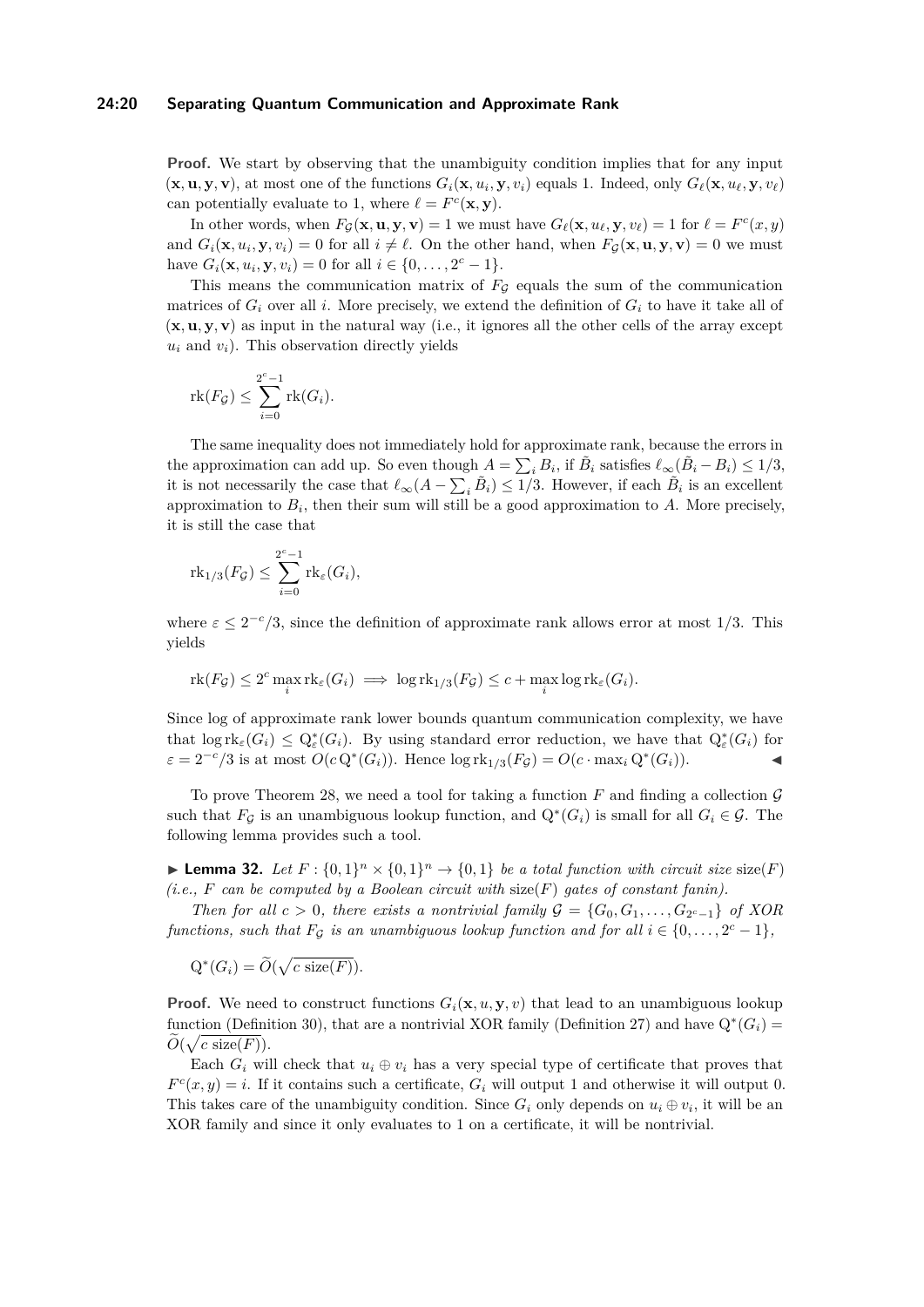We now construct the certificate. Let  $size(F) = m$ , which means that there is a circuit that takes in  $(x, y)$  as input and outputs  $F(x, y)$  using at most *m* constant fanin gates. The cell  $u_i \oplus v_i$  will contain *c* certificates, each certifying that the corresponding input to *F* evaluates to correct bit of *i*. For one instance of *F*, the certificate is constructed as follows. The certificate has to provide a full evaluation of the circuit of size  $m$  on  $(x, y)$  by providing the correct values for the inputs and outputs of all *m* gates. The final gate should, of course, evaluate the claimed output value for *F*. The inputs to the first level, which are inputs belonging to either Alice or Bob, should be consistent with the true inputs that Alice and Bob hold. For a circuit of size  $m$ , a certificate of this sort has size  $O(m)$  (with a log factor to account for describing the labels of gates), and hence the entire certificate has size  $O(cm)$ .

If the inputs are consistent with Alice's and Bob's input, and all the gates are evaluated correctly, then the output of the circuit will be  $F(x, y)$  and the output string for all *c* circuits will indeed be  $F^c(\mathbf{x}, \mathbf{y}) = \ell$ . If this output string is consistent with *i*, then  $G_i$  accepts and otherwise rejects.

It is easy to see that  $\mathcal G$  satisfies the first two properties we wanted. It remains to upper bound  $Q^*(G_i)$ . As a warmup, note that the deterministic communication complexity of  $G_i$ is at most  $O(cm)$ . This is because Alice and Bob can simply send all of  $u_i$  and  $v_i$  to each other, which costs  $\widetilde{O}(cm)$  communication. They can then check that their inputs are correct, the circuit evaluation is correct, and the circuits evaluate to *i*.

A similar algorithm, using Grover's algorithm to search for a discrepancy, yields the quantum algorithm. Alice and Bob first check that the  $O(cm)$  inputs in the circuits (there are  $O(m)$  inputs per F, and there are c copies of F) are consistent with their part of the input using  $\widetilde{O}(\sqrt{cm})$  communication using Grover's algorithm. They can then Grover search over<br>with  $\widetilde{O}(\sqrt{cm})$  communication using Grover's algorithm. They can then Grover search over all *cm* gates to check if their inputs and outputs are consistent, which again takes  $O(\sqrt{cm})$ communication. The final step is to check that the output bits equal *i*. This takes  $\widetilde{O}(\sqrt{c})$ communication using Grover search. Hence the total quantum communication complexity of  $G_i$  is  $\widetilde{O}(\sqrt{cm}) = \widetilde{O}(\sqrt{c \text{ size}(F)})$ .

[Lemma 31](#page-18-6) and [Lemma 32](#page-19-0) straightforwardly imply [Theorem 28.](#page-18-1)

# <span id="page-20-1"></span>**5 Lower bound on quantum communication complexity of lookup functions**

In this section, we prove our main theorem, which is the following:

<span id="page-20-0"></span>▶ **Theorem 33.** *Let*  $F: \mathcal{X} \times \mathcal{Y} \rightarrow \{0, 1, *\}$  *be a (partial) function,*  $c \geq 5 \log(Q_{1/3}^*(F))$  *and*  $r \geq 1$  *be an integer. Let*  $\mathcal{G} = \{G_0, \ldots, G_{2^c-1}\}$  *be a nontrivial family of XOR functions where*  $\chi$  *each*  $G_i : (\mathcal{X}^c \times \{0,1\}^m) \times (\mathcal{Y}^c \times \{0,1\}^m) \rightarrow \{0,1\}$ , and let  $F_g$  be the  $(F, \mathcal{G})$ *-lookup function.* Let  $\delta = \frac{1}{10^9 c r^2}$ . For any 1/3-error *r*-round protocol  $\Pi$  for  $F_g$ , there exists a  $\frac{1}{2} - \frac{\delta}{3}$ -error *protocol* Π' *for F such that* 

 $QCC(\Pi') = O(QCC(\Pi)).$ 

Before proving this, we show how it implies the corollary used in [Section 3,](#page-16-1) which we restate.

 $\triangleright$  **Corollary 29.** Let  $F_G$  be an  $(F, \mathcal{G})$ -lookup function for a function F and a nontrivial family *of XOR functions*  $\mathcal{G} = \{G_0, G_1, \ldots, G_{2^c-1}\}\$  *with*  $c = \Theta(\log(Q^*(F)))$ *. Then* 

$$
Q^*(F_{\mathcal{G}}) = \Omega(\log(1/\mathrm{disc}(F))).
$$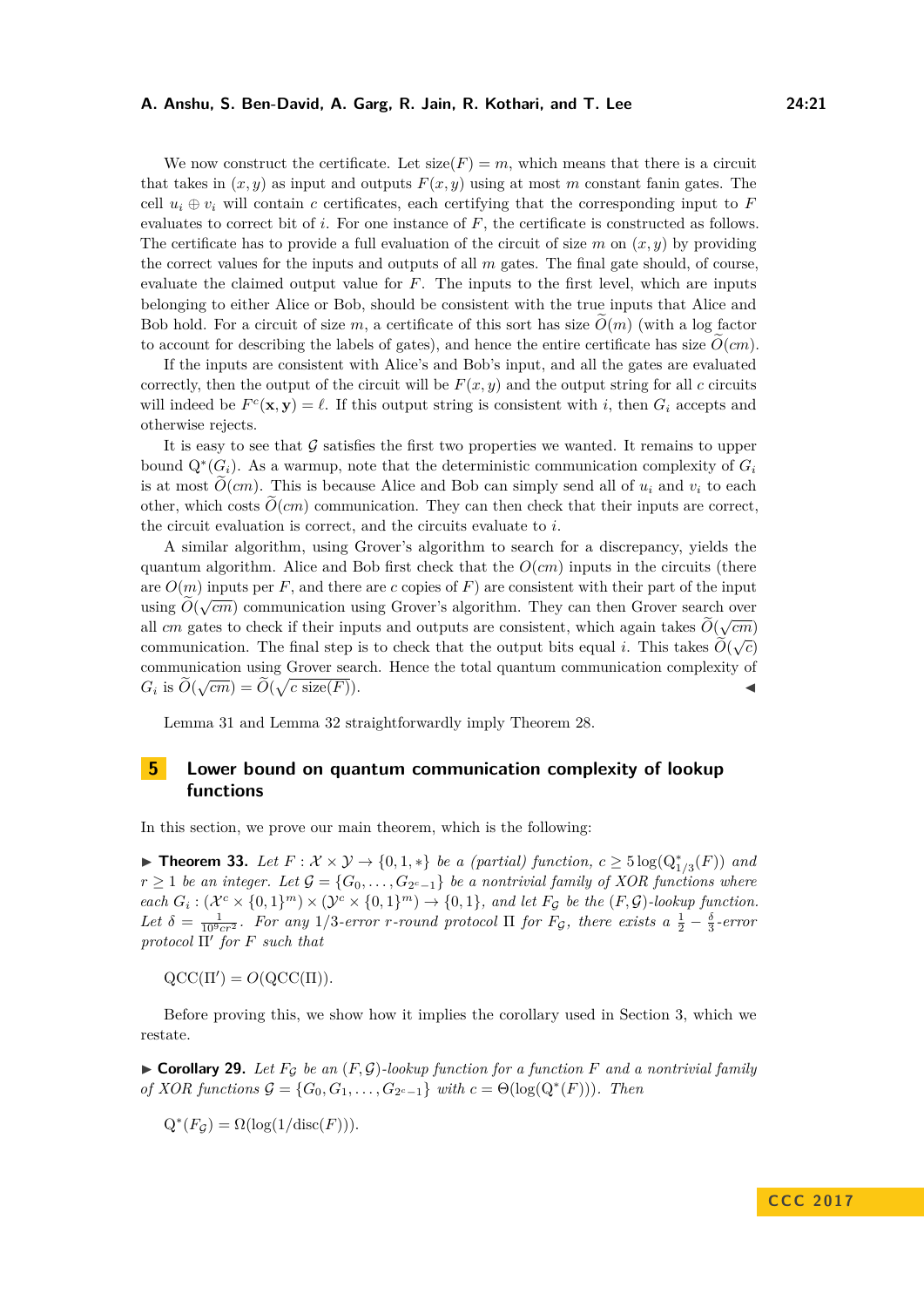### **24:22 Separating Quantum Communication and Approximate Rank**

<span id="page-21-1"></span>

**Figure 2** The structure of the proof of [Theorem 33.](#page-20-0) Note that [Claim 35](#page-24-0) and [Claim 37](#page-27-0) only follow if both of their incoming arcs hold.

**Proof.** Let  $\Pi$  be a protocol for  $F_{\mathcal{G}}$  with  $QCC(\Pi) = Q^*(F)$ . Then from [Theorem 33,](#page-20-0) we have  $Q_{\varepsilon}^*(F) = O(Q^*(F_{\mathcal{G}}))$ , where  $\varepsilon = \frac{1}{2} - \frac{\delta}{3}$ ,  $\delta = \frac{1}{10^9 c r^2}$ , and  $r \le QCC(\Pi) = Q^*(F_{\mathcal{G}})$  is the number of rounds in  $\Pi$ . Now from [Theorem 7,](#page-6-1) we know that  $Q_{\varepsilon}^*(F) = \Omega\left(\log \frac{1-2\varepsilon}{\text{disc}(F)}\right)$ . Combining these with the fact that  $cr^2 = O(Q^*(F_g))$  we get

$$
Q^*(F_{\mathcal{G}}) = \Omega\left(\log\frac{1-2\varepsilon}{\operatorname{disc}(F)}\right) = \Omega\left(\log\left(\frac{1}{\operatorname{disc}(F)}\right) - \log(c r^2)\right)
$$

$$
= \Omega\left(\log\left(\frac{1}{\operatorname{disc}(F)}\right) - \log Q^*(F_{\mathcal{G}})\right),
$$

which implies the statement to be proved, as  $Q^*(F_g) = \omega(\log Q^*(F_g))$ .

<span id="page-21-0"></span>

**Proof of [Theorem 33.](#page-20-0)** We explain here the overall structure of the argument which is also displayed visually in [Figure 2.](#page-21-1)

**Rule out trivial protocols.** We first rule out the easy case where the protocol we are given, Π, has high quantum communication cost. More precisely, we check if the following condition holds.

$$
\mathrm{QCC}(\Pi) < \delta 2^c. \tag{A1}
$$

If this does not hold then  $\mathrm{QCC}(\Pi) \geq \delta 2^c = \Omega(\mathrm{Q}^*(F))$ . By choosing the protocol whose communication complexity is  $Q^*(F)$ , we obtain a protocol  $\Pi'$  for *F* with  $QCC(\Pi') = Q^*(F)$  $O(QCC(\Pi))$  and we are done. Hence for the rest of the proof we may assume [\(A1\).](#page-21-0)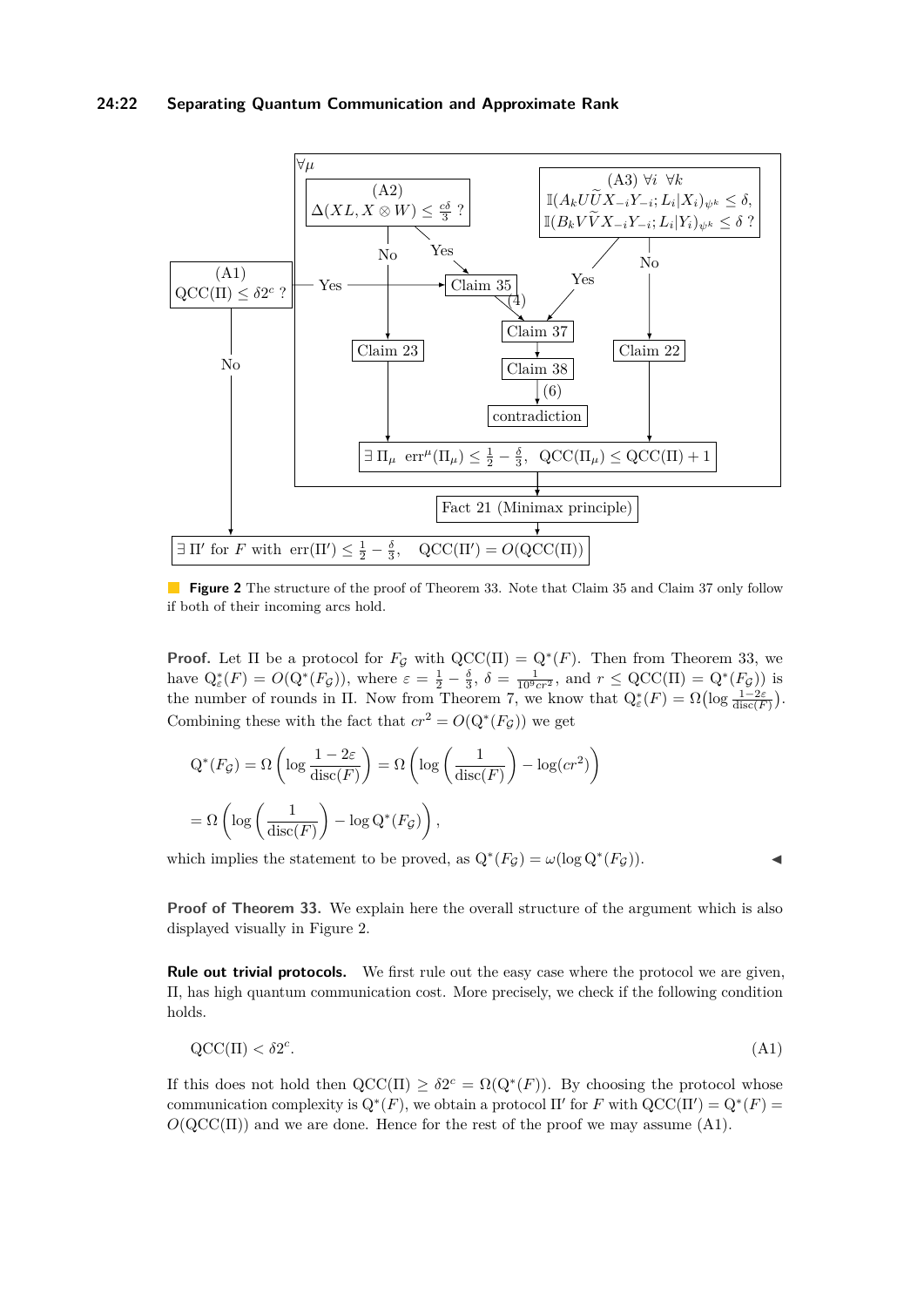**Protocols correct on a distribution.** Instead of directly constructing a protocol Π' for *F* that is correct on all inputs with bounded error, we instead construct for every distribution  $\mu$  on dom(*F*), a protocol  $\Pi_{\mu}$  that does well on  $\mu$  and then use [Fact 21](#page-13-0) to construct our final protocol. More precisely, for every  $\mu$  over dom(*F*) we construct a protocol  $\Pi_{\mu}$  for *F* that has the following properties:

<span id="page-22-1"></span>
$$
\mathrm{QCC}(\Pi_{\mu}) = \mathrm{QCC}(\Pi) + 1 \qquad \text{and} \qquad \mathrm{err}^{\mu}(\Pi_{\mu}) < 1/2 - \delta/3. \tag{3}
$$

Hence for the remainder of the proof let  $\mu$  be any distribution over dom(*F*) and our aim is to construct a protocol satisfying [\(3\).](#page-22-1)

**Construct a distribution for**  $\mathbf{F}_G$ **.** Using the distribution  $\mu$  on dom(*F*), we now construct a distribution over the inputs to  $F_{\mathcal{G}}$ . Let the random variable  $T$  be defined as follows:

$$
T:=(X_1,\ldots,X_c,U_0,\ldots,U_{2^c-1},Y_1,\ldots,Y_c,V_0,\ldots,V_{2^c-1}),
$$

where for all  $i \in [c]$ ,  $X_i Y_i$  is distributed according to  $\mu$  and independent of all other random variables and for  $j \in \{0, \ldots, 2^c - 1\}$ ,  $U_j V_j$  are uniformly distributed in  $\{0, 1\}^{2m}$ and independent of all other variables. For  $i \in [c]$ , we define  $L_i := F(X_i, Y_i)$ . We also define  $X := (X_1, \ldots, X_c), Y := (Y_1, \ldots, Y_c), L := (L_1, \ldots, L_c), U := (U_0, \ldots, U_{2^c-1})$  and *V* :=  $(V_1, \ldots, V_{2^c-1})$ . Lastly, for *i* ∈ [*c*], we define  $X_{-i}$  :=  $X_1, \ldots, X_{i-1}, X_{i+1}, \ldots, X_c$  and  $X_{\leq i} := X_1, \ldots, X_{i-1}$ . Similar definitions hold for *L* and *Y*. Let  $A_k, B_k$  be the registers of Alice and Bob after round *k* of protocol Π. The total pure state after round *k* can be written as follows:

$$
\left| \psi_k \right\rangle_X \widetilde{x}_U \widetilde{v}_Y \widetilde{v}_{A_k B_k} = \sum_{x,u,y,v} \sqrt{\mu_T(x,u,y,v)} \left| x x \right\rangle_X \widetilde{x} \left| u u \right\rangle_U \widetilde{v} \left| y y \right\rangle_Y \widetilde{v} \left| v v \right\rangle_V \widetilde{v} \left| \psi_k^{x,u,y,v} \right\rangle_{A_k B_k}
$$

Here  $\mu_T$  is the distribution of the random variable *T*.  $\widetilde{X}, \widetilde{U}, \widetilde{Y}, \widetilde{V}$  are registers that purify the classical inputs *X, U, Y, V* respectively.

**Rule out easy distributions**  $\mu$ **.** We now show that if  $\mu$  is such that the output of  $F(X, Y)$ is predictable simply by looking at Alice's input  $X$ , then this distribution is easy and we can construct a protocol  $\Pi_{\mu}$  that does well on this distribution since Alice can simply guess the value of  $F(X, Y)$  after seeing X. More precisely, we check if the following condition holds.

<span id="page-22-0"></span>
$$
\Delta(XL, X \otimes W) \le c\delta/3,\tag{A2}
$$

where *W* is the uniform distribution on  $\{0,1\}^c$ .

If the condition does not hold, we invoke [Claim 23](#page-14-0) with  $\varepsilon = \delta/3$ . Then we must be in case (a) of this claim and hence we get the desired protocol  $\Pi_{\mu}$ . Therefore we can assume [\(A2\)](#page-22-0) holds.

**Construct new protocols**  $\Pi_i$ **.** We now define a collection of protocols  $\Pi_i$  for each  $i \in [c]$ . Π*i* is a protocol in which Alice and Bob receive inputs from dom(*F*). We construct Π*<sup>i</sup>* as follows: Given the input pair  $(X_i, Y_i)$  distributed according to  $\mu$ , Alice and Bob use shared entanglement  $X_{-i}\overline{X_{-i}}\overline{Y_{-i}}\overline{Y_{-i}}$  (Alice holds  $X_{-i}\overline{X_{-i}}$  and Bob holds  $Y_{-i}\overline{Y_{-i}}$ ), where  $X_{-i}Y_{-i}$ are distributed according to  $\mu^{\otimes c-1}$  and  $\widetilde{X_{-i}}\widetilde{Y_{-i}}$  purify  $X_{-i}Y_{-i}$  in a canonical way. They also use shared entanglement  $U\tilde{U}V\tilde{V}$  (Alice holds  $U\tilde{U}$  and Bob holds  $V\tilde{V}$ ), where *U* and *V* are uniformly distributed and  $\widetilde{U}\widetilde{V}$  purify  $UV$  in a canonical way. Note that Alice and Bob now have inputs *XU* and *Y V* distributed according to *T*. They then run protocol Π. It is clear that for all  $i \in [c]$ ,  $QCC(\Pi_i) = QCC(\Pi)$ .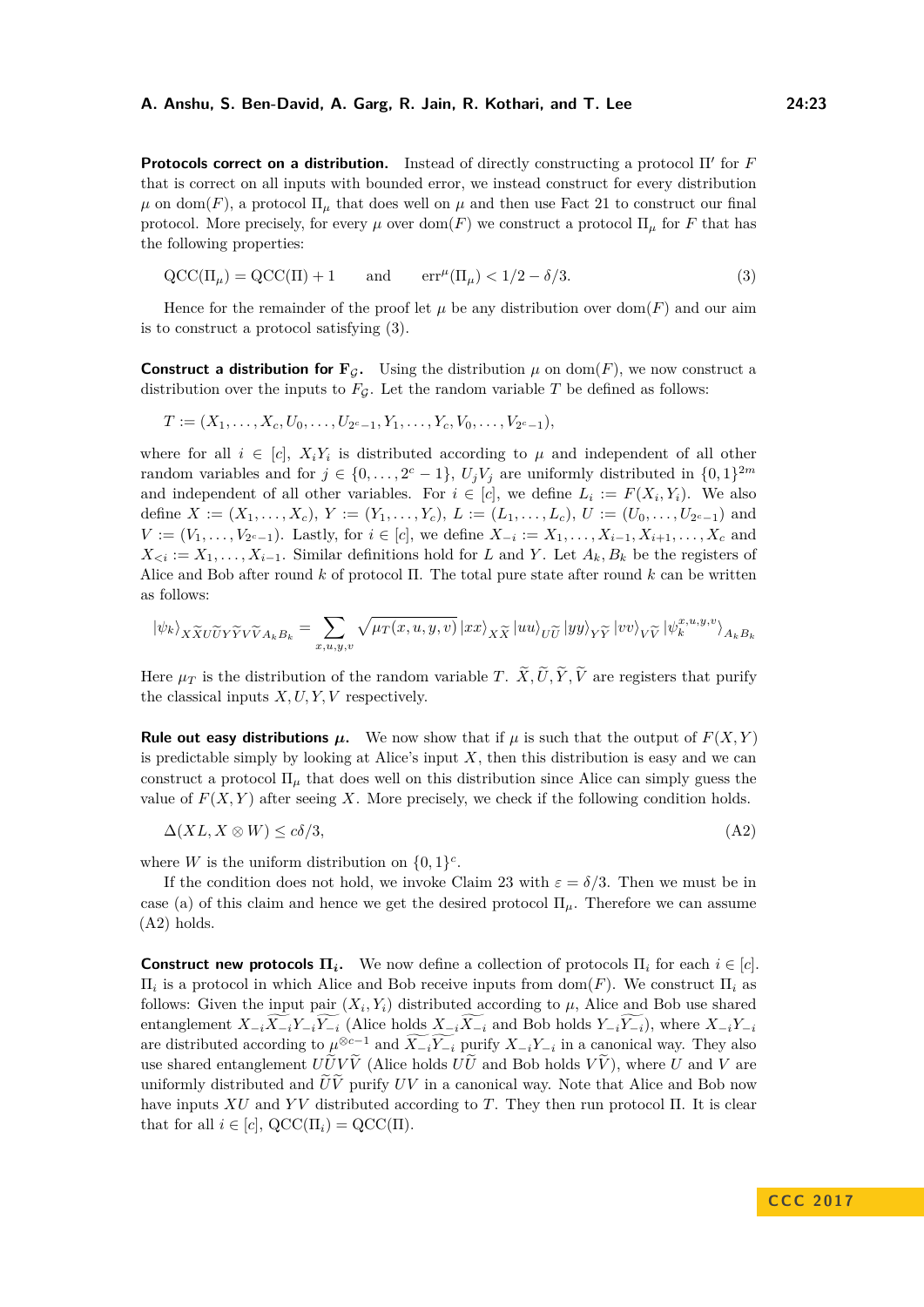#### **24:24 Separating Quantum Communication and Approximate Rank**

**Rule out informative protocols**  $\Pi_i$ **.** If any of the protocols  $\Pi_i$  that we constructed has a lot of information about  $L_i$ , then we can use [Claim 22](#page-13-1) to design a protocol for  $F$ . Hence, we can assume that for each  $1 \leq k \leq r$ ,

<span id="page-23-0"></span>
$$
\mathbb{I}(A_k U \widetilde{U} X_{-i} Y_{-i}; L_i | X_i)_{\psi_k}, \mathbb{I}(B_k V \widetilde{V} X_{-i} Y_{-i}; L_i | Y_i)_{\psi_k} \le \delta.
$$
\n(A3)

**Obtain a contradiction.** We have already established that  $(A1)$ ,  $(A2)$ , and  $(A3)$  must hold, otherwise we have obtained our protocol  $\Pi_{\mu}$ . We will now show that if [\(A1\),](#page-21-0) [\(A2\),](#page-22-0) and [\(A3\)](#page-23-0) simultaneously hold, then we obtain a contradiction. To show this, we use some claims that are proved after this theorem.

<span id="page-23-1"></span>First we apply [Claim 34](#page-24-1) to get the following from [\(A1\)](#page-21-0) and [\(A2\).](#page-22-0)

$$
\forall k \in \{1, \ldots, r\}: \quad \mathbb{E}_{x, l \leftarrow XL} \mathcal{B}^2 \left( \psi_{k, B_k Y \widetilde{Y} V \widetilde{V} U_l}^x, \psi_{k, B_k Y \widetilde{Y} V \widetilde{V}}^x \otimes \psi_{U_l} \right) \le \frac{q}{2^c} + \frac{c \delta}{3}.
$$

Here  $q = \text{QCC}(\Pi)/2$ . Intuitively this claim asserts that for a typical x and  $\ell$ , Bob (conditioned on  $X = x$  has very little information about the cell  $U_\ell$  at the end of round k, which is quantified by saying their joint state is close to being a product state. This would be false without assuming [\(A1\)](#page-21-0) because if there was no upper bound on the communication in Π, then Alice could simply communicate all of *U*, in which case Bob would have a lot of information about any  $U_i$ . We need [\(A2\)](#page-22-0) as well, since otherwise it is possible that the correct answer  $\ell$ is easily predicted by Alice by looking at her input alone, in which case she can send over the contents of cell  $U_{\ell}$  to Bob. A symmetric statement also follows with Alice and Bob interchanged.

<span id="page-23-3"></span>We then apply [Claim 35](#page-24-0) to get the following from [\(A3\).](#page-23-0)

$$
\forall k \in \{1, \ldots, r\}: \quad \mathbb{E}_{x, l \leftarrow XL} \mathcal{B}^2 \left( \psi_{k, B_k Y \widetilde{Y} V \widetilde{V} U_l}^{x, l}, \psi_{k, B_k Y \widetilde{Y} V \widetilde{V}}^{x, l} \otimes \psi_{U_l} \right) \le 3 \cdot \left( \frac{q}{2^c} + \frac{c \delta}{3} + 2c \delta \right). \tag{5}
$$

Intuitively, this claim asserts that for a typical *x* and  $\ell$ , Bob (conditioned on  $X = x$  and  $L = \ell$ ) has very little information about the cell  $U_{\ell}$  at the end of round *k*, which is quantified by saying their joint state is close to being a product state. A symmetric statement also follows for Alice. Equation [5](#page-23-3) implies the following relation, which is proved in [Claim 36:](#page-26-0)  $\Pr_{x,y,l,u_l,v_l\leftarrow X,Y,L,U_L,V_L}[G_l(x,y,u_l,v_l)=\alpha(x,y)]\leq 1/100$ , where  $\alpha(x,y)$  is either 0 or 1. We then proceed to apply Claim [37.](#page-27-0)

We then apply [Claim 38,](#page-29-0) which uses [\(4\)](#page-23-1) and [\(5\)](#page-23-3) and [Claim 37,](#page-27-0) to obtain the following. There exists,  $x, y, l, \tilde{u}_l, \tilde{v}_l, \tilde{u}_l, \tilde{v}_l$  such that,

<span id="page-23-2"></span>
$$
\Delta \left( (\psi_{r,A_r U_{-l} \widetilde{U}_{-l}}, \psi_{r,A_r U_{-l} \widetilde{U}_{-l}}^{x,y,l, \widetilde{u}_l, \widetilde{v}_l}) \le 1000r \cdot \sqrt{\left(\frac{q}{2^c} + \frac{c\delta}{3} + 2c\delta\right)} < 0.1,
$$
  

$$
G_l(x,y,\widetilde{u}_l, \widetilde{v}_l) = 1 \text{ and } G_l(x,y,\widetilde{u}_l, \widetilde{v}_l) = 0.
$$
 (6)

We assume (w.l.o.g) that Alice gives the answer in round *r*. From above

 $|\Pr(\text{Alice outputs 1 on } (x, y, \tilde{u}_l, \tilde{v}_l)) - \Pr(\text{Alice outputs 1 on } (x, y, \tilde{u}_l, \tilde{v}_l))| < 0.1$ .

This is a contradiction since  $G_l(x, y, \tilde{u}_l, \tilde{v}_l) = 1$  and  $G_l(x, y, \tilde{u}_l, \tilde{v}_l) = 0$  and the error of  $\Pi$  on any input is at most 1*/*3.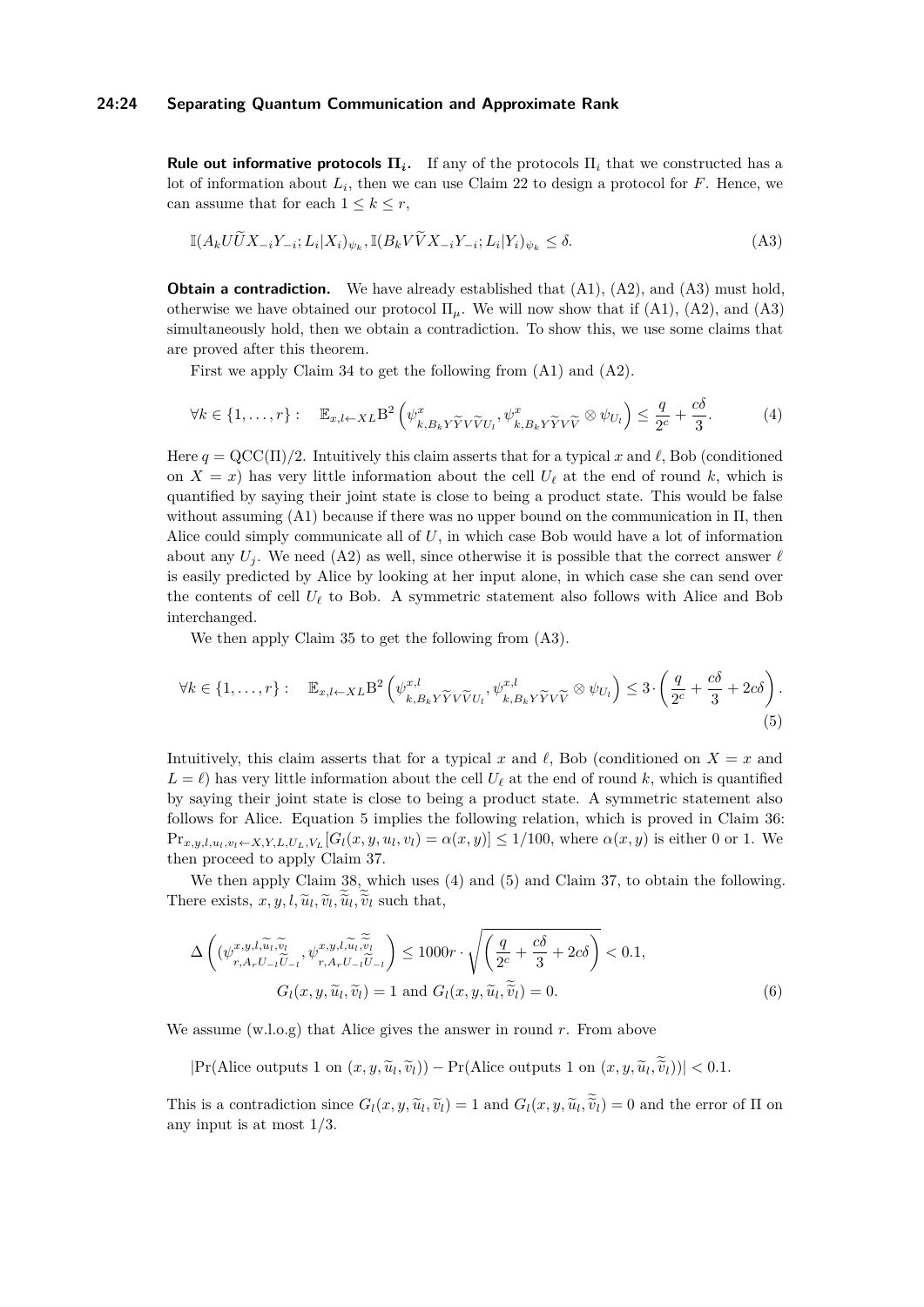**Minimax argument.** Note that in all branches where we did not reach a contradiction, we constructed a protocol satisfying [\(3\).](#page-22-1) Hence we constructed, for any  $\mu$  over dom(*F*), a protocol  $\Pi_{\mu}$  that satisfies [\(3\).](#page-22-1) We now use [Fact 21](#page-13-0) to complete the proof.

This completes the proof of the theorem, except for the claims [Claim 34,](#page-24-1) [Claim 35,](#page-24-0) [Claim 36,](#page-26-0) [Claim 37,](#page-27-0) and [Claim 38](#page-29-0) that we did not prove. We now prove these claims.

# **5.1 Proof of claims**

<span id="page-24-1"></span> $\blacktriangleright$  **Claim 34.** *Suppose* QCC(Π) = 2*q and*  $\Delta(XL, X \otimes W) \leq \delta_1$ *. Then* 

$$
\mathbb{E}_{x,l \leftarrow XL} \mathbf{B}^2 \left( \psi_{k,B_k Y \widetilde{Y} V \widetilde{V} U_l}^x, \psi_{k,B_k Y \widetilde{Y} V \widetilde{V}}^x \otimes \psi_{U_l} \right) \le \frac{q}{2^c} + \delta_1.
$$

*for all*  $1 \leq k \leq r$ *. Here*  $\psi_{U_l}$  *is the maximally mixed state on the register*  $U_l$  *(in other words a random variable which is uniformly distributed.)*

**Proof.** We have

$$
q \geq \mathbb{I}(B_k Y \tilde{Y} V \tilde{V}; U_0, \dots, U_{2^c-1} | X)_{\psi_k}
$$
 (Lemma 25)  
\n
$$
\geq \sum_{l=0}^{2^c-1} \mathbb{I}(B_k Y \tilde{Y} V \tilde{V}; U_l | X)_{\psi_k}
$$
 (Fact 17.F)  
\n
$$
= 2^c \cdot \mathbb{E}_{x, l \leftarrow X \otimes W} \mathbb{I}(B_k Y \tilde{Y} V \tilde{V}; U_l | X = x)_{\psi_k}
$$
  
\n
$$
\geq 2^c \cdot \mathbb{E}_{x, l \leftarrow X \otimes W} B^2 \left( \psi_{k, B_k Y \tilde{Y} V \tilde{V} U_l}, \psi_{k, B_k Y \tilde{Y} V \tilde{V}}^x \otimes \psi_{U_l} \right)
$$
 (Fact 17. J).

This implies that

$$
\mathbb{E}_{x,l\leftarrow X\otimes W} \mathcal{B}^2\left(\psi_{k,B_k Y \widetilde{Y} V \widetilde{V} U_l}^x, \psi_{k,B_k Y \widetilde{Y} V \widetilde{V}}^x \otimes \psi_{U_l}\right) \leq \frac{q}{2^c}.
$$

Since  $\Delta(XL, X \otimes W) \le \delta_1$  and  $B^2(\rho, \sigma) \le 1$  always, this proves the claim as well.

The next claim intuitively says that, if the communication cost of Π is small, then at any point during the protocol, Bob's register has small information about the correct cheat sheet cell.

<span id="page-24-0"></span>I **Claim 35.** *Assume in addition to the assumptions of [Claim 34,](#page-24-1) the following condition holds:* for all  $i \in [c]$ , let

$$
\mathbb{I}(A_k U \widetilde{U} X_{-i} Y_{-i}; L_i | X_i)_{\psi_k} \le \delta.
$$

*Then*

$$
\mathbb{E}_{x,l \leftarrow XL} \mathbf{B}^2 \left( \psi_{k,B_k Y \widetilde{Y} V \widetilde{V} U_l}^{x,l}, \psi_{k,B_k Y \widetilde{Y} V \widetilde{V}}^{x,l} \otimes \psi_{U_l} \right) \leq 3 \cdot \left( \frac{q}{2^c} + \delta_1 + 2c \delta \right)
$$

*for all*  $1 \leq k \leq r$ *.* 

**Proof.** We first prove that the register  $A_k$  carries low information about  $L$  i.e.

$$
\mathbb{I}(A_k U\widetilde{U}; L|X)_{\psi^k} \leq c\delta.
$$

This follows from the following chain of inequalities:

 $\delta \geq \mathbb{I}(A_k U \widetilde{U} X_{-i} Y_{-i}; L_i | X_i)_{\psi_k}$  $\geq \mathbb{I}(A_k U \widetilde{U} X_{-i} L_{< i}; L_i | X_i)_{\psi_k}$ [\(Fact 17.D](#page-9-2) and [Fact 17.J\)](#page-10-1)  $\geq \mathbb{I}(A_k U \widetilde{U}; L_i | L_{< i}, X)_{\psi_k}$ [\(Fact 17.E\)](#page-9-5)*.*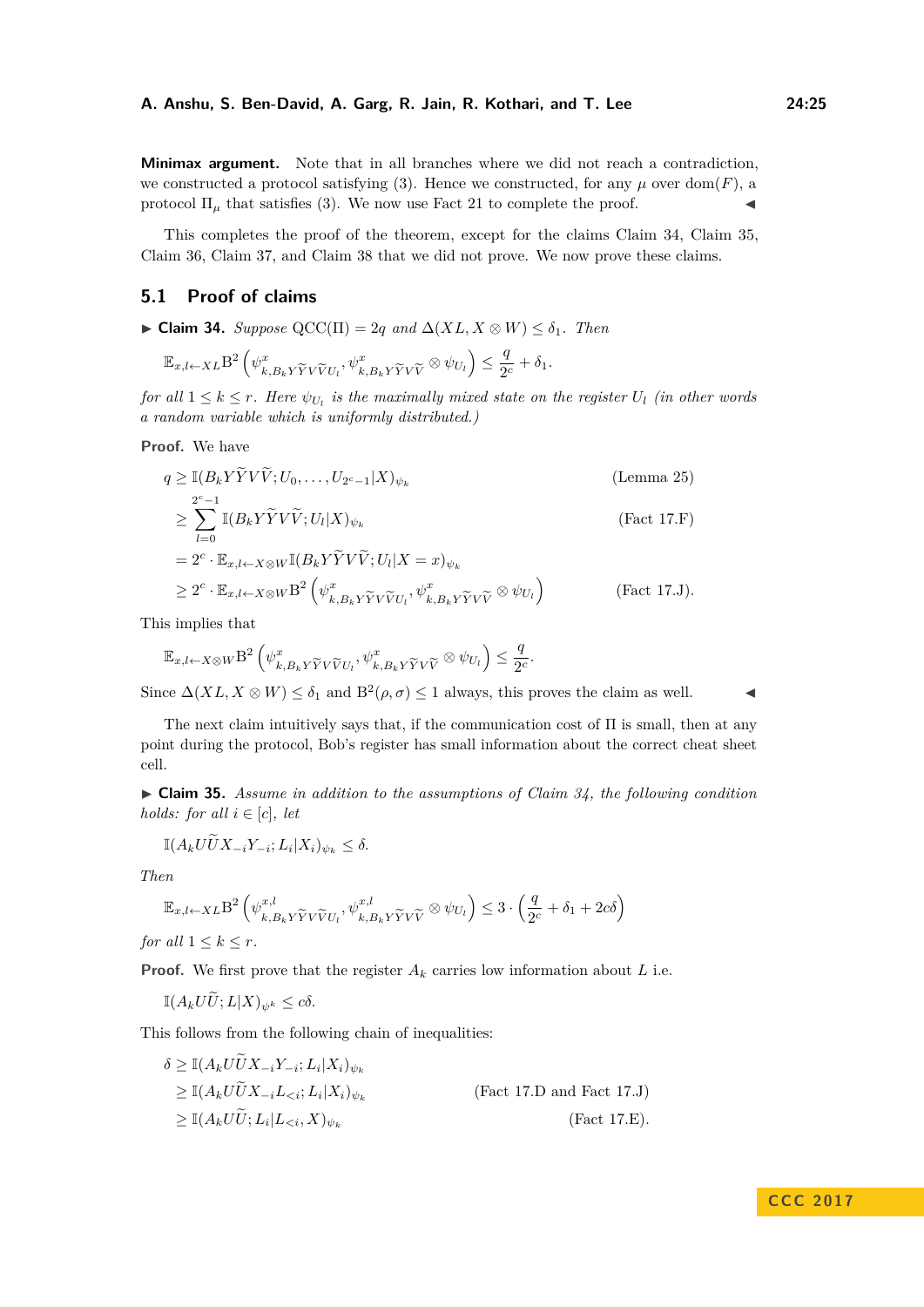#### **24:26 Separating Quantum Communication and Approximate Rank**

By summing the inequality over *i*, we get

$$
c\delta \ge \sum_{i=1}^{c} \mathbb{I}(A_k U \widetilde{U}; L_i | L_{\le i}, X)_{\psi_k}
$$
  
=  $\mathbb{I}(A_k U \widetilde{U}; L | X)_{\psi_k}$  (Fact 17.C).

This implies using [Fact 17.J:](#page-10-1)

<span id="page-25-0"></span>
$$
\mathbb{E}_{x,l \leftarrow XL} \mathcal{B}^2 \left( \psi_{k,A_k U \widetilde{U}}^{x,l}, \psi_{k,A_k U \widetilde{U}}^x \right) \leq c \delta. \tag{7}
$$

Now consider the following two pure states (one conditioned on *x, l* and the other conditioned on *x*):

$$
\left| \psi^{x,l} \right\rangle_{k,Y\widetilde Y V\widetilde V U \widetilde U A_k B_k} = \sum_{y,v,u} \sqrt{\mu_T(y,v,u|X=x,L=l)} \left| u u \right\rangle_{U \widetilde U} \left| y y \right\rangle_{Y \widetilde Y} \left| v v \right\rangle_{V \widetilde V} \left| \psi^{x u y v} \right\rangle_{k,A_k B_k}
$$

and

$$
\left|\psi^x\right\rangle_{k,Y\widetilde Y V\widetilde V U\widetilde U A_k B_k} = \sum_{y,v,u} \sqrt{\mu_T(y,v,u|X=x)} \left|uu\right\rangle_{U\widetilde U} \left|yy\right\rangle_{Y\widetilde Y} \left|vv\right\rangle_{V\widetilde V} \left|\psi^{x,u,y,v}\right\rangle_{k,A_k B_k}.
$$

The marginals of these states on the systems  $A_k U\tilde{U}$  are close as shown above. Now by Uhlmann's theorem [\(Fact 12\)](#page-8-2), there exists a unitary acting on the systems  $B_k Y \tilde{Y} V \tilde{V}$  (and the unitary depends on  $x, l$   $\mathcal{U}_{\alpha}^{x,l}$  $B_k$ *YYVV* s.t.

$$
B^{2} \left( \mathbb{1}_{A_{k}U\widetilde{U}} \otimes \mathcal{U}_{B_{k}Y\widetilde{Y}V\widetilde{V}}^{x,l} \left| \psi^{x,l} \right\rangle_{k,A_{k}U\widetilde{U}B_{k}Y\widetilde{Y}V\widetilde{V}}, \left| \psi^{x} \right\rangle_{k,A_{k}U\widetilde{U}B_{k}Y\widetilde{Y}V\widetilde{V}} \right) = B^{2} \left( \psi_{k,A_{k}U\widetilde{U}}^{x,l}, \psi_{k,A_{k}U\widetilde{U}}^{x} \right). \tag{8}
$$

The unitary  $\mathcal{U}_{\mathbf{p}}^{x,l}$ *B*<sup>*k*</sup>*YYVV*<br>**Hence** l should be intuitively thought of as implementing the operation of "forgetting *L*". Hence Equation [\(7\)](#page-25-0) gives us that:

<span id="page-25-1"></span>
$$
\mathbb{E}_{x,l\leftarrow XL} \mathcal{B}^2 \left( \mathbbm{1}_{A_k U\widetilde{U}} \otimes \mathcal{U}_{B_k Y \widetilde{Y} V \widetilde{V}}^{x,l} \middle| \psi^{x,l} \right)_{k, A_k U\widetilde{U} B_k Y \widetilde{Y} V \widetilde{V}}, \left| \psi^x \right\rangle_{k, A_k U\widetilde{U} B_k Y \widetilde{Y} V \widetilde{V}} \right) \leq c \delta. \tag{9}
$$

For all  $(x, \ell)$ , define,

$$
\phi^{x,\ell} = \mathbb{1}_{A_k U \widetilde{U}} \otimes \mathcal{U}_{B_k Y \widetilde{Y} V \widetilde{V}}^{x,l} \left| \psi^{x,l} \right\rangle_{k, A_k U \widetilde{U} B_k Y \widetilde{Y} V \widetilde{V}}.
$$

Combining Equation [\(9\)](#page-25-1) with the monotonicity of Bures metric [\(Fact 14\)](#page-9-6), we obtain the following:

<span id="page-25-3"></span>
$$
\mathbb{E}_{x,l \leftarrow XL} \mathbf{B}^2 \left( \phi_{k, B_k Y \widetilde{Y} V \widetilde{V} U_l}^{x,l}, \psi_{k, B_k Y \widetilde{Y} V \widetilde{V} U_l}^{x} \right) \leq c \delta
$$
\n<sup>(10)</sup>

and

<span id="page-25-2"></span>
$$
\mathbb{E}_{x,l \leftarrow XL} \mathbf{B}^2 \left( \phi_{k, B_k Y \widetilde{Y} V \widetilde{V}}^{x,l}, \psi_{k, B_k Y \widetilde{Y} V \widetilde{V}}^x \right) \leq c \delta. \tag{11}
$$

Furthermore, combining Equation [\(11\)](#page-25-2) with Fact [13.B,](#page-8-1) we obtain:

<span id="page-25-4"></span>
$$
\mathbb{E}_{x,l \leftarrow XL} \mathcal{B}^2 \left( \phi_{k,B_k Y \widetilde{Y} V \widetilde{V}}^{x,l} \otimes \psi_{U_l}, \psi_{k,B_k Y \widetilde{Y} V \widetilde{V}}^x \otimes \psi_{U_l} \right) \leq c \delta.
$$
\n(12)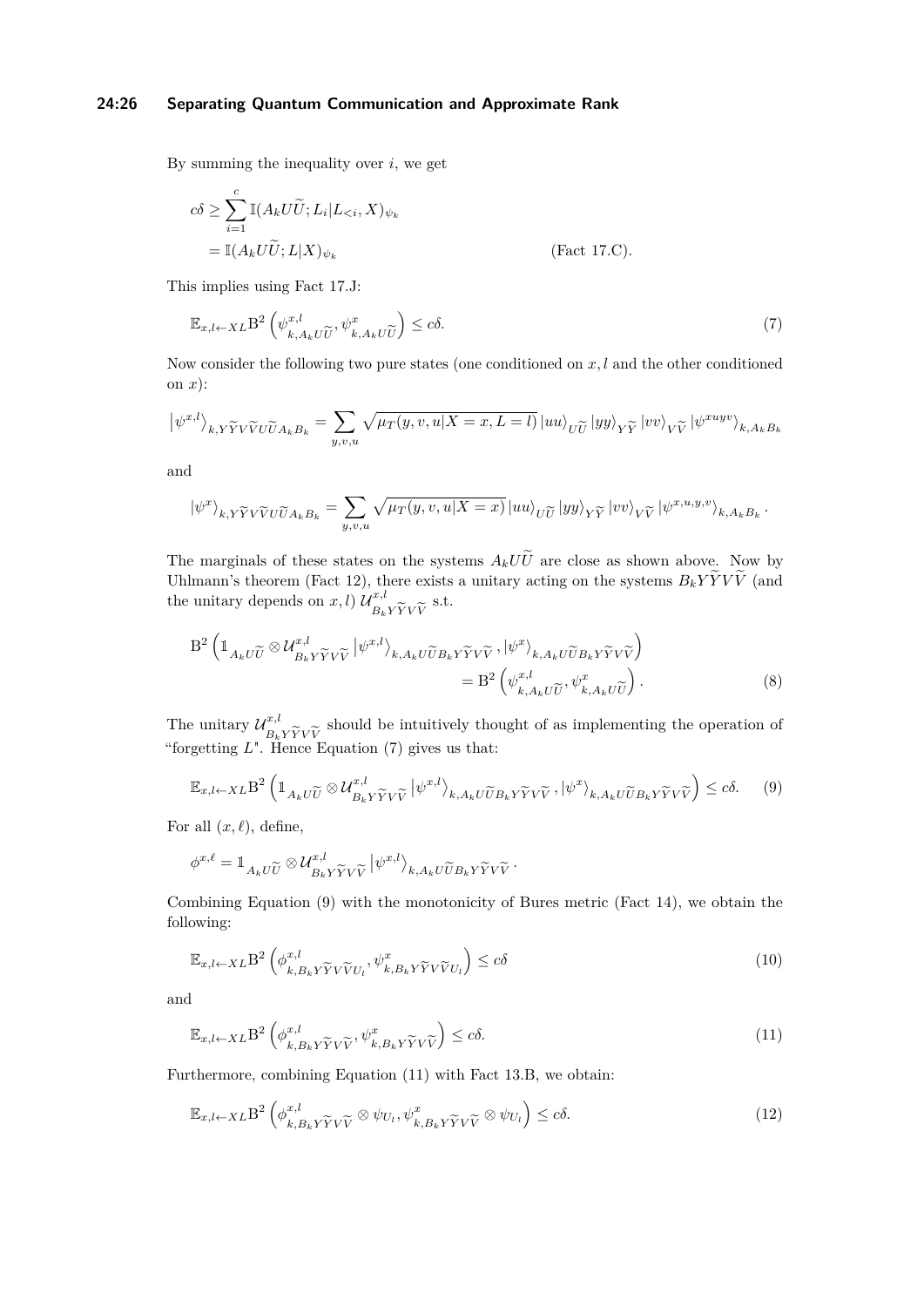[Claim 34](#page-24-1) gives us that:

<span id="page-26-1"></span>
$$
\mathbb{E}_{x,l \leftarrow XL} \mathcal{B}^2 \left( \psi_{k,B_k Y \widetilde{Y} V \widetilde{V} U_l}^x, \psi_{k,B_k Y \widetilde{Y} V \widetilde{V}}^x \otimes \psi_{U_l} \right) \le \frac{q}{2^c} + \delta_1. \tag{13}
$$

Now combining Equations [\(10\)](#page-25-3), [\(12\)](#page-25-4) and [\(13\)](#page-26-1) along with weak triangle inequality for square of Bures metric [\(Fact 13.A\)](#page-8-3) and [Fact 14,](#page-9-6) we obtain:

$$
\mathbb{E}_{x,l\leftarrow XL} \mathbf{B}^2 \left( \psi_{k,B_k Y \widetilde{Y} V \widetilde{V} U_l}^{x,l}, \psi_{k,B_k Y \widetilde{Y} V \widetilde{V}}^{x,l} \otimes \psi_{U_l} \right) \n= \mathbb{E}_{x,l\leftarrow XL} \mathbf{B}^2 \left( \phi_{k,B_k Y \widetilde{Y} V \widetilde{V} U_l}^{x,l}, \phi_{k,B_k Y \widetilde{Y} V \widetilde{V}}^{x,l} \otimes \psi_{U_l} \right) \n\leq 3 \cdot \left( \frac{q}{2^c} + \delta_1 + 2c\delta \right).
$$

<span id="page-26-0"></span>I **Claim 36.** *Assuming the conclusion from [Claim 35,](#page-24-0) it holds that*

$$
\Pr_{x,y,l,u_l,v_l \leftarrow X,Y,L,U_L,V_L} [G_l(x,y,u_l,v_l) = \alpha(x,y)] \le 1/100,
$$

*where*  $\alpha(x, y)$  *is either* 0 *or* 1 *for every x*, *y*.

**Proof.** Using monotonicity and partial measurement [\(Fact 17.D](#page-9-2) and [Fact 17.B\)](#page-9-3), we have that:

$$
\mathbb{E}_{x,y,l,u_l,v_l \leftarrow XYLU_LV_L} \mathbf{B}^2 \left( \psi_{r,B_r}^{x,y,l,u_l,v_l}, \psi_{r,B_r}^{x,y,l,v_l} \right) \le 3 \cdot \left( \frac{q}{2^c} + \frac{c\delta}{3} + 2c\delta \right)
$$

Let the output register be called *O*. Then, from our choice of parameters and monotonicity [\(Fact 17.D\)](#page-9-2), above inequality implies

<span id="page-26-3"></span>
$$
\mathbb{E}_{x,y,l,u_l,v_l \leftarrow XYLU_LV_L} \mathbf{B}^2 \left( \psi_{r,O}^{x,y,l,u_l,v_l}, \psi_{r,O}^{x,y,l,v_l} \right) \le 1/400 \tag{14}
$$

Since protocol makes an error of at most 1*/*400 (which can be assumed due to [Fact 20\)](#page-13-2), we have that

<span id="page-26-2"></span>
$$
\mathbb{E}_{x,y,l,u_l,v_l \leftarrow XYLU_LV_L} B^2(\psi_{r,O}^{x,y,l,u_l,v_l}, |G_l(x,y,u_l,v_l)\rangle \langle G_l(x,y,u_l,v_l)|) \le 1/400. \tag{15}
$$

On the other hand, since the look-up function is an XOR family, we find that for a fixed  $x, y$  (and hence a fixed  $l$ ),

$$
\mathbb{E}_{u_l \leftarrow U_L} |G_l(x, y, u_l, v_l)\rangle \langle G_l(x, y, u_l, v_l)| = \Pr_{u_l, v_l \leftarrow U_l, V_l | x, y, l} [G_l(x, y, u_l, v_l) = 0] |0\rangle \langle 0|
$$
  
+
$$
\Pr_{u_l, v_l \leftarrow U_l, V_l | x, y, l} [G_l(x, y, u_l, v_l) = 1] |1\rangle \langle 1|.
$$

Define

$$
p_{x,y,l}^0 = \Pr_{u_l, v_l \leftarrow U_l, V_l | x, y, l} [G_l(x, y, u_l, v_l) = 0],
$$

$$
p_{x,y,l}^1 = \Pr_{u_l, v_l \leftarrow U_l, V_l | x, y, l} [G_l(x, y, u_l, v_l) = 1].
$$

Then above equation, along with Equation [\(15\)](#page-26-2) implies that

<span id="page-26-4"></span>
$$
\mathbb{E}_{x,y,l,u_l,v_l \leftarrow XYLU_lV_l} B^2(\psi_{r,O}^{x,y,l,v_l}, p_{x,y,l}^0 |0\rangle\langle 0| + p_{x,y,l}^1 |1\rangle\langle 1|) \le 1/400
$$

which in conjunction with Equation [14](#page-26-3) and triangle inequality gives us

$$
\mathbb{E}_{x,y,l,u_l,v_l \leftarrow XYLU_lV_l}\mathcal{B}^2(|G_l(x,y,u_l,v_l)\rangle\langle G_l(x,y,u_l,v_l)|,p_{x,y,l}^0|0\rangle\langle 0|+p_{x,y,l}^1|1\rangle\langle 1|) \le 1/100.
$$
\n(16)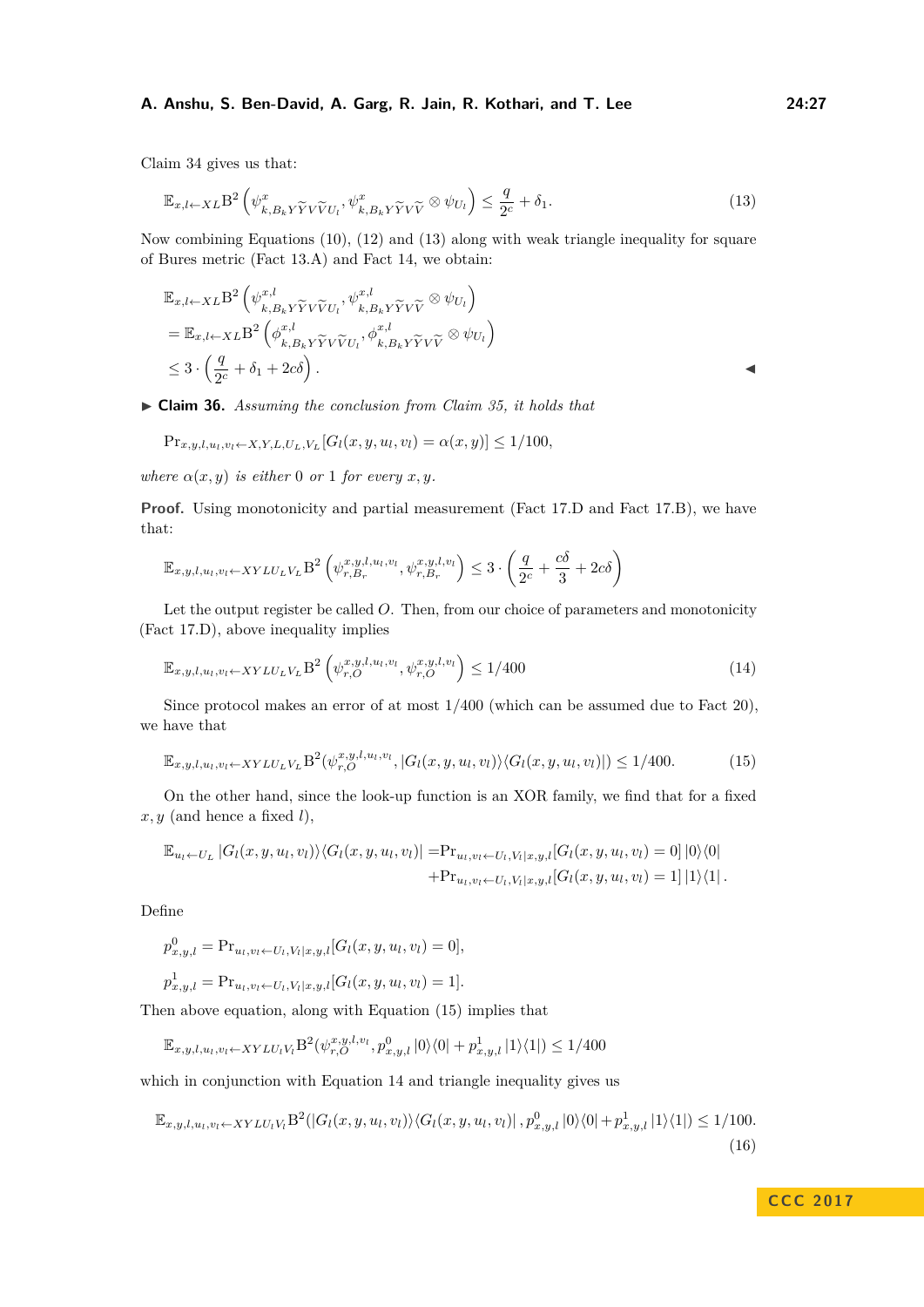#### **24:28 Separating Quantum Communication and Approximate Rank**

This directly implies that we cannot have both  $p_{x,y,l}^0, p_{x,y,l}^1$  large. More formally, for every *x, y,* let  $\alpha(x, y)$  be such that  $p_{x,y,l}^{\alpha(x,y)} < p_{x,y,l}^{1-\alpha(x,y)}$ . Then it is clear that

$$
B^2(|G_l(x,y,u_l,v_l)\rangle\langle G_l(x,y,u_l,v_l)|,p^0_{x,y,l}|0\rangle\langle 0|+p^1_{x,y,l}|1\rangle\langle 1|)>p^{\alpha(x,y)}_{x,y,l},
$$

which in turn implies (when used in Equation [16\)](#page-26-4),

$$
\mathbb{E}_{x,y,l\leftarrow XYL} p_{x,y,l}^{\alpha(x,y)} = \mathbb{E}_{x,y,l,u_l,v_l\leftarrow XYLU_lV_l} p_{x,y,l}^{\alpha(x,y)} \le 1/100.
$$

Recalling the definition of  $p_{x,y,l}^{\alpha(x,y)}$ , this immediately gives us

$$
\mathbb{E}_{x,y,l\leftarrow XYL}Pr_{u_l,v_l\leftarrow U_l,V_l|x,y,l}[G_l(x,y,u_l,v_l)=\alpha(x,y)]\leq 1/100.
$$

This completes the proof.

<span id="page-27-0"></span>I **Claim 37.** *Assume that the assumptions of [Claim 34](#page-24-1) and [Claim 35](#page-24-0) hold. In addition,*

$$
\mathbb{I}(B_k V \widetilde{V} X_{-i} Y_{-i}; L_i | Y_i)_{\psi_k} \le \delta
$$

*and*

$$
\Pr_{x,y,l,u_l,v_l \leftarrow X,Y,L,U_L,V_L}[G_l(x,y,u_l,v_l) = \alpha(x,y)] \le 1/100
$$

also hold for  $\alpha(x, y) \in \{0, 1\}$  for every  $x, y$ . Then there exist  $x, y, l = l(x, y), \tilde{u}_l, \tilde{v}_l, \tilde{u}_l, \tilde{v}_l$  s.t. *the following conditions hold:*

- **1.**  $G_l(x, y, \tilde{u}_l, \tilde{v}_l) = \alpha(x, y)$ .<br> **2.**  $G(\alpha, y, \tilde{v}_l, \tilde{v}_l) = G(\alpha, y)$ .
- **2.**  $G_l(x, y, \widetilde{u}_l, \widetilde{v}_l) = G_l(x, y, \widetilde{u}_l, \widetilde{v}_l) = G_l(x, y, \widetilde{u}_l, \widetilde{v}_l) = 1 \alpha(x, y).$
- **3.**  $\sum_{k=1}^{r} \text{B} \left( \psi_{i,R,V}^{x,y,u,v} \right)$  $k, B_k V_{-l} V_{-l}$  $, \psi^{x,y,v}$ *k*,*B*<sup>*k*</sup>*V*−*l*</sub>*V*−*l*<sub>*i*</sub> $\approx$   $\approx$   $\approx$  $\left( \frac{q}{2^{c}} + \delta_1 + 2c\delta \right)$  $for any choice of (u, v) = (\tilde{u}_l, \tilde{v}_l), (\tilde{u}_l, \tilde{v}_l), (\tilde{u}_l, \tilde{v}_l).$
- **4.**  $\sum_{k=1}^{r} \text{B} \left( \psi_{k}^{x,y,u,v} \right)$ *k*,  $A_k U_{-l} U_{-l}$  $, \psi^{x,y,u}$ *k*, *A*<sup>*k*</sup>*U*−*l*</sub>*U*<sub>−*l*</sub><sup> $\approx$ </sup>  $\approx$   $\approx$   $\approx$   $\approx$  $\left( \frac{q}{2^c} + \delta_1 + 2c\delta \right)$ *for any choice of*  $(u, v) = (\tilde{u}_l, \tilde{v}_l), (\tilde{u}_l, \tilde{v}_l), (\tilde{u}_l, \tilde{v}_l)$ .

**Proof.** By [Claim 35,](#page-24-0) we have that for all  $1 \leq k \leq r$ ,

$$
\mathbb{E}_{x,l \leftarrow XL} B^2 \left( \psi_{k,B_k Y \widetilde{Y} V \widetilde{V} U_l}^{x,l}, \psi_{k,B_k Y \widetilde{Y} V \widetilde{V}}^{x,l} \otimes \psi_{U_l} \right) \leq 3 \cdot \left( \frac{q}{2^c} + \delta_1 + 2c \delta \right).
$$

By monotonicity of Bures metric [\(Fact 14\)](#page-9-6), we get that

$$
\mathbb{E}_{x,l \leftarrow XL} \mathbf{B}^2 \left( \psi_{k,B_k Y V_{-l} \widetilde{V}_{-l} U_l V_l}^{x,l}, \psi_{k,B_k Y V_{-l} \widetilde{V}_{-l} V_l}^{x,l} \otimes \psi^{U_l} \right) \leq 3 \cdot \left( \frac{q}{2^c} + \delta_1 + 2c \delta \right).
$$

Note that in both the states above, the marginal state on registers  $U_l V_l$  is maximally mixed. Then by the partial measurement property of the square of Bures metric, [Fact 13.C,](#page-8-0) we get that

$$
\mathbb{E}_{x,y,l,u_l,v_l \leftarrow XYLU_LV_L} \mathcal{B}^2\left(\psi_{k,B_kV_{-l}}^{x,y,l,u_l,v_l}, \psi_{k,B_kV_{-l}}^{x,y,l,v_l}\right) \le 3 \cdot \left(\frac{q}{2^c} + \delta_1 + 2c\delta\right).
$$

Convexity of square gives us that

<span id="page-27-1"></span>
$$
\mathbb{E}_{x,y,l,u_l,v_l \leftarrow XYLU_LV_L} \mathcal{B}\left(\psi_{k,B_kV_{-l}\widetilde{V}_{-l}}^{x,y,l,u_l,v_l},\psi_{k,B_kV_{-l}\widetilde{V}_{-l}}^{x,y,l,v_l}\right) \leq \sqrt{3} \cdot \sqrt{\left(\frac{q}{2^c} + \delta_1 + 2c\delta\right)}.\tag{17}
$$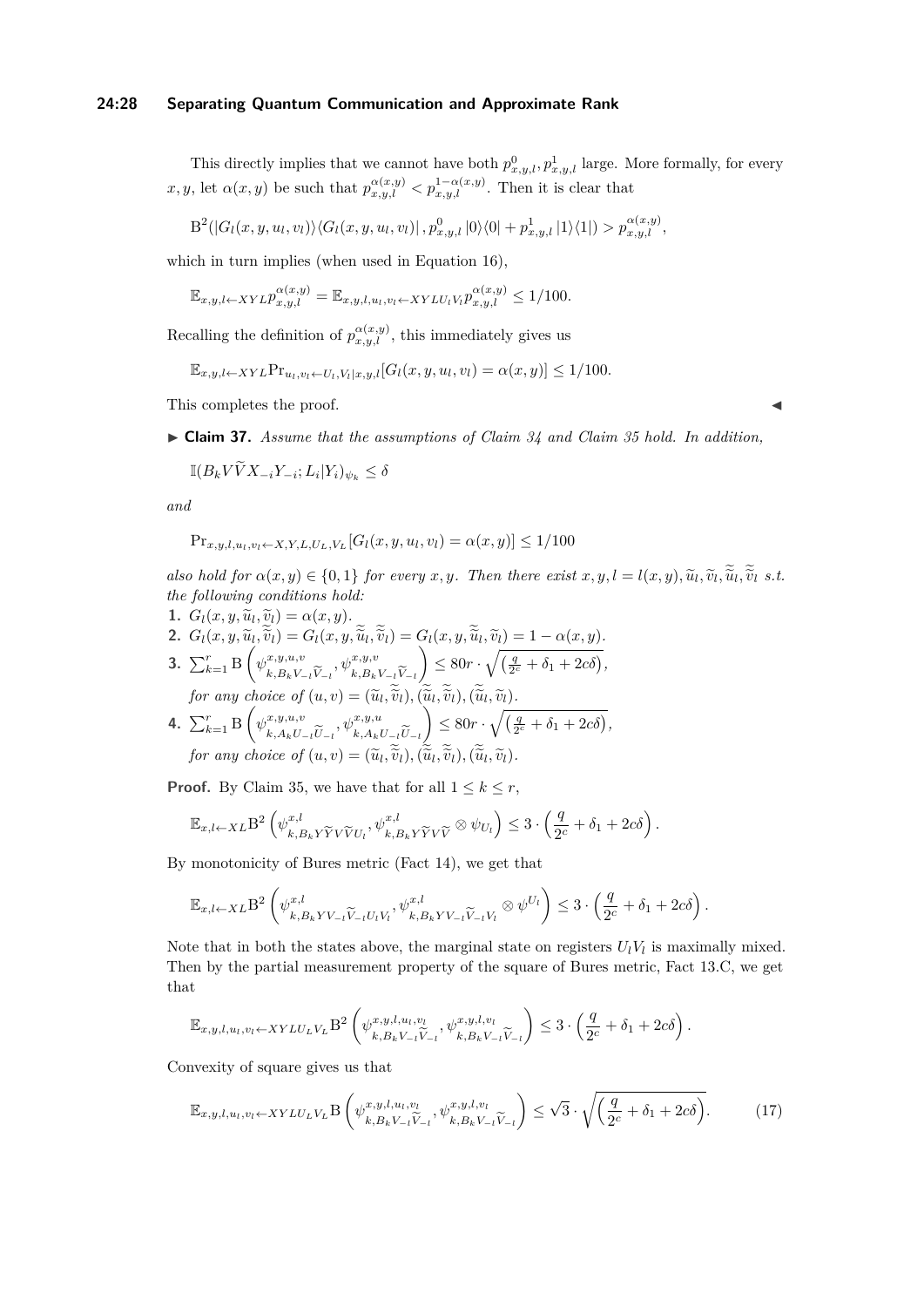Similarly we get that for all  $1 \leq k \leq r$ ,

<span id="page-28-0"></span>
$$
\mathbb{E}_{x,y,l,u_l,v_l \leftarrow XYLU_LV_L} \mathcal{B}\left(\psi_{k,A_kU_{-l}\widetilde{U}_{-l}}^{x,y,l,u_l,v_l},\psi_{k,A_kU_{-l}\widetilde{U}_{-l}}^{x,y,l,u_l}\right) \leq \sqrt{3} \cdot \sqrt{\left(\frac{q}{2^c} + \delta_1 + 2c\delta\right)}. \tag{18}
$$

Summing Equations [\(17\)](#page-27-1) and [\(18\)](#page-28-0) over *k*, we get the following:

$$
\mathbb{E}_{x,y,l,u_l,v_l \leftarrow XYLU_LV_L} \sum_{k=1}^r \mathcal{B}\left(\psi_{k,B_kV_{-l}}^{x,y,l,u_l,v_l}, \psi_{k,B_kV_{-l}}^{x,y,l,v_l}\right) \leq 2r \cdot \sqrt{\left(\frac{q}{2^c} + \delta_1 + 2c\delta\right)}.
$$

and

$$
\mathbb{E}_{x,y,l,u_l,v_l \leftarrow XYLU_LV_L} \sum_{k=1}^r \mathcal{B}\left(\psi_{k,A_kU_{-l}\widetilde{U}_{-l}}^{x,y,l,u_l,v_l}, \psi_{k,A_kU_{-l}\widetilde{U}_{-l}}^{x,y,l,u_l}\right) \leq 2r \cdot \sqrt{\left(\frac{q}{2^c} + \delta_1 + 2c\delta\right)}.
$$

Now by Markov's inequality, we can find  $x, y, l = l(x, y)$  s.t. the following hold:

$$
\Pr_{u_l, v_l \leftarrow U_l, V_l} [G_l(x, y, u_l, v_l) = \alpha(x, y)] \le 1/25,
$$
\n(19)

<span id="page-28-2"></span><span id="page-28-1"></span>
$$
\mathbb{E}_{u_l, v_l \leftarrow U_l V_l} \sum_{k=1}^r \mathcal{B}\left(\psi_{k, B_k V_{-l} \widetilde{V}_{-l}}^{x, y, l, u_l, v_l}, \psi_{k, B_k V_{-l} \widetilde{V}_{-l}}^{x, y, l, v_l}\right) \le 8r \cdot \sqrt{\left(\frac{q}{2^c} + \delta_1 + 2c\delta\right)},\tag{20}
$$

<span id="page-28-3"></span>
$$
\mathbb{E}_{u_l, v_l \leftarrow U_l V_l} \sum_{k=1}^r \mathcal{B}\left(\psi_{k, A_k U_{-l} \widetilde{U}_{-l}}^{x, y, l, u_l, v_l}, \psi_{k, A_k U_{-l} \widetilde{U}_{-l}}^{x, y, l, u_l}\right) \le 8r \cdot \sqrt{\left(\frac{q}{2^c} + \delta_1 + 2c\delta\right)}.
$$
\n(21)

Without loss of generality, assume that  $\alpha(x, y) = 1$ . Let us have the following two notations:

$$
\kappa_A(u_l, v_l) := \sum_{k=1}^r \mathcal{B}\left(\psi_{k, A_k U_{-l}}^{x, y, l, u_l, v_l}, \psi_{k, A_k U_{-l}}^{x, y, l, u_l}\right),
$$
  

$$
\kappa_B(u_l, v_l) := \sum_{k=1}^r \mathcal{B}\left(\psi_{k, B_k V_{-l}}^{x, y, l, u_l, v_l}, \psi_{k, B_k V_{-l}}^{x, y, l, v_l}\right).
$$

Recall that for  $l = l(x, y)$ ,  $G_l(x, y, u_l, v_l)$  is a non-trivial XOR function of the inputs  $u_l, v_l$ . So there exists a  $t \in \{0,1\}^m$  s.t.  $G_l(x, y, u, u \oplus t) = 1$  for all  $u \in \{0,1\}^m$ . Now we will choose  $\tilde{u}_l, \tilde{u}_l, \tilde{v}_l$  uniformly and independently from  $\{0, 1\}^m$  and set  $\tilde{v}_l = \tilde{u}_l \oplus t$ . Note that marginally, the distribution of  $(u, v)$  is uniform over  $\{0, 1\}^m \times \{0, 1\}^m$ , for any choice of  $(u, v) = (\tilde{u}_l, \tilde{v}_l), (\tilde{u}_l, \tilde{v}_l), (\tilde{u}_l, \tilde{v}_l)$ . Hence for any choice of  $(u, v) = (\tilde{u}_l, \tilde{v}_l), (\tilde{u}_l, \tilde{v}_l), (\tilde{u}_l, \tilde{v}_l)$ , from Equations  $(19)$ ,  $(20)$  and  $(21)$ , we get the following:

$$
\begin{aligned} &\Pr_{\widetilde{u}_l,\widetilde{u}_l,\widetilde{v}_l}[G_l(x,y,u,v)=1]\leq 1/25,\\ &\mathbb{E}_{\widetilde{u}_l,\widetilde{u}_l,\widetilde{v}_l}\approx \kappa_A(u,v)\leq 8r\cdot\sqrt{\left(\frac{q}{2^c}+\delta_1+2c\delta\right)},\\ &\mathbb{E}_{\widetilde{u}_l,\widetilde{u}_l,\widetilde{v}_l}\approx \kappa_\text{B}(u,v)\leq 8r\cdot\sqrt{\left(\frac{q}{2^c}+\delta_1+2c\delta\right)}. \end{aligned}
$$

Now by a simple application of Markov's inequality, there exists a setting of  $(\tilde{u}_l, \tilde{u}_l, \tilde{v}_l)$  so<br>that for any choice of  $(u, u)$ ,  $(\tilde{z}, \tilde{z})$ ,  $(\tilde{z}, \tilde{z})$ ,  $(\tilde{z}, \tilde{z})$ that for any choice of  $(u, v) = (\tilde{u}_l, \tilde{v}_l), (\tilde{u}_l, \tilde{v}_l), (\tilde{u}_l, \tilde{v}_l)$ ,

$$
G_l(x, y, u, v) = 0,
$$
  
\n
$$
\kappa_A(u, v) \le 80r \cdot \sqrt{\left(\frac{q}{2^c} + \delta_1 + 2c\delta\right)},
$$
  
\n
$$
\kappa_B(u, v) \le 80r \cdot \sqrt{\left(\frac{q}{2^c} + \delta_1 + 2c\delta\right)}.
$$

This completes the proof. Note that we chose  $\tilde{v}_l$  so that  $G_l(x, y, \tilde{u}_l, \tilde{v}_l) = 1.$ 

**C C C 2 0 1 7**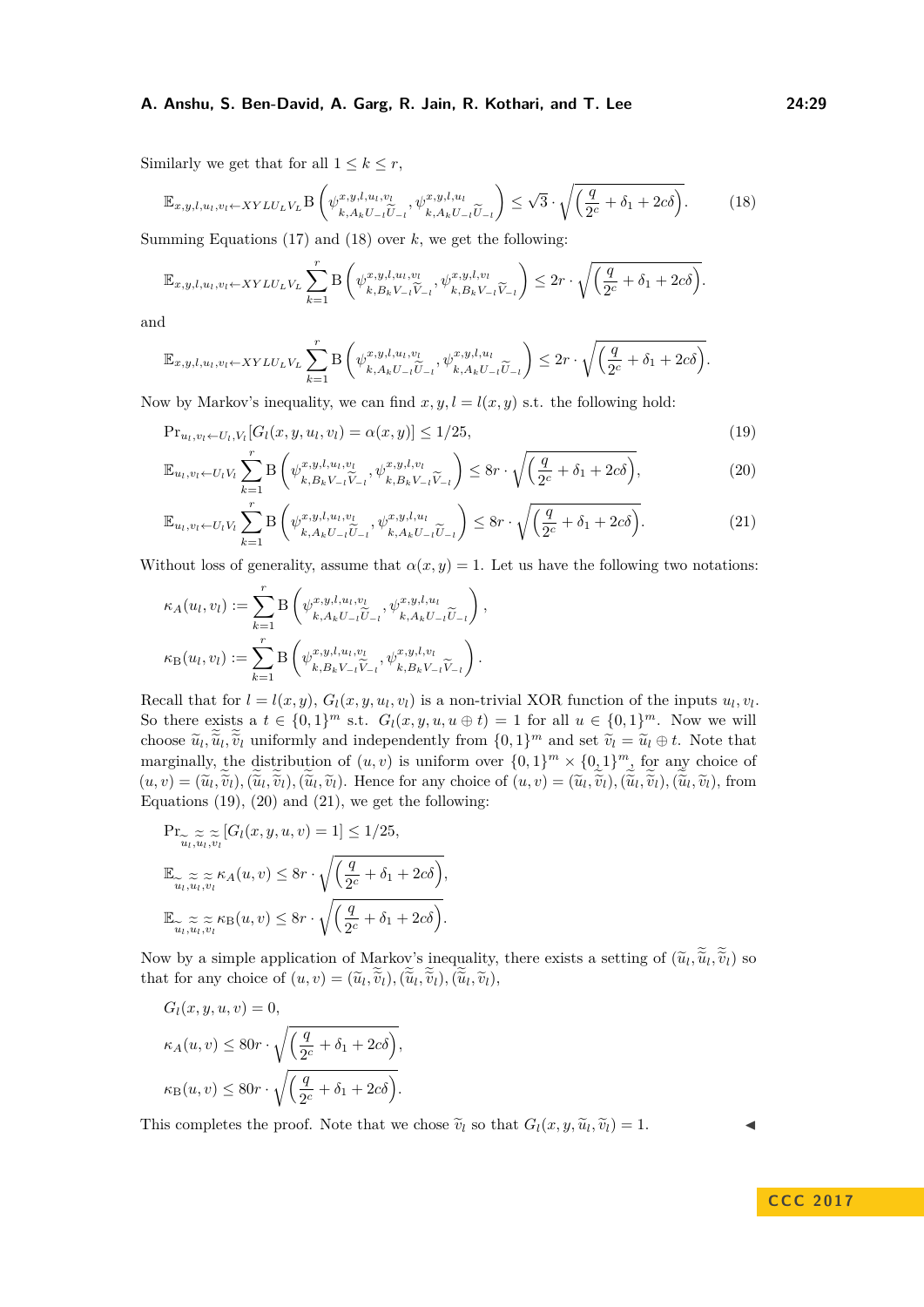#### **24:30 Separating Quantum Communication and Approximate Rank**

The next claim will follow from the quantum-cut-and-paste lemma applied to [Claim 35.](#page-24-0)

<span id="page-29-0"></span>I **Claim 38.** *Assume that the assumptions of [Claim 34,](#page-24-1) [Claim 35](#page-24-0) and [Claim 37](#page-27-0) hold. Then for the*  $x, y, l, \tilde{u}_l, \tilde{v}_l, \tilde{u}_l, \tilde{v}_l$  *in [Claim 37,](#page-27-0) it holds that* 

$$
\Delta\left( (\psi_{r,A_rU_{-l}\widetilde U_{-l}}^{x,y,l,\widetilde u_l,\widetilde v_l},\psi_{r,A_rU_{-l}\widetilde U_{-l}}^{x,y,l,\widetilde u_l,\widetilde v_l}\right)\leq 1000r\cdot \sqrt{\left(\frac{q}{2^c}+\delta_1+2c\delta\right)}.
$$

**Proof.** Let us define the following registers:  $A_k := A_k U_{-l} U_{-l}$  and  $B_k := B_k V_{-l} V_{-l}$ . Also we will define the following:

$$
\delta_{k,A} := \mathcal{B}\left(\psi_{k,\widetilde{A}_k}^{x,y,\widetilde{\widetilde{u}}_l,\widetilde{v}_l}, \psi_{k,\widetilde{A}_k}^{x,y,\widetilde{\widetilde{u}}_l,\widetilde{\widetilde{v}}_l}\right),
$$

$$
\delta_{k,B} := \mathcal{B}\left(\psi_{k,\widetilde{B}_k}^{x,y,\widetilde{u}_l,\widetilde{\widetilde{v}}_l}, \psi_{k,\widetilde{B}_k}^{x,y,\widetilde{\widetilde{u}}_l,\widetilde{\widetilde{v}}_l}\right).
$$

By the triangle inequality for Bures metric [Fact 13.A,](#page-8-3)

<span id="page-29-1"></span>
$$
\delta_{k,A} \leq \mathcal{B}\left(\psi_{k,\widetilde{A}_{k}}^{x,y,\widetilde{\widetilde{u}}_{l},\widetilde{v}_{l}} , \psi_{k,\widetilde{A}_{k}}^{x,y,\widetilde{\widetilde{u}}_{l}}\right) + \mathcal{B}\left(\psi_{k,\widetilde{A}_{k}}^{x,y,\widetilde{\widetilde{u}}_{l},\widetilde{v}_{l}} , \psi_{k,\widetilde{A}_{k}}^{x,y,\widetilde{\widetilde{u}}_{l}}\right),\tag{22}
$$

<span id="page-29-2"></span>
$$
\delta_{k,B} \leq \mathcal{B}\left(\psi_{k,\widetilde{B}_{k}}^{x,y,\widetilde{u}_{l},\widetilde{v}_{l}},\psi_{k,\widetilde{B}_{k}}^{x,y,\widetilde{v}_{l}}\right) + \mathcal{B}\left(\psi_{k,\widetilde{A}_{k}}^{x,y,\widetilde{\widetilde{u}}_{l},\widetilde{v}_{l}} ,\psi_{k,\widetilde{A}_{k}}^{x,y,\widetilde{\widetilde{v}}_{l}}\right).
$$
\n(23)

Combining Equations [\(22\)](#page-29-1), [\(23\)](#page-29-2) and [Claim 37,](#page-27-0) we get the following:

$$
\sum_{k=1}^{r} \delta_{k,A} \le 160r \cdot \sqrt{\left(\frac{q}{2^c} + \delta_1 + 2c\delta\right)},
$$
  

$$
\sum_{k=1}^{r} \delta_{k,B} \le 160r \cdot \sqrt{\left(\frac{q}{2^c} + \delta_1 + 2c\delta\right)}.
$$

Note that the state  $\psi^{x,y,u,v}_{\widetilde{\gamma}}$  is a pure state for every  $k, x, y, u, v$ . Also for a fixed  $x, y$ , these states can be formed by a quantum protocol Π' where Alice gets the input *u* and Bob gets the input *v* (since they are originally formed by running the protocol  $\Pi$  and  $U_{-l}U_{-l}$  and *V*<sup>−*l*</sub>*V*<sup>−*l*</sup><sup>*l*</sup> are registers that can be owned by Alice and Bob respectively at the start of  $\Pi'$ ).</sup> Hence we can apply [Lemma 24](#page-15-1) (by setting  $u = \tilde{u}_l$ ,  $u' = \tilde{u}_l$ ,  $v = \tilde{v}_l$ ,  $v' = \tilde{v}_l$ ) to conclude that

$$
\begin{split} \mathcal{B}\left(\psi_{r,\widetilde{A}_{r}}^{x,y,l,\widetilde{u}_{l},\widetilde{v}_{l}},\psi_{r,\widetilde{A}_{r}}^{x,y,l,\widetilde{u}_{l},\widetilde{\widetilde{v}}_{l}}\right) &\leq 2\sum_{k=1}^{r}\left(\delta_{k,A}+\delta_{k,B}\right) \\ &\leq 640r\cdot\sqrt{\left(\frac{q}{2^{c}}+\delta_{1}+2c\delta\right)}. \end{split}
$$

Now the proof is finished by [Fact 11](#page-8-4) and monotonicity of trace distance [\(Fact 14\)](#page-9-6).

### **6 Conclusion and open problems**

We prove a nearly quadratic separation between the log of approximate rank and quantum communication complexity for a family of total functions, which is also the first superlinear separation between these two measures. Our separation is based on a lookup function constructed from the inner product function. To prove the lower bound on the quantum communication complexity of this lookup function, we prove a general purpose cheat sheet theorem for quantum communication complexity. We also prove a general theorem about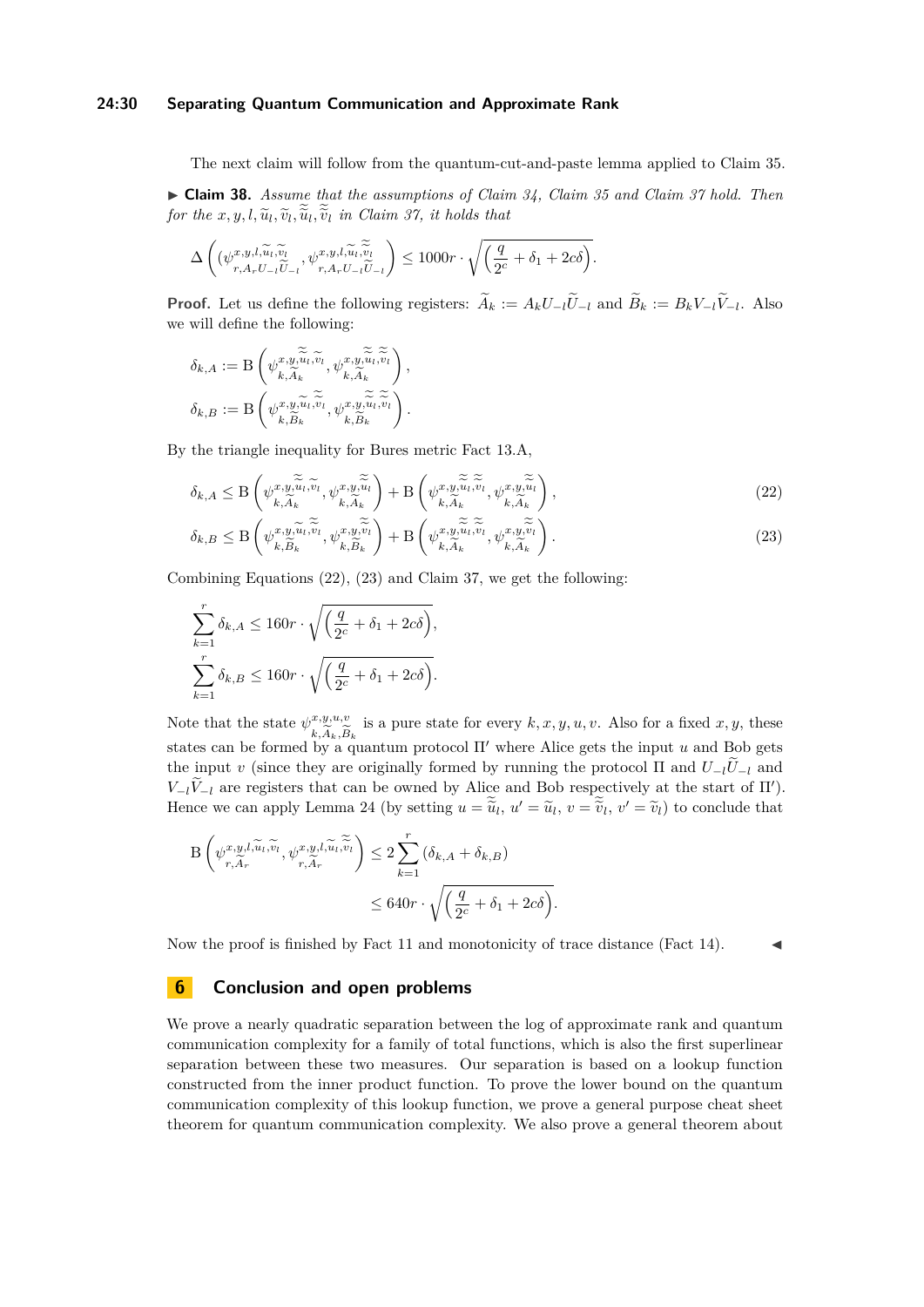an upper bound on log of approximate rank of lookup functions based on the circuit size of the base function. This proves the upper bound for an appropriate lookup function on inner product because the inner product function has a linear size circuit.

Several interesting open problems arise out of our work. We state some of them here:

- **1.** Can we eliminate the round dependence in [Theorem 33?](#page-20-0) Can we prove a similar result for quantum information complexity instead of quantum communication complexity, thereby separating quantum information complexity from log of approximate rank?
- **2.** Can we separate the quantum partition bound [\[29\]](#page-32-20) from quantum communication complexity? Is the quantum partition bound a stronger lower bound measure than log of approximate rank?
- **3.** Can we prove some sort of cheat sheet theorem for log of approximate rank? A simpler question might be to prove that for the inner product function on *n* bits, any lookup function contructed using a nontrivial XOR family of functions has log of approximate rank at least  $\Omega(\sqrt{n})$ .

**Acknowledgments.** We thank Aleksandrs Belovs, Mika Göös, and Miklos Santha for interesting discussions during the writing of [\[5\]](#page-30-1).

#### **References**

- <span id="page-30-4"></span>**1** Scott Aaronson, Shalev Ben-David, and Robin Kothari. Separations in query complexity using cheat sheets. In *Proceedings of the 48th ACM Symposium on Theory of Computing (STOC 2016)*, pages 863–876, 2016. [doi:10.1145/2897518.2897644](http://dx.doi.org/10.1145/2897518.2897644).
- <span id="page-30-2"></span>**2** Andris Ambainis. Polynomial degree vs. quantum query complexity. In *Proceedings of the 44th IEEE Symposium on Foundations of Computer Science (FOCS 2003)*, pages 230–239, 2003. [doi:10.1109/SFCS.2003.1238197](http://dx.doi.org/10.1109/SFCS.2003.1238197).
- <span id="page-30-3"></span>**3** Andris Ambainis, Kaspars Balodis, Aleksandrs Belovs, Troy Lee, Miklos Santha, and Juris Smotrovs. Separations in query complexity based on pointer functions. In *Proceedings of the 48th ACM Symposium on Theory of Computing (STOC 2016)*, 2016. [doi:10.1145/](http://dx.doi.org/10.1145/2897518.2897524) [2897518.2897524](http://dx.doi.org/10.1145/2897518.2897524).
- <span id="page-30-7"></span>**4** Andris Ambainis, Martins Kokainis, and Robin Kothari. Nearly Optimal Separations Between Communication (or Query) Complexity and Partitions. In *31st Conference on Computational Complexity (CCC 2016)*, volume 50 of *Leibniz International Proceedings in Informatics (LIPIcs)*, pages 4:1–4:14, Dagstuhl, Germany, 2016. Schloss Dagstuhl – Leibniz-Zentrum fuer Informatik. [doi:10.4230/LIPIcs.CCC.2016.4](http://dx.doi.org/10.4230/LIPIcs.CCC.2016.4).
- <span id="page-30-1"></span>**5** Anurag Anshu, Aleksandrs Belovs, Shalev Ben-David, Mika Göös, Rahul Jain, Robin Kothari, Troy Lee, and Miklos Santha. Separations in communication complexity using cheat sheets and information complexity. *Proceedings of the 57h IEEE Symposium on Foundations of Computer Science (FOCS 2016)*, 2016. arXiv preprint [arXiv:1605.01142](http://arxiv.org/abs/arXiv:1605.01142).
- <span id="page-30-9"></span>**6** Koenraad M. R. Audenaert. Quantum skew divergence. *Journal of Mathematical Physics*, 55(11), 2014. [doi:10.1063/1.4901039](http://dx.doi.org/10.1063/1.4901039).
- <span id="page-30-5"></span>**7** Boaz Barak, Mark Braverman, Xi Chen, and Anup Rao. How to compress interactive communication. *SIAM Journal on Computing*, 42(3):1327–1363, 2013. [doi:10.1137/](http://dx.doi.org/10.1137/100811969) [100811969](http://dx.doi.org/10.1137/100811969).
- <span id="page-30-8"></span>**8** Howard Barnum, Carlton M. Caves, Christopher A. Fuchs, Richard Jozsa, and Benjamin Schmacher. Noncommuting mixed states cannot be broadcast. *Phys. Rev. Lett.*, 76(15):2818–2821, 1996. [doi:10.1103/PhysRevLett.76.2818](http://dx.doi.org/10.1103/PhysRevLett.76.2818).
- <span id="page-30-6"></span>**9** M. Braverman, A. Rao, O. Weinstein, and A. Yehudayoff. Direct products in communication complexity. In *54th Annual Symposium on Foundations of Computer Science (FOCS 2013)*, pages 746–755, Oct 2013. [doi:10.1109/FOCS.2013.85](http://dx.doi.org/10.1109/FOCS.2013.85).
- <span id="page-30-0"></span>**10** Mark Braverman, Ankit Garg, Young Kun Ko, Jieming Mao, and Dave Touchette. Nearoptimal bounds on bounded-round quantum communication complexity of disjointness. In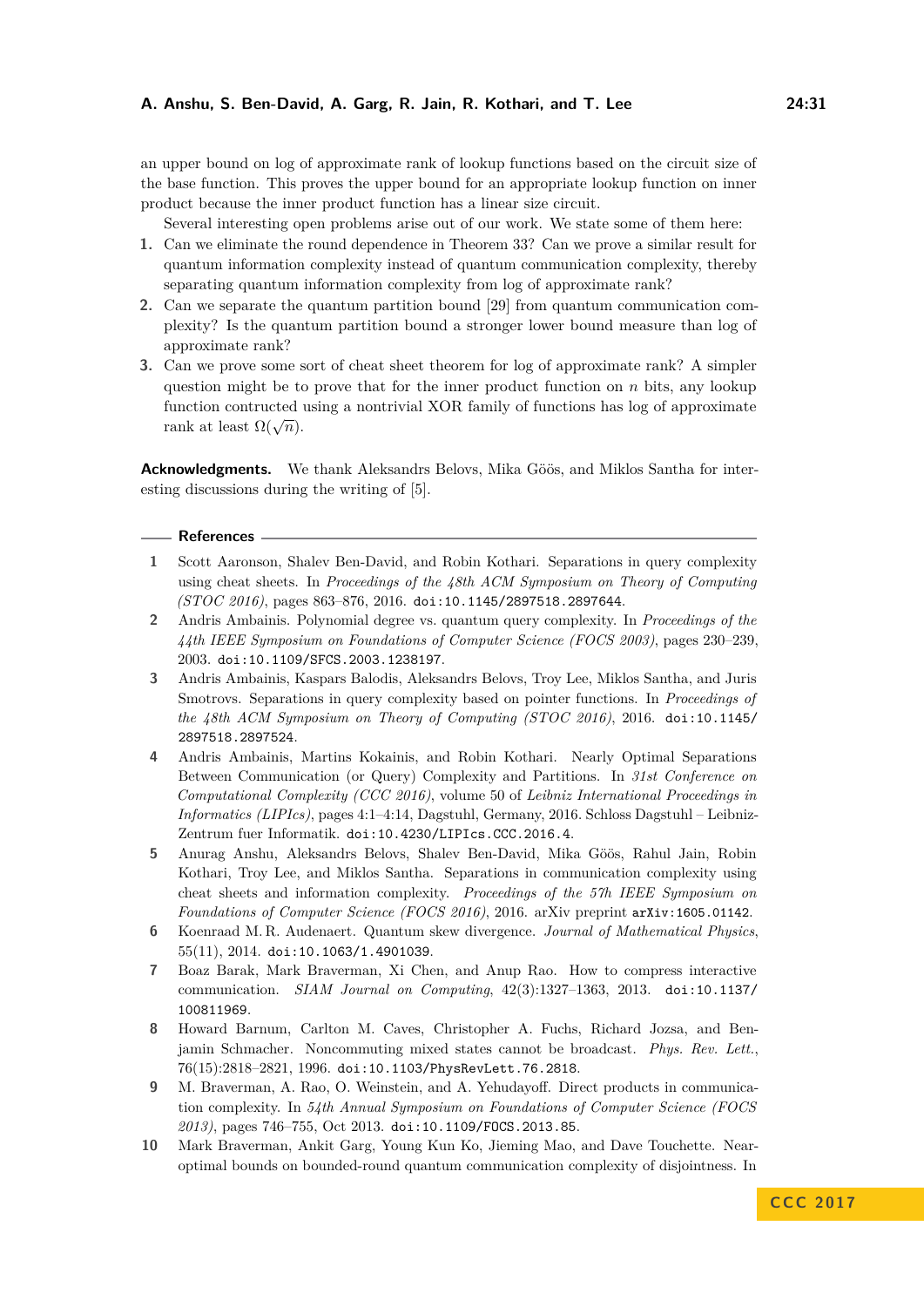*Foundations of Computer Science (FOCS), 2015 IEEE 56th Annual Symposium on*, pages 773–791, Oct 2015. [doi:10.1109/FOCS.2015.53](http://dx.doi.org/10.1109/FOCS.2015.53).

- <span id="page-31-6"></span>**11** Mark Braverman and Omri Weinstein. An interactive information odometer and applications. In *Proceedings of the 47th Annual ACM on Symposium on Theory of Computing*, STOC'15, pages 341–350, 2015. [doi:10.1145/2746539.2746548](http://dx.doi.org/10.1145/2746539.2746548).
- <span id="page-31-10"></span>**12** Harry Buhrman, Richard Cleve, and Avi Wigderson. Quantum vs. classical communication and computation. In *Proceedings of the 30th Annual ACM Symposium on Theory of Computing*, STOC'98, pages 63–68, 1998. [doi:10.1145/276698.276713](http://dx.doi.org/10.1145/276698.276713).
- <span id="page-31-1"></span>**13** Harry Buhrman and Ronald de Wolf. Communication complexity lower bounds by polynomials. In *Proceedings of the 16th IEEE Conference on Computational Complexity*, pages 120–130. IEEE, 2001. [doi:10.1109/CCC.2001.933879](http://dx.doi.org/10.1109/CCC.2001.933879).
- <span id="page-31-13"></span>**14** Donald Bures. An extension of Kakutani's theorem on infinite product measures to the tensor product of semifinite  $ω^*$ -algebras. *Transactions of the American Mathematical Society*, 135:199–212, 1969. [doi:10.2307/1995012](http://dx.doi.org/10.2307/1995012).
- <span id="page-31-15"></span>**15** Richard Cleve, Wim van Dam, Michael Nielsen, and Alain Tapp. Quantum entanglement and the communication complexity of the inner product function. *Theoretical Computer Science*, 486:11–19, 2013. [doi:10.1016/j.tcs.2012.12.012](http://dx.doi.org/10.1016/j.tcs.2012.12.012).
- <span id="page-31-7"></span>**16** Andrew Drucker. *The Complexity of Joint Computation*. PhD thesis, Massachusetts Institute of Technology, 2012.
- <span id="page-31-16"></span>**17** Jürgen Forster. A linear lower bound on the unbounded error probabilistic communication complexity. *Journal of Computer and System Sciences*, 65(4):612–625, 2002. Special Issue on Complexity 2001. [doi:10.1016/S0022-0000\(02\)00019-3](http://dx.doi.org/10.1016/S0022-0000(02)00019-3).
- <span id="page-31-12"></span>**18** Christopher A. Fuchs and Jeroen van de Graaf. Cryptographic distinguishability measures for quantum-mechanical states. *IEEE Transactions on Information Theory*, 45(4):1216– 1227, May 1999. [doi:10.1109/18.761271](http://dx.doi.org/10.1109/18.761271).
- <span id="page-31-5"></span>**19** Mika Göös, T. S. Jayram, Toniann Pitassi, and Thomas Watson. Randomized communication vs. partition number. *Electronic Colloquium on Computational Complexity (ECCC) [TR15-169](http://eccc.hpi-web.de/report/2015/169/)*, 2015.
- <span id="page-31-3"></span>**20** Mika Göös, Toniann Pitassi, and Thomas Watson. Deterministic communication vs. partition number. In *Proceedings of the 56th IEEE Symposium on Foundations of Computer Science (FOCS)*, pages 1077–1088, 2015. [doi:10.1109/FOCS.2015.70](http://dx.doi.org/10.1109/FOCS.2015.70).
- <span id="page-31-9"></span>**21** Lov K. Grover. A fast quantum mechanical algorithm for database search. In *Proceedings of the 28th ACM Symposium on Theory of Computing (STOC)*, pages 212–219, 1996. [doi:](http://dx.doi.org/10.1145/237814.237866) [10.1145/237814.237866](http://dx.doi.org/10.1145/237814.237866).
- <span id="page-31-14"></span>**22** Rahul Jain and Ashwin Nayak. Accessible versus Holevo information for a binary random variable. Preprint, 2006. [arXiv:quant-ph/0603278](http://arxiv.org/abs/quant-ph/0603278).
- <span id="page-31-8"></span>**23** Rahul Jain, Jaikumar Radhakrishnan, and Pranab Sen. A lower bound for the bounded round quantum communication complexity of set disjointness. In *Proceedings of the 44th IEEE Symposium on Foundations of Computer Science (FOCS 2003)*, pages 220–229, Oct 2003. [doi:10.1109/SFCS.2003.1238196](http://dx.doi.org/10.1109/SFCS.2003.1238196).
- <span id="page-31-2"></span>**24** Hartmut Klauck. Lower bounds for quantum communication complexity. *SIAM Journal on Computing*, 37(1):20–46, 2007. [doi:10.1137/S0097539702405620](http://dx.doi.org/10.1137/S0097539702405620).
- <span id="page-31-4"></span>**25** Gillat Kol, Shay Moran, Amir Shpilka, and Amir Yehudayoff. Approximate nonnegative rank is equivalent to the smooth rectangle bound. In *Automata, Languages, and Programming: 41st International Colloquium (ICALP 2014)*, pages 701–712. Springer Berlin Heidelberg, 2014. [doi:10.1007/978-3-662-43948-7\\_58](http://dx.doi.org/10.1007/978-3-662-43948-7_58).
- <span id="page-31-0"></span>**26** Ilan Kremer. Quantum communication. Master's thesis, The Hebrew University of Jerusalem, 1995. URL: <http://www.cs.huji.ac.il/~noam/kremer-thesis.ps>.
- <span id="page-31-11"></span>**27** Eyal Kushilevitz and Noam Nisan. *Communication Complexity*. Cambridge University Press, 2006.